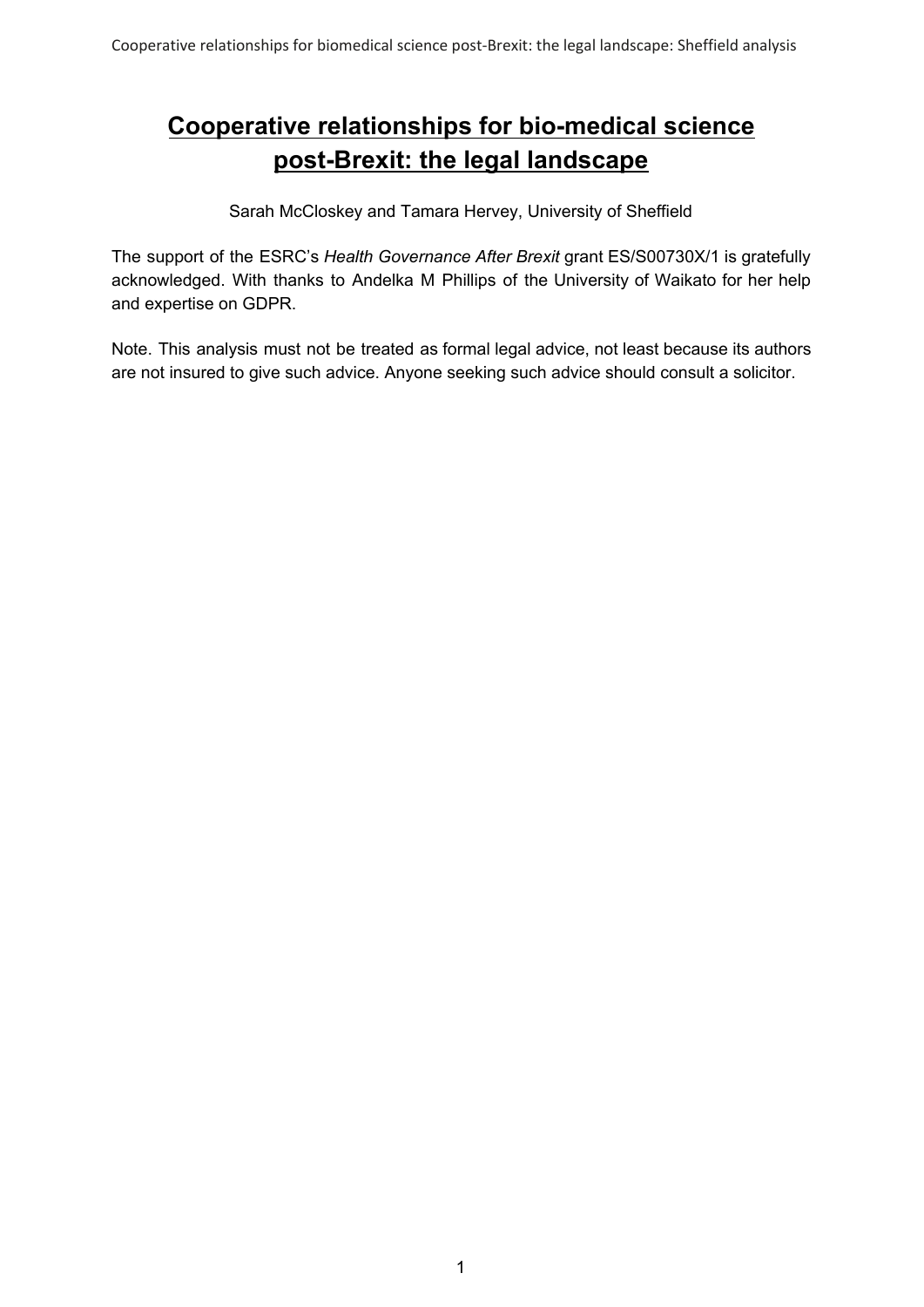# Executive Summary

Post transition (after 31 December 2020), the future relationship(s) between the EU and the UK will have to be embodied in some kind of legal form(s). This briefing paper focuses on possible legal forms for post-Brexit cooperation in bio-medicine.

Post-Brexit, the level of EMA/MHRA cooperation and mutual recognition *will fall short* of the present EMA-MHRA relationship, which, during transition, is based on the deepest type of legal integration of different systems/economies that falls short of a federal state, that is, membership of the European Union. EMA/MHRA cooperation will be *conditioned by the broader EU/UK (trade) relationship(s)* within which it sits. In general, from the point of view of the EU, bio-medical science cooperation is an aspect of trade relations, *not a severable part of the economy/society*.

Post-Brexit, the UK is formally a 'third country', like any other non-EU Member State. There is no formal legal category of 'ex Member State'. The EU's power or *competence* to enter into agreements with 'third countries' must be understood as an important legal *constraint* on what is politically possible for the EU-UK future relationship(s). But EU competence must also be understood as *dynamic*. This means that the current models of EU-third country relationships cannot be seen as an exhaustive list of types of EU-UK relationship that could be negotiated, although they will be an important source of inspiration. In particular, the EU's competence to enter into the EEA was untested at the time the EEA was agreed. A similarly unprecedented type of agreement might be legally permissible for the EU, if it were politically acceptable.

Scope for cooperation between the EMA and third country agencies is restricted by broader EU competences, and the EMA's powers as an EU agency, *as interpreted by the EU's Court of Justice (CJEU)*. Specific and bespoke agreements for some small elements of cooperation between the EMA and MHRA would be legally possible without an EU-UK trade agreement being in place. But for anything less piecemeal, more ambitious, nearer to the current position, to go beyond ordinary 'third country' cooperation between the EMA and MHRA, and to have an over-arching EMA/MHRA agreement, a relatively deep underpinning free trade agreement would be necessary.

EU law does not at present grant full or partial access to the Clinical Trials Information System for all entities incorporated in any non-EEA third country. Rather, access is on a trial-by-trial basis. In the event that no agreement is in place covering this matter by 1 January 2021, alternative legal bases for data sharing, such as an adequacy decision, will immediately become necessary for data flow from the EU to the UK. As a non-EU/EEA State, the UK cannot lawfully be the lead assessor for marketing authorisations. While the EU may not lawfully recognise MHRA marketing authorisations post-Brexit, the UK may lawfully unilaterally recognise the EMA's marketing authorisations.

In short, the choice for the UK – in this policy area as in others – is between depth of integration and corresponding loss of regulatory control, or the regaining of regulatory control accompanied by a loss of access to the EU market. This trade-off is the critical question which successive UK governments have failed to settle. If shared standards and deep collaboration are the preferred outcomes, the UK must look to models such as the EEA Agreement for inspiration in its negotiations with the EU.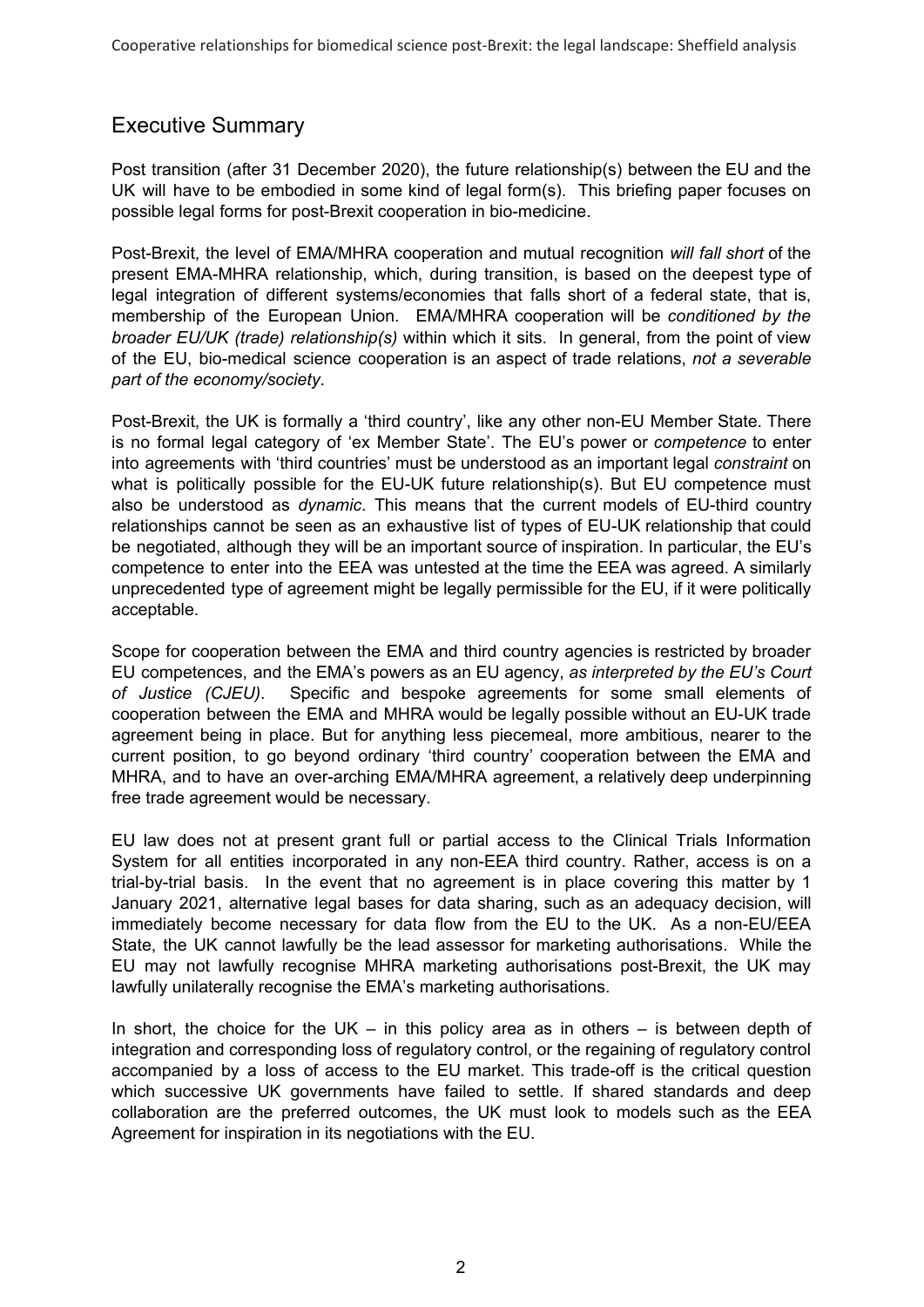# **1. Background**

This report comprises a detailed response to the queries raised by Cancer Research UK (CRUK) following a meeting with the *HGAB* team in March 2019. CRUK's particular interest arises from the EU level regulation of clinical trials and medicines licensing: both critical for CRUK's ongoing work. As requested by CRUK, the report maintains a legal - as opposed to political - focus throughout. It is however important to note that the legal and political spheres are sometimes unavoidably intertwined. Moreover, the extraordinary fluidity of contemporary politics makes it difficult to be certain about future legal positions.

The report is led by CRUK's questions. These essentially centre around the extent to which non-EU Member States ('third countries') can enjoy cooperation with the EU and its institutions, specifically the European Medicines Agency (EMA). The report therefore begins by outlining the options available for a future relationship between the UK and the EU post-Brexit. This primarily entails outlining the EU's competence to negotiate trade agreements with third countries. The second part of the report focuses on the EMA at agency level. This includes consideration of the legal bases of the agency, its activities, and its relations, as well as existing case studies that can be applied analogously to the post-Brexit EMA-MHRA relationship.

The report's presumptions about the UK's third country status post-Brexit are consistent with the EMA's position and reflect the current absence of clarity regarding future EU/UK relations.

We note from the outset that **the level of cooperation and recognition will be limited in all of the examples explored and will fall short of the present EMA-MHRA relationship**, by virtue of the fact that the UK is no longer an EU Member State. The options for the future EMA-MHRA relationship will be largely contingent on the future EU-UK trading relations. A deep EU-UK FTA would provide a strong platform for inter-agency cooperation going forward (noting that it will not be possible to replicate everything associated with EU Membership). The EEA was an unprecedented model of deeply integrated EU-third country relations which shows the promise of the dynamism of EU competences, and the ways in which political agreements that the EU seeks to make can be embodied in novel (at the time) legal forms. While EEA membership itself is unlikely to be the basis of future EU-UK (trade) relationship(s), the case of the EEA provides inspiration for potentially productive novel legal relationships going forward.

We note the EU's legal obligation under Article 9 TFEU to promote a high level of human health protection in all its policies and activities. We also note the European Commission's proposed commitment to a level playing field, and cooperation and dialogue in economic sectors where in the EU's interest.<sup>1</sup> Continued cooperation with the UK in biomedicine is in the EU's interest, and will help to secure a continued high level of health protection in the EU.

<sup>1</sup> European Commission's Recommendation for a Council Decision authorising the opening of negotiations for a new partnership with the United Kingdom of Great Britain and Northern Ireland COM(2020) 35 final, 3 February 2020.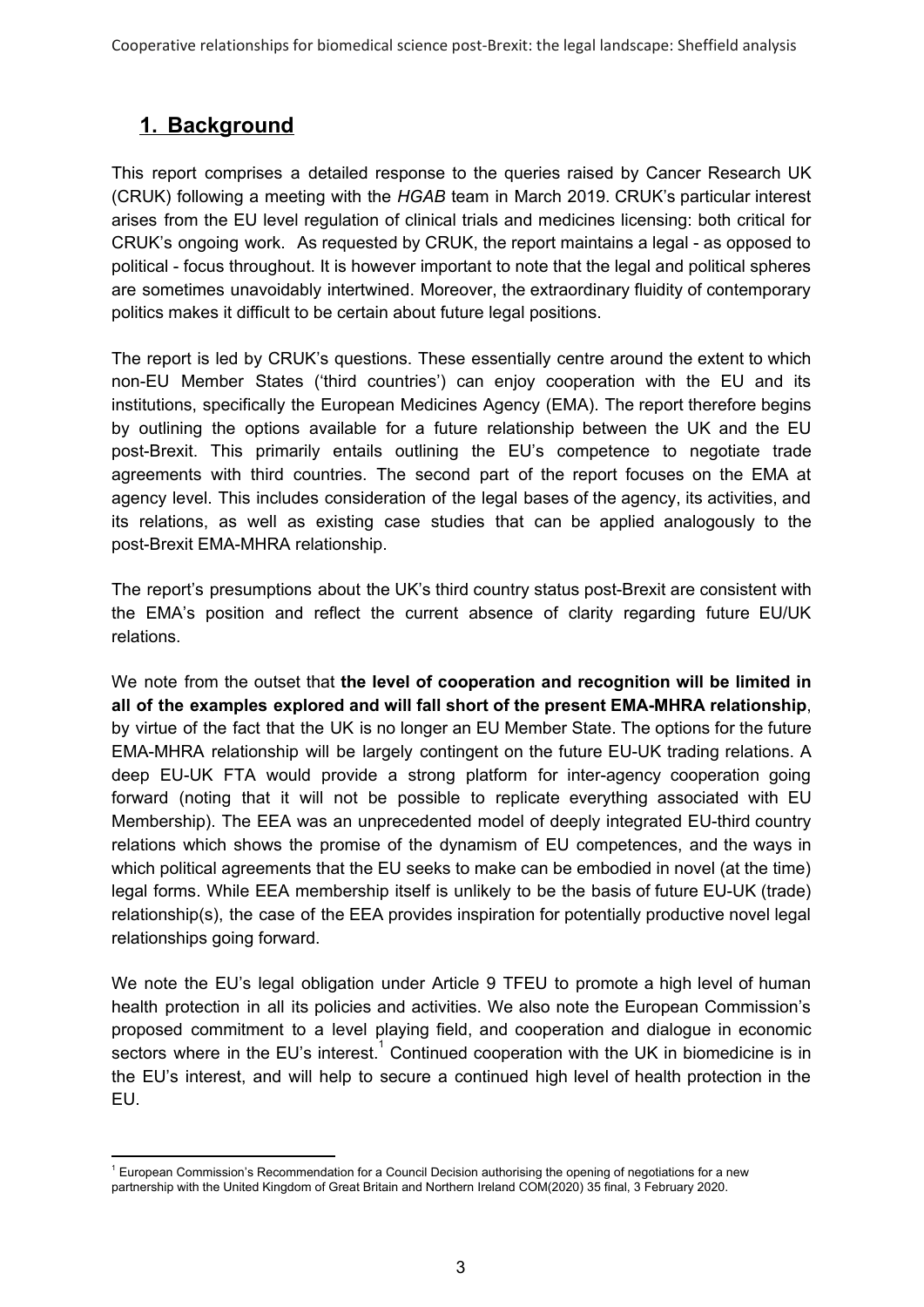# **2. Post-Transition UK-EU Relationship**

There is an important correlation between what level of cooperation and integration a third country has with the EU *in general* and what level of cooperation and integration can be achieved between *agencies* in that third country with its EU counterpart. Hence we consider the possibilities for a general post-transition UK-EU relationship before exploring the options available at the agency-level.

#### 2.1 EU-third country relationships: legal limitations

This section will address the following questions from CRUK:

- *What is the legal limit of what competency looks like? Are there certain activities for which third country involvement is (either explicitly or by implication) formally legally ruled out? Or is this simply a political decision on where to set the acceptable limit of third country participation?*
- *It has been stated that the EEA is the only existing precedent of a relationship with the EU that goes 'beyond' third country cooperation. In this context, is 'third country' defined in relation to existing practice or is there a formal legal definition of what this 'third country' relationship can/cannot look like?*

In order to answer these questions, we first provide some basic definitions of the two key participants we are considering: the European Union and the 'third country'.

The EU is not a state. The EU is a legally created entity comprising 27 Member States, by the agreement of the governments of those Member States. This agreement (now embodied in the Treaty on European Union (TEU) and Treaty on the Functioning of the EU (TFEU), and all the law that flows from those international instruments) informs the EU's objectives of economic and political union. But the TEU and TFEU, as interpreted by the CJEU, also comprise the legal bases by which the EU's powers and competence are constrained. These legal texts are crucial to determining the EU's competence to enter into agreements with what are known as 'third countries'.

The TEU and TFEU envisage two types of country: EU Member States and 'third countries'. The only commonality between all third countries is that they are not Member States of the EU and therefore they cannot enjoy the same cooperation with and participation within the EU as the Member States. **Other than being an EU Member State, it is in principle not legally possible to 'go beyond third country cooperation'***.* Even the closest cooperation, for instance, within the EEA, or association agreements with countries seeking to join the EU, is still, legally speaking, 'third country cooperation' from the point of view of the EU. But there is significant variation in the types and levels of cooperation between the EU and different 'third countries' or groups of third countries. The US, Switzerland, and the EEA, for example, all fall on different points of the spectrum of cooperation and participation.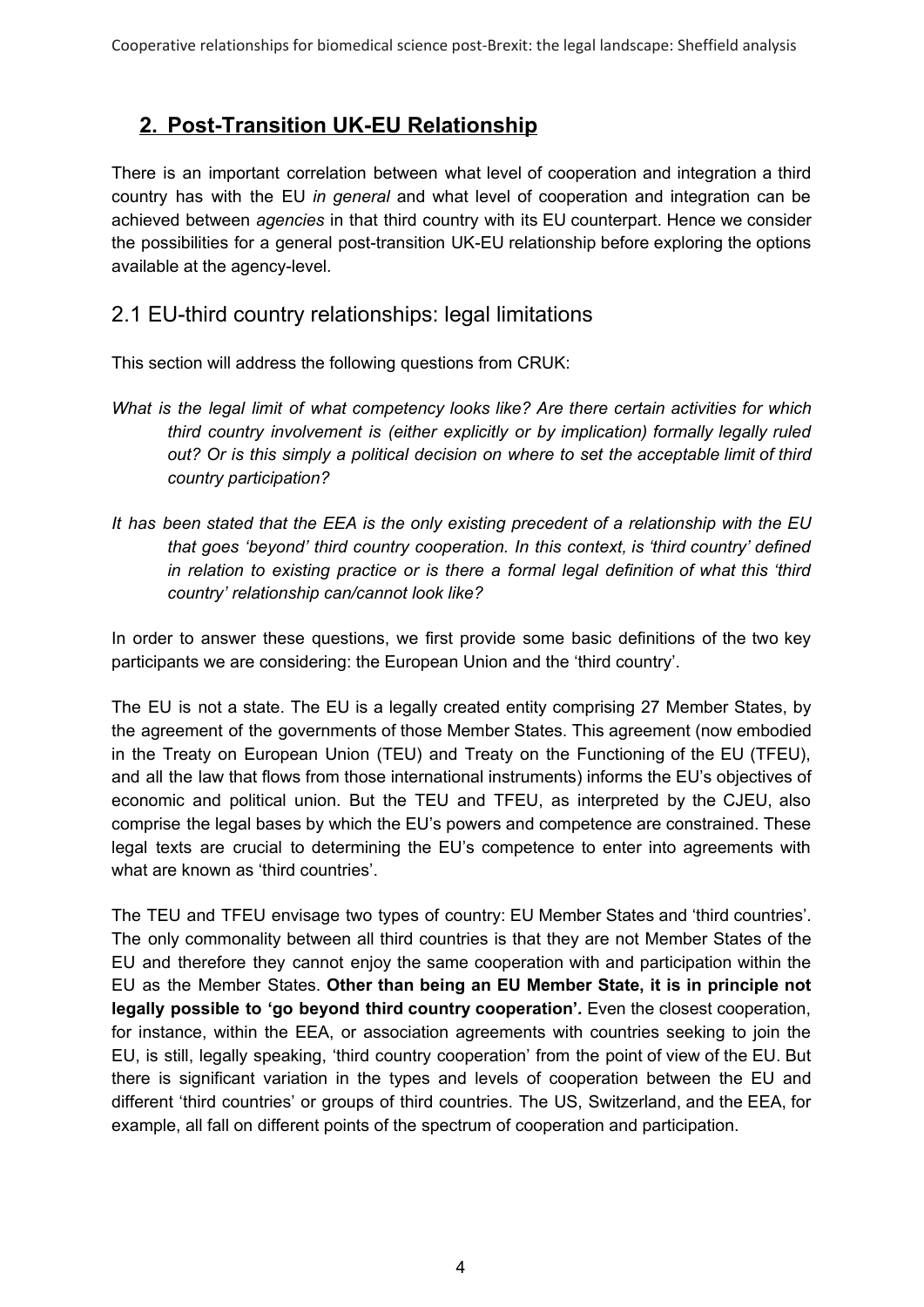Legal limits to the EU's competency are outlined in the TEU and TFEU. They are of two broad types:

- Substantive limits to the contents of what the EU may lawfully agree with third countries;
- Procedural limits to how those agreements must be negotiated, ratified and enter into force.

Cooperative relationships in bio-medical science fall within the broad parameters of the EU's external trade policy – the various bases on which the EU agrees to trade with the rest of the world. $^{2}$  The EU's competence in external trade policy determines:

- To what extent the EU may lawfully negotiate trade agreements with third countries;
- To what extent the EU may do this without the involvement of its Member States (known as 'exclusive competence')? (*procedural* points);
- What legal limits there are on the *contents* of trade agreements that the EU negotiates (a point of *substance*).

The TFEU's aim is 'the progressive abolition of restrictions on international trade'. The EU aims to be 'a strong and united player on the international scene, rather than a more or less effective coordination platform<sup>3</sup> for its Member States.

Under the Common Commercial Policy (CCP), Article 207 TFEU sets out the scope of trade to include goods, services, commercial aspects of intellectual property, and foreign direct investment.

*Procedurally*, Article 3 TFEU confirmed these as the exclusive competence of the EU. Where a FTA includes areas outside of these (such as non-direct investment or investor-state dispute settlement (ISDS)), the EU may not conclude the agreement alone, but the Member States also have to agree it (known as a 'mixed agreement').

Areas requiring a mixed agreement are irrelevant to the EMA-MHRA relationship. Nonetheless, the possibility that an EU-UK FTA may have to be a mixed agreement should be borne in mind, given that a broader FTA between the EU and the UK would have to encompass areas beyond those relevant to CRUK and the bio-medical sector.

*Procedurally*, the CCP allows the EU acting alone to agree FTAs that extend EU standards to third countries. So, if the UK was willing to continue to comply with EU rules in return for internal market access, albeit in a more limited form than EU Membership permits, the EU

<sup>&</sup>lt;sup>2</sup> Aspects of bio-medical science cooperation may also fall within the EU's R&D policy, and its international development policy. The former relates directly to trade policy, and the latter does not apply to the EU-UK relationship as the UK is not a developing country.

<sup>3</sup> https://epin.org/wp-content/uploads/2019/02/EPIN\_wp43-Erlbacher-External-Competences.pdf

<sup>4</sup> Note that, for political reasons, the EU sometimes negotiates agreements as 'mixed agreements' even where legally this would not be required.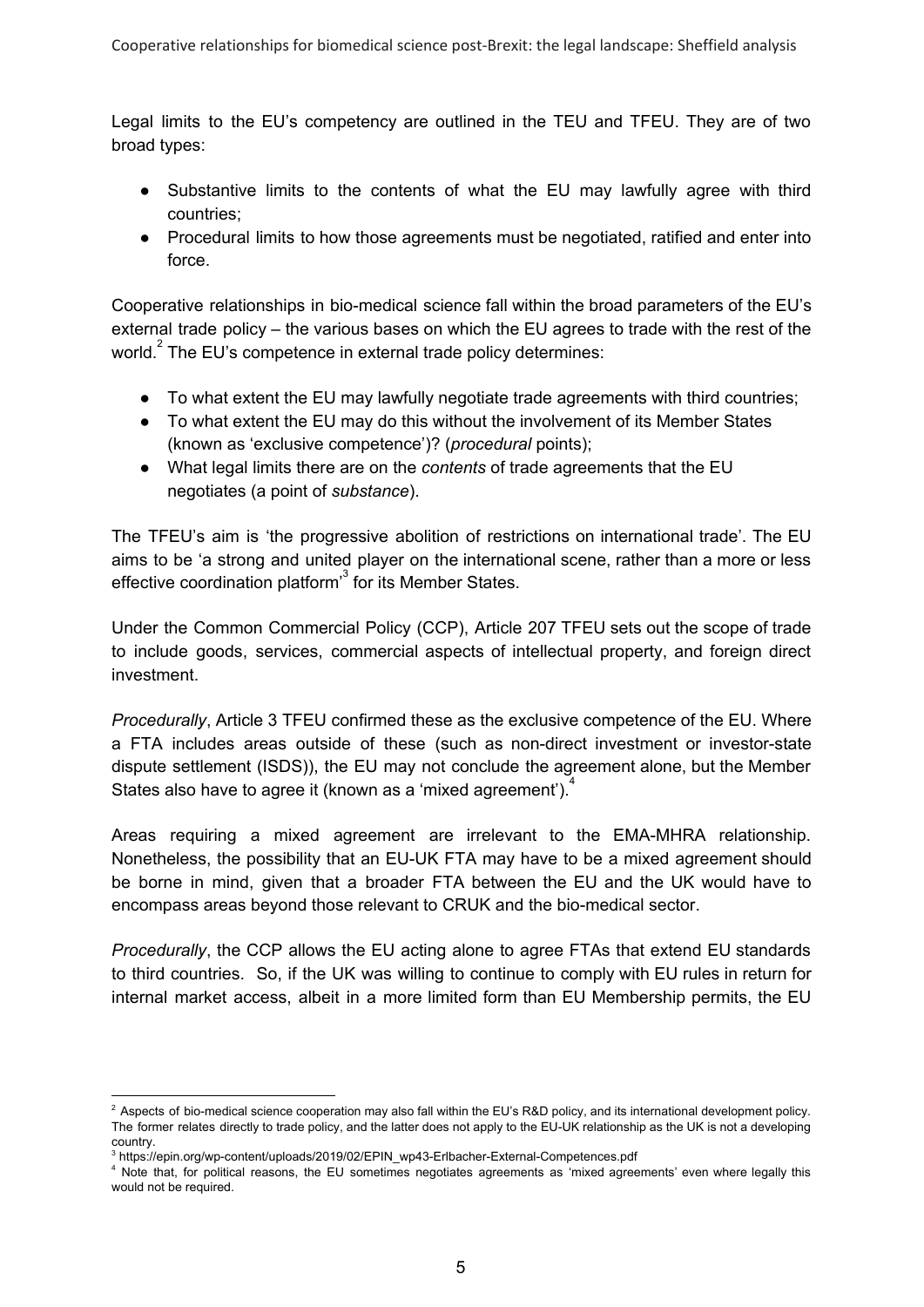could negotiate such an agreement with the UK without the need for each Member State to have a veto.<sup>5</sup>

However, even if it is within the EU's remit to negotiate and conclude an agreement independently, this does not guarantee that its content adheres to the limitations on EU competence set out in the TEU and TFEU. *Substantively*, the EU may not agree FTAs that are incompatible with the Treaties, including fundamental rights. FTAs, for instance, must respect the autonomy of the EU and its legal order. However, it is permissible for the EU to agree to establishing a new institution to interpret and apply provisions of a FTA, as is the case in the EU-Canada FTA (CETA). $^6$ 

Furthermore, *substantively* the EU may not agree other types of cooperation agreements that undermine the EU's CCP. If an agreement to cooperate in science and technology, for instance, grants access to the EU's market in products or services, then it is a FTA in the terms of EU law, and EU law on FTA competences applies.

To summarise:

- An EU-UK FTA could lawfully encompass cooperation in bio-medical research
- Those aspects of such a FTA would be within the EU's exclusive competence
- But the FTA as a whole would have to be considered to determine whether *procedurally* each EU Member State would, in effect, have a veto
- *Substantively*, an EU-UK FTA must respect the Treaties, including fundamental rights, and the autonomy of the EU legal order
- An EU-UK FTA could not lawfully give the UK identical access to the EU market as an EU Member State
- An EU-UK FTA could lawfully extend EU standards to the UK
- An EU-UK FTA could lawfully include an institution for dispute settlement.

Note, however, that all of the above rules have been fleshed out by decisions of the CJEU, as well as changing over time as the EU's foundational treaties changes. Neither the procedural nor the substantive aspects of EU competence are static. Rather, they should be understood as dynamic. **The legal constraints on the EU's competence are important: nothing is 'simply a political decision' because of the nature of the EU. But the way those legal constraints are interpreted changes over time, and in response to non-legal (political) situations**.

<sup>&</sup>lt;sup>5</sup> See, eg, Steve Peers (2016) The EU's future trade policy starts to take shape: the Opinion on the EU/Singapore FTA. [https://eulawanalysis.blogspot.com/2016/12/the-eus-future-trade-policy-starts-to.html.](https://eulawanalysis.blogspot.com/2016/12/the-eus-future-trade-policy-starts-to.html) Last accessed 11 August 2019.

<sup>6</sup> Opinion 1/17 ('CETA'), EU:C:2019:341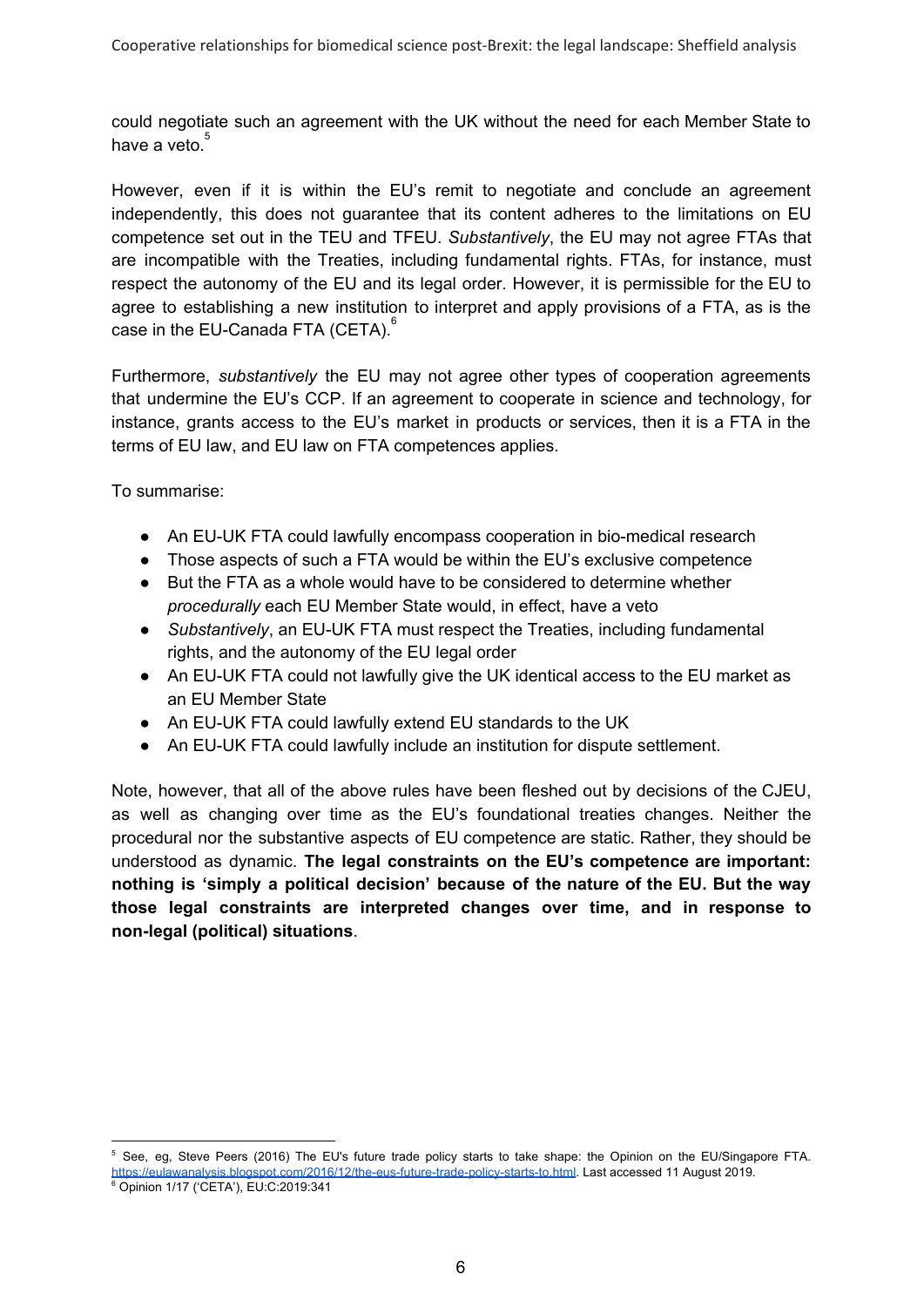# 2.2 EU-third country relationships: possible models

The EU has trade agreements with 71 countries.<sup>7</sup> There is evidently a range of options along the spectrum of integration and cooperation within the broad umbrella terms of 'third country relationship', and 'FTA'. An EU-UK FTA could in principle occupy any point on that spectrum.

For those seeking a deeply cooperative relationship, however, the FTA on the European Economic Area offers a particularly useful case study. Outside of EU Membership, the EEA EFTA States (Iceland, Liechtenstein and Norway) have the closest cooperative relationship with the EU, and full access to its internal market.

The Agreement on the European Economic Area has been in force since 1 January 1994. It creates a single market encompassing the EU, Iceland, Liechtenstein and Norway. The Agreement on the EEA gives all entities within that single market equal rights to access the market and imposes equal obligations on them. EU legislation on free movement of products, services, persons and capital applies throughout the EEA single market, including in Iceland, Liechtenstein and Norway. The Agreement covers EU cooperation with those states in related areas, which include research and innovation, and public health.

The Agreement represents a compromise: Iceland, Liechtenstein and Norway agree to apply EU legislation which they do not participate in creating, in exchange for access to the EU's market. Unlike for EU Member States, in Iceland and Norway,  $\degree$  measures of EU law have to be implemented domestically: they do not automatically become part of the 'law of the land' (as is the case with the EU doctrine of direct applicability). Moreover, the doctrine of 'primacy' of law (where a piece of national law that is inconsistent with applicable EU law must be 'disapplied' by national courts<sup>9</sup>) does not apply under the EEA. Nor are domestic courts obliged to refer questions of EEA law to the EFTA Court, and if they do ask for an Advisory Opinion from that Court, the Advisory Opinion is not formally binding on domestic courts. 10

Compliance by the EU Member States with this agreement is secured by the European Commission and CJEU. Compliance by Iceland, Liechtenstein and Norway is secured by the EFTA Surveillance Authority and the EFTA Court. This 'two pillar' or 'twin track' institutional architecture, and especially the independent EFTA Court compensates those countries' restriction of sovereignty.<sup>11</sup> But the EFTA Court is formally obliged to interpret EEA provisions in conformity with rulings of the CJEU before the EEA, and to take account of its rulings thereafter.<sup>12</sup> And domestic courts in Iceland and Norway interpret domestic law

 $7$  European Commission (2019) A balanced and progressive trade policy to harness globalisation.

[https://ec.europa.eu/commission/priorities/balanced-and-progressive-trade-policy-harness-globalisation\\_en#background](https://ec.europa.eu/commission/priorities/balanced-and-progressive-trade-policy-harness-globalisation_en#background). Last accessed 11 August 2019.

Liechtenstein is different because its constitution means that international legal obligations are automatically part of its domestic law. That is not the case in UK constitutional law.

<sup>9</sup> See *Factortame Ltd v Secretary of State for Transport* [1991] 1 AC 603.

<sup>&</sup>lt;sup>10</sup> In practice, the threat of proceedings before the EFTA Surveillance Authority means that domestic courts would usually follow the EFTA Court's Advisory Opinions. See further C Franklin, ed, *The Effectiveness and Application of EU and EEA Law in National Courts* (Intersentia 2018).

<sup>11</sup> See further C Baudenbacher, ed, *The Handbook of EEA Law* (Springer 2016).

<sup>12</sup> Article 6 EEA which obliges the EFTA Court to interpret EEA provisions consistently with the relevant CJEU case law *prior* to signature of the EEA (2 May 1992). Article 3 (2) of the Agreement between the EFTA States on the Establishment of a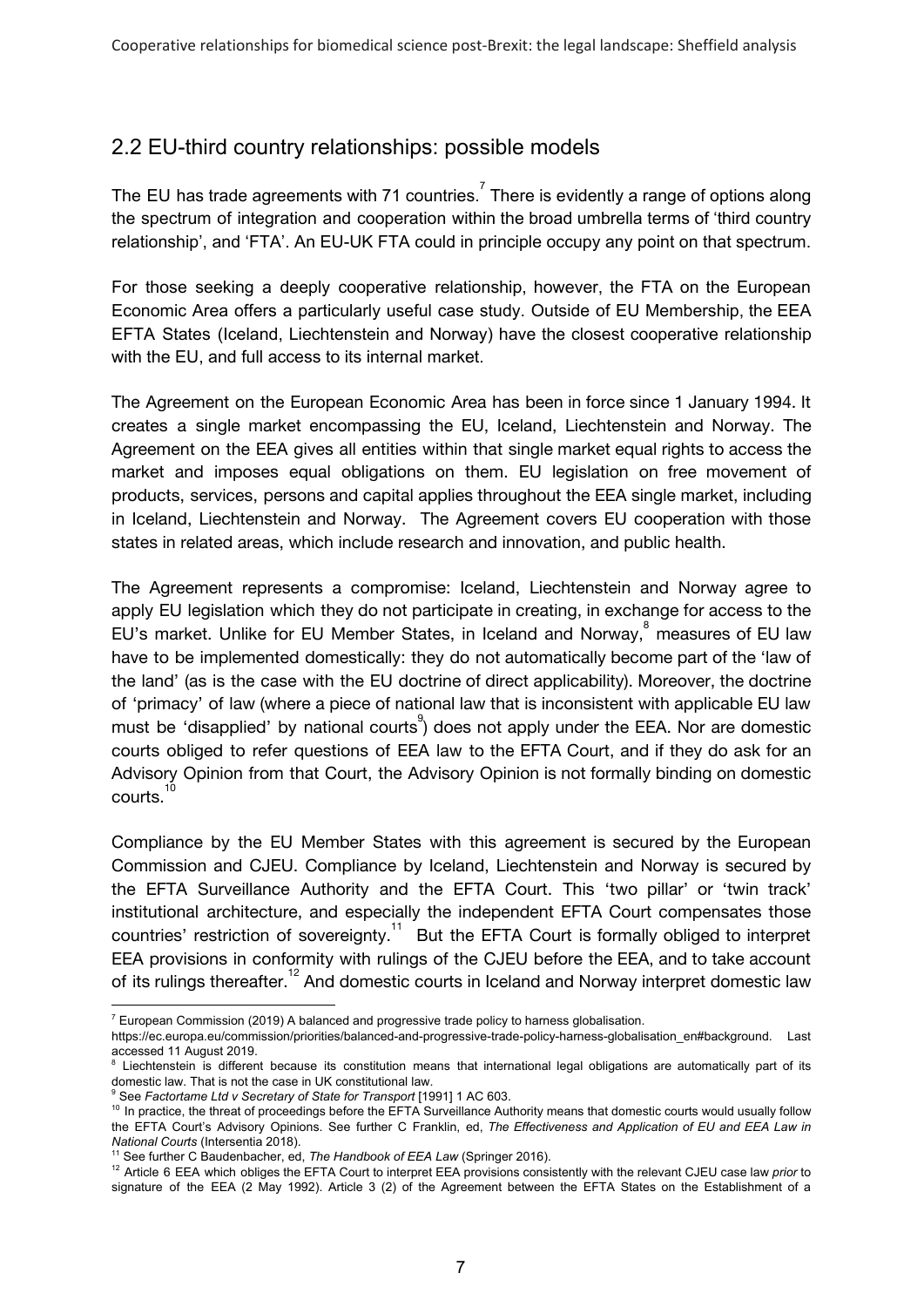consistently with EEA law not because of EEA law obligations, but because they are obliged to do so in domestic law. $^{\rm 13}$ 

At the time the Agreement on the EEA was concluded, it was unprecedented.

Until the EU entered into the EEA, it was not clear that the EU had the competence to do so. This competence was tested before the CJEU, which held that the originally-proposed EEA was, in part, beyond the EU's competence.<sup>14</sup> In particular, the EU had no substantive competence to agree to the originally proposed EEA Court. The EEA Agreement was renegotiated, and the CJEU found that the new arrangements (including an EFTA Court) were within the EU's competence.<sup>15</sup>

As well as offering a model of an existing agreement, which could provide a blueprint for the 'deep and special relationship' the UK seeks with the EU, the EEA also illustrates that events in the non-legal (political) realm *can* forge new paths for the law to follow - as opposed to the law *entirely* constraining the politics.

Surveillance Authority and a Court of Justice requires the EFTA Court to 'take due account' of the principles of EU Law laid down in rulings of the CJEU after that date. In practice, the EFTA Court consistently follows the CJEU's approach, even in post-1992 CJEU rulings. See C Franklin, ed, *The Effectiveness and Application of EU and EEA Law in National Courts* (Intersentia 2018), p8-10.

<sup>13</sup> See C Franklin, ed, *The Effectiveness and Application of EU and EEA Law in National Courts* (Intersentia 2018), p16-18; 322-332; 392-408.

<sup>14</sup> Opinion 1/91 ECLI:EU:C:1991:490.

<sup>15</sup> Opinion 1/92 ECLI:EU:C:1992:189. See Barbara Brandtner, 'The Drama of the EEA: comments on Opinions 1/91 and 1/92' (1992) 3 *European Journal of International Law* 300-328 <http://www.ejil.org/pdfs/3/2/2042.pdf>.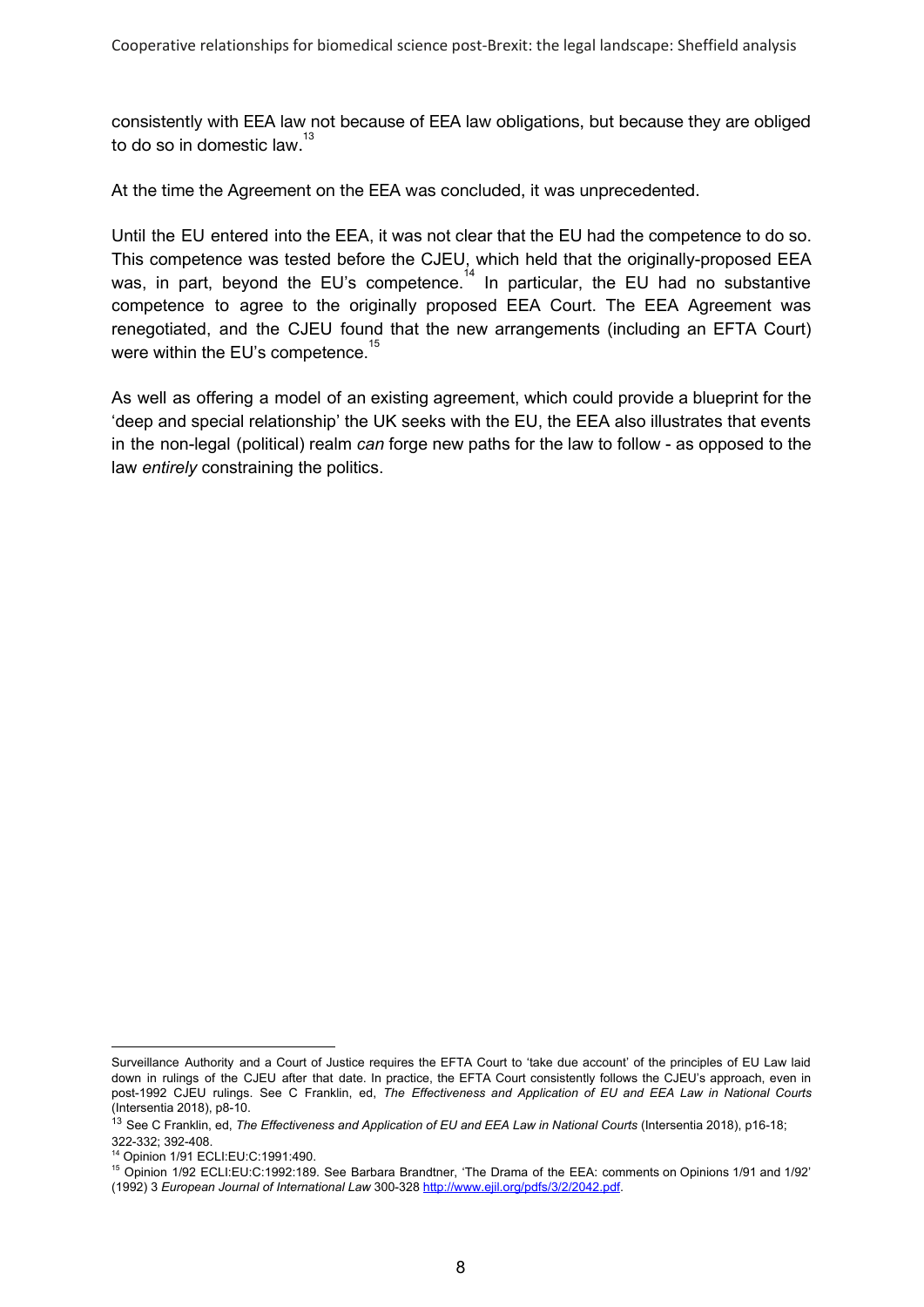# **3. Post-Transition EMA-MHRA Relationship: EMA cooperation with third countries and international coalitions**

Having explored what can legally be achieved at the UK-EU level, and noting the dynamic nature of EU competence, we now turn to CRUK's questions regarding the possibilities of a future EMA-MHRA relationship at the agency-level. This section considers the extent of the EMA's competence to build cooperative relationships with third country agencies.

Any agency of the EU derives *its* competence from the EU itself.<sup>16</sup> This means that the broader trade agreement between the EU and the respective third country - e.g. post-Brexit UK - is thus fundamental to outlining what agreements can be undertaken at the agency level. The next section will outline this in further detail by considering the EMA's competence to negotiate bilateral agreements with its third country counterparts.

This section addresses the following questions from CRUK:

- *With a particular interest in the EMA-FDA relationship, what are the legal precedents for cooperation between EMA and third countries? What activities do these cover?*
- *What broader legal requirements must be in place for countries to go beyond third country cooperation with the EMA?*
- *Is there any legal basis for EU Agencies to strike agreements with third country agencies that go beyond existing "third country" provisions on an ad hoc / case-by-case basis?*

#### 3.1 EMA relationships nested in context of broader EU relationships

To answer these questions, we must first understand the scope of the competences afforded to the EU's institutions and agencies. The foundation for these legal principles was set in the 1958 Meroni case,<sup>17</sup> in which the CJEU held that it is not lawful for the European Commission to delegate to another body powers that it does not possess itself.<sup>18</sup> Authors disagree as to how the *Meroni* case applies to modern-day EU agencies.<sup>19</sup> But they agree that EU law imposes legal limitations on agencies' powers, for a range of reasons to do with how the EU works as a constitutional system: accountability of public bodies for their actions, balance of powers between different institutions and bodies, and judicial reviewability of decisions that have legal effects. $^{20}$  The ultimate source of those legal limitations is the TEU and TFEU themselves: which we have already noted are subject to dynamic interpretation by the CJEU.

<sup>16</sup> Case C 9/56 *Meroni* ECLI:EU:C:1958:7.

<sup>17</sup> Case C 9/56 *Meroni* ECLI:EU:C:1958:7.

<sup>18</sup> Case C 9/56 *Meroni* ECLI:EU:C:1958:7, para 150 subpara 1 – 151 subpara 2.

<sup>19</sup> Merijn Chamon, 'EU agencies between *Meroni* and *Romano* or the devil and the deep blue sea' (2011) 48 *Common Market Law Review*, Issue 4, pp. 1055–1075 and literature cited therein.

<sup>20</sup> See, eg, Bart Van Vooren and Ramses Wessel, *EU External Relations Law* (Cambridge University Press. 2014); Craig and de Burca, *EU Law* (Oxford University Press, 2015); Panos Koutrakos, *EU Internatonal Relations Law* (Hart, 2015); Damien Chalmers, Gareth Davies, Giorgio Monti *European Union Law* (Cambridge University Press, 2019).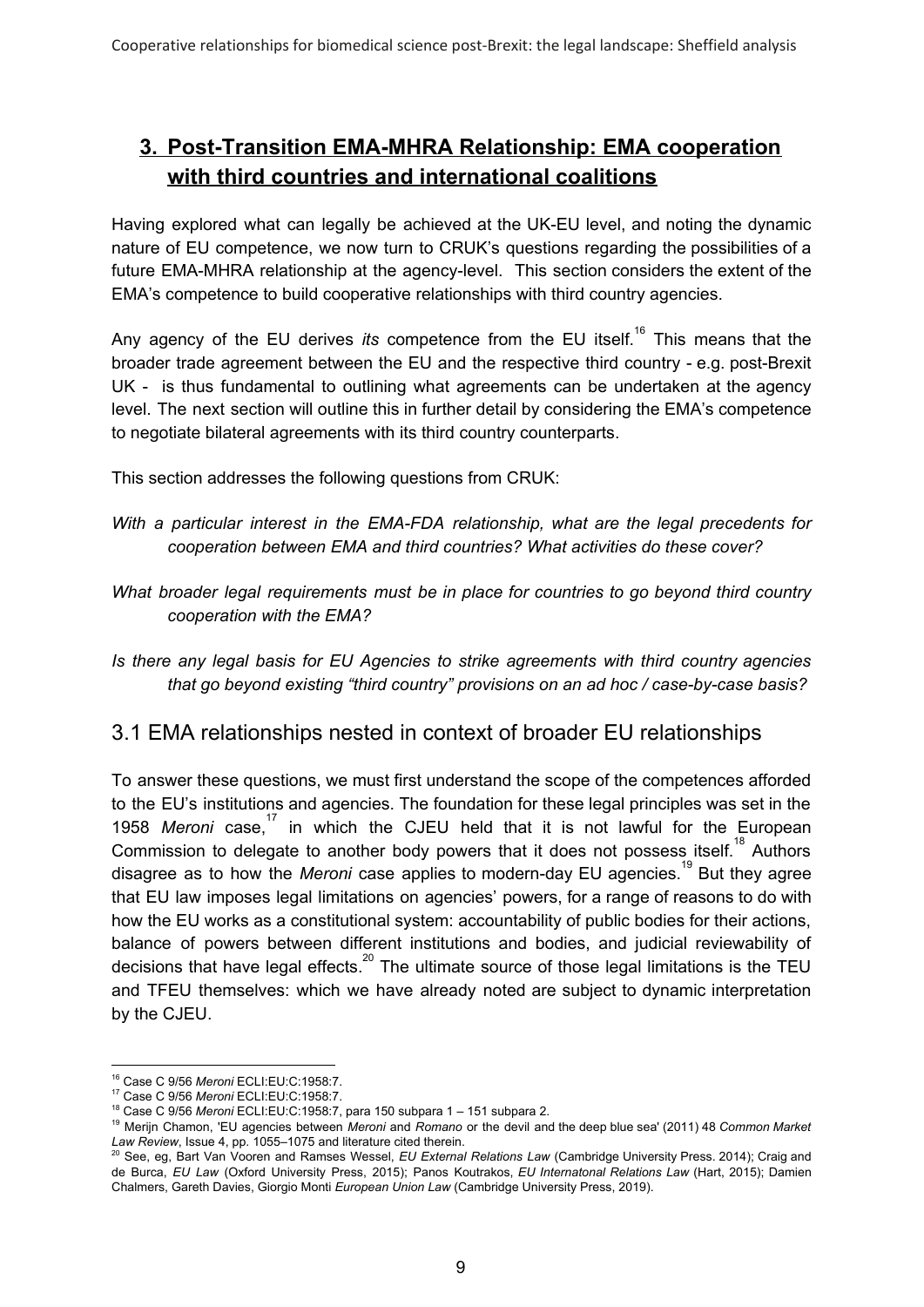That dynamic interpretation complicates matters somewhat. The CJEU understands the TEU and TFEU as 'living' instruments. At the same time, the Treaty provisions on the EU's external powers have changed over time. This has resulted in a 'legal framework of complexity verging on the byzantine'.<sup>21</sup> The CJEU's interpretation of the EU's founding Treaties follows an approach attentive to its perception of the aims of the EU: ever closer union between the peoples of Europe. Thus, rather than adopting a literalistic approach to the EU's competences and those of its institutions, the CJEU established (in the 1971 '*ERTA* doctrine<sup>,22</sup>), and the TFEU has now consolidated,<sup>23</sup> the principle that the EU has *implied* competence (in the absence of an express provision in the Treaties) to take *external* acts (involving agreements with 'third countries') where its *internal* powers (for instance, as expressly stated in EU legislation) necessitate such action. 'Necessitates' here is to be strictly interpreted: mere political convenience of external powers would not be enough. Implied external competence can only flow from internal powers where *the only way* to carry out those internal powers involves entering into agreements with third countries.<sup>24</sup> Moreover, the key principle that EU's competence is constrained is confirmed in the *ERTA* doctrine.

It follows that **the scope for cooperation between the EMA and third country (non-EU) country agencies is restricted by the EU's powers to enter into agreements with third countries, and the EMA's powers as an EU agency,** *as interpreted by the CJEU*. Neither the European Commission, nor Council, can confer powers it does not have onto the EMA. As much as Brexit will create major inconveniences, the internal powers that the European Commission has, to establish an internal market for pharmaceuticals and other products, and to secure safety of patients and others within that market, including through regulating bio-medical research, do not *necessitate* agreements with the UK as a third country to the effect that a third country would in effect be part of that internal market. This legal conclusion is echoed in the EU's core guidelines for negotiating Brexit to the effect that a 'non-member of the Union, that does not live up to the same obligations as a member, cannot have the same rights and enjoy the same benefits as a member.<sup>25</sup>

As we have already seen, the EU is competent to enter into a range of agreements with third countries, either for trade in products and services generally, or in a specific sector, such as science and technology, as desired by the May government<sup>26</sup> but none can lawfully involve

<sup>21</sup> Geert de Baere, 'EU external action' in C Barnards and S Peers, eds, *European Union Law* (Oxford University Press 2017). <sup>22</sup> Case C 22/70 *Commission v Council (European Road Transport Agreement)* ECLI:EU:C:1971:32.

 $23$  In Article 216 (1) (b) TFEU, to the effect that the EU may conclude an agreement with a third country where 'necessary in order to achieve, within the framework of the Union's policies, one of the objectives referred to in the Treaties, or is provided for in a legally binding Union act …'

<sup>&</sup>lt;sup>24</sup> Cases 3, 4 & 6/76 *Kramer and Others* involving EU powers to conserve marine biological resources. This could not be carried out effectively without involving all relevant countries - some of which were not EU MS - hence the CJEU reasoned that the duties to do so of the EU institutions conferred by EU legislation implied a power to enter into agreements with third countries to do so. The CJEU has applied this principle in other cases, and the legal position is now consolidated in Article 216 (1) (b) TFEU.

 $25$  Council of the European Union (2017) European Council (Art. 50) guidelines for Brexit negotiations.

[https://www.consilium.europa.eu/en/press/press-releases/2017/04/29/euco-brexit-guidelines/.](https://www.consilium.europa.eu/en/press/press-releases/2017/04/29/euco-brexit-guidelines/) Last accessed 2 August 2019. <sup>26</sup> UK Government. (July 2018). *The Future Relationship Between the United Kingdom and the European Union* [White Paper]. Last and the contract of the contract of the contract of the contract of the contract of the contract of the contract of the contract of the contract of the contract of the contract of the contract of the contract of the c 2019[:https://assets.publishing.service.gov.uk/government/uploads/system/uploads/attachment\\_data/file/786626/The\\_Future\\_R](https://assets.publishing.service.gov.uk/government/uploads/system/uploads/attachment_data/file/786626/The_Future_Relationship_between_the_United_Kingdom_and_the_European_Union_120319.pdf) [elationship\\_between\\_the\\_United\\_Kingdom\\_and\\_the\\_European\\_Union\\_120319.pdf](https://assets.publishing.service.gov.uk/government/uploads/system/uploads/attachment_data/file/786626/The_Future_Relationship_between_the_United_Kingdom_and_the_European_Union_120319.pdf).

Mirroring this, the UK Government expressed an ambition to negotiate a "Science and Innovation Accord" with the EU in its July 2018 Brexit White Paper. This sought to enable 'continued cooperation through joint participation in networks, infrastructure, policies and agencies which are to the UK's and the EU's joint benefit'. It should be emphasised, however, that this was a unilateral expression of the UK Government's hopes as opposed to reflecting the negotiation of an agreement between it and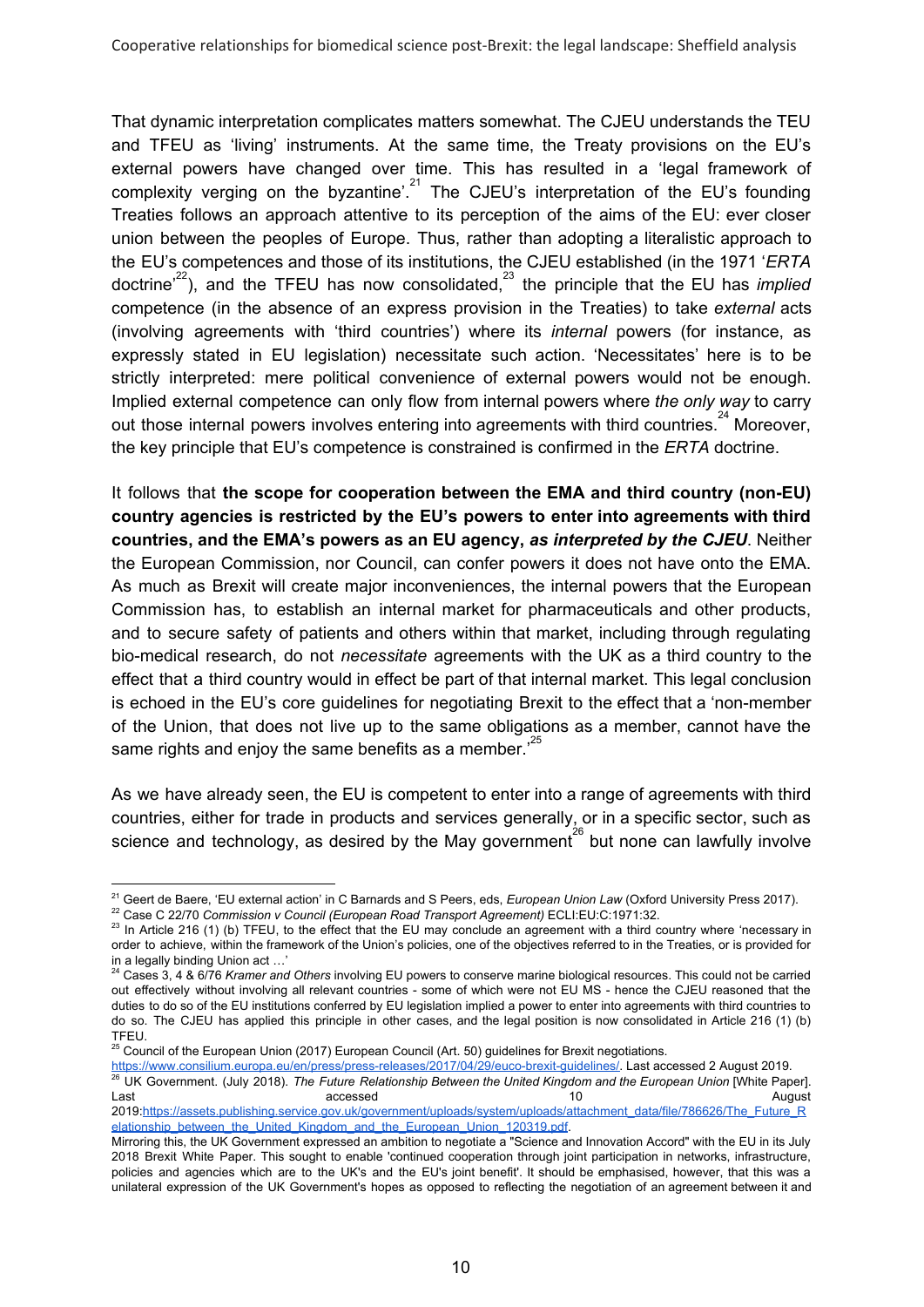as close integration as EU membership itself. Further, a sectoral agreement (such as in science and technology) cannot permit access to the EU's market without being, in the terms of EU competence, a FTA.

### 3.2 The legal bases for an EU-UK Agreement affecting the EMA

The EMA's powers to cooperate with agencies in third countries are limited and must be exercised within the parameters of the broader trade agreements that the EU shares with any third country, or other arrangements that the EU is legally competent to agree. The key provisions of the TFEU in this regard are:

- Article 216 (1) TFEU: 'The Union may conclude an agreement with one or more third countries … where the Treaties so provide or where the conclusion of the agreement is necessary in order to achieve, within the framework of the Union's policies, one of the objectives referred to in the Treaties, or is provided for in a legally binding Union act or is likely to affect common rules or alter their scope'.
- Articles 206 and 207 TFEU '... the Union shall contribute … to the harmonious development of world trade, the progressive abolition of restrictions on international trade … and the lowering of customs and other barriers.
- '... shall be based on the conclusion of tariff and trade agreements relating to trade in goods and services … the achievement of uniformity in measures of liberalisation …'
- Articles 179 and 180 TFEU: 'The Union shall have the objective of strengthening its scientific and technological bases by achieving a European research area in which researchers, scientific knowledge and technology circulate freely ...
- 'In pursuing these objectives, the Union shall carry out the following activities, … (b) promotion of cooperation in the field of Union research, technological development and demonstration with third countries …'
- Article 168 (3) TFEU: 'The Union and the Member States shall foster cooperation with third countries and the competent international organisations in the sphere of public health.'

Any agreement between the EMA and an entity in a third country must have an underpinning legal power, and this power will be based in the relevant agreement between the EU and the relevant third country. **Even if existing EMA agreements appear to be 'free standing', and based solely on political expedience, the nature of EU legal competence means that this is not so.**

the EU. Moreover, this White Paper is significantly out of date considering the change of government that has taken place since.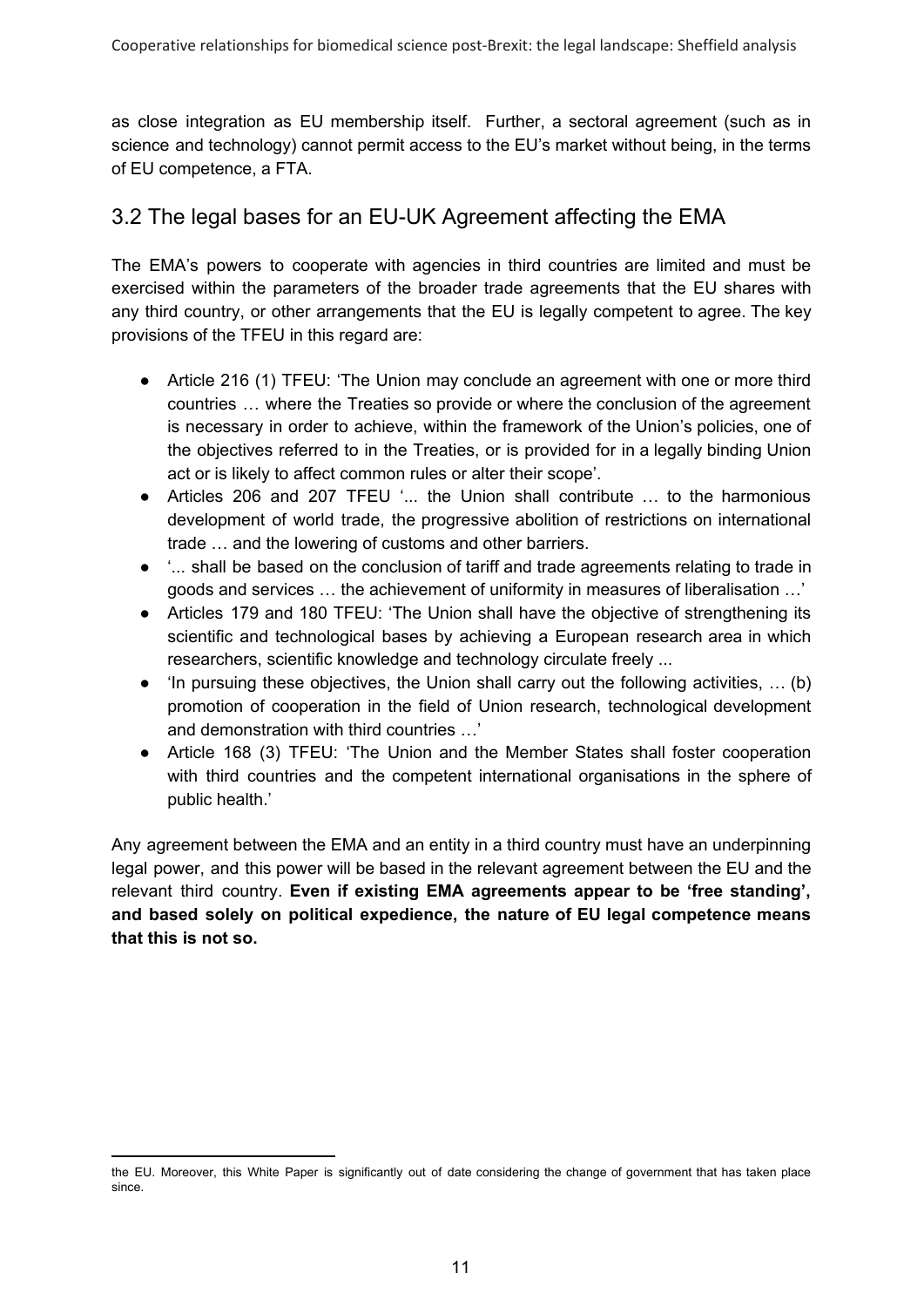### 3.3 EMA-MHRA Relationships: possible models

That said, the EMA's powers to enter into bilateral agreements with third countries encapsulate a broad range of options. These are explored further below.

All of these options provide only a limited level of cooperation and recognition, and fall short of the present EMA-MHRA relationship.

After summarising the options, we outline the key differences between the EMA-FDA and EMA-EEA country agencies' relationships, to illustrate the paramount importance of the broader free trade relationship between the EU and respective third country, in understanding the powers available to the EMA in its relations with UK bodies, in a post-Brexit scenario.

#### 3.3.1 Confidentiality arrangements

Agreed via an exchange of letters, confidentiality arrangements enable the exchange of confidential information between the EMA and third countries, including e.g. non-public information on products, safety information (e.g. SUSARs concerning adverse reactions) and GMP and GCP inspection findings. They also provide a framework for regulatory cooperation, with aims to provide market access and increase harmonisation. 27

There are currently seven confidentiality arrangements in total, with the most recent with Switzerland and the WHO in 2015. Australia, Canada, and the US all also have such agreements in place. They all follow a very similar format and share very similar content, with the odd discrepancy, including how long the arrangement is to be in place prior to review and conditions of termination.

For further insight, we have provided an example of what such a confidentiality arrangement might look like with the UK's MHRA post-Brexit within the annex.

#### 3.3.2 Mutual recognition agreements

Regarding specific aspects of medicines regulation such as Good Manufacturing Practice, mutual recognition agreements (MRAs) essentially aim to allow two respective agencies to use the findings in each other's inspection reports to ground their decision-making.<sup>28</sup> Their scope varies depending on the particular agreement.

Obligations in MRAs are fundamentally different to the mutual recognition of standards embedded in EU law and required of all EU Member States, which sets minimum standards at EU level, allows MS to set higher standards but requires that all Member States recognise

<sup>&</sup>lt;sup>27</sup> European Medicines Agency (2017) International Agreements. [https://www.ema.europa.eu/en/partners-networks/international-activities/international-agreements.](https://www.ema.europa.eu/en/partners-networks/international-activities/international-agreements) Last accessed 20 July 2019.  $^{28}$  European Medicines Agency (2017) Mutual recognition agreements (MRA). [https://www.ema.europa.eu/en/human-regulatory/research-development/compliance/good-manufacturing-practice/mutual-recog](https://www.ema.europa.eu/en/human-regulatory/research-development/compliance/good-manufacturing-practice/mutual-recognition-agreements-mra) [nition-agreements-mra](https://www.ema.europa.eu/en/human-regulatory/research-development/compliance/good-manufacturing-practice/mutual-recognition-agreements-mra). Last accessed 20 July 2019.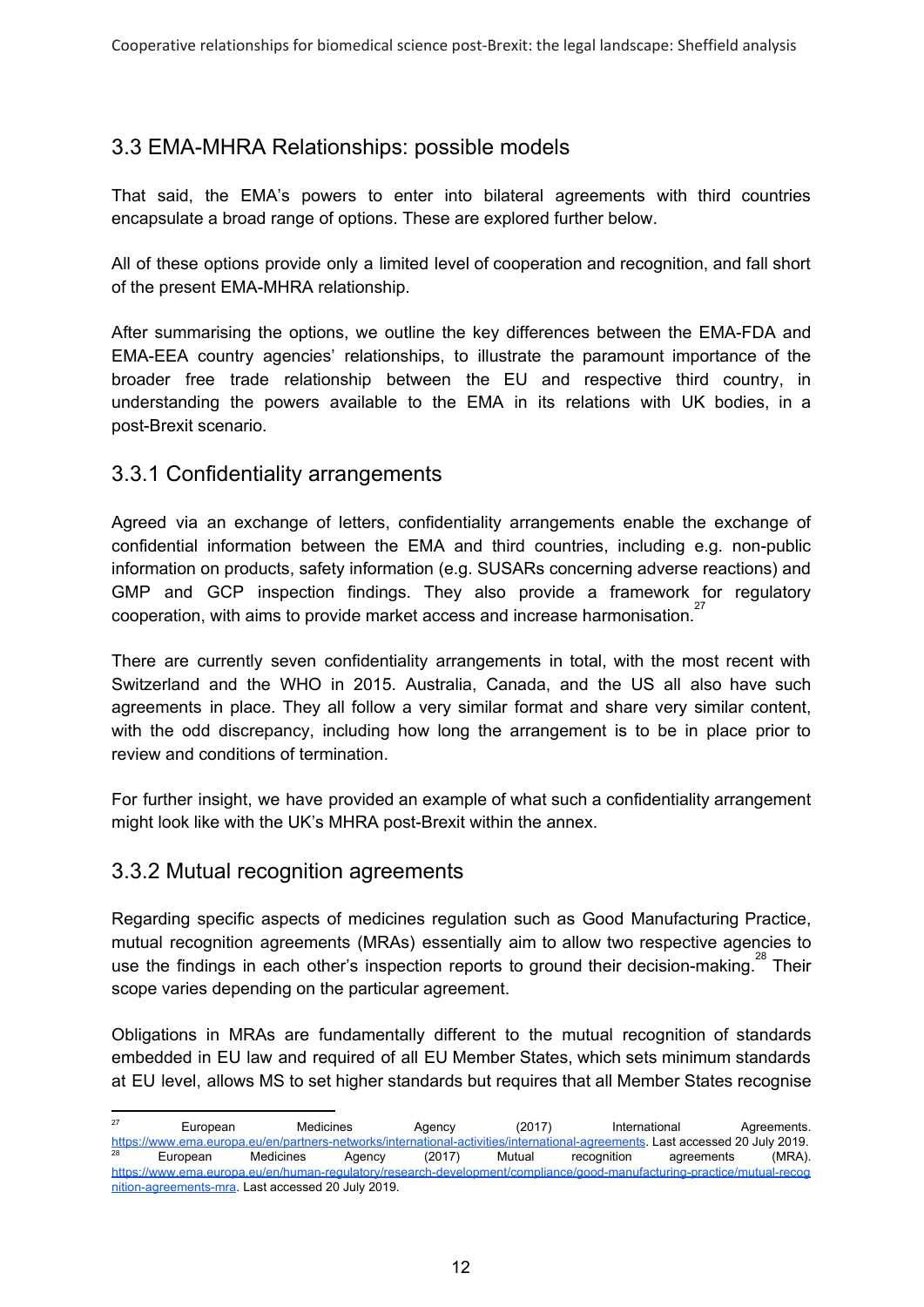each other's standards, subject to proportionate objective public interests.<sup>29</sup> This same principle means that EMA standards must be legally recognised by all EU Member States – including, at present, the UK. A key difference between EU law (the EU's *internal* trade agreement) and its external trade agreements is the direct enforceability of EU law by individual market actors before national courts, and ultimately by reference, before the CJEU. Free movement of goods and services within the EU is predicated on these legal arrangements, which prevent free-riding and rent-seeking. Essentially, the whole of EU economic law is based on a trade-off between efficiency gains of operating within a larger market and loss of regulatory control at national level. EEA law makes similar, though not identical, arrangements.

There are seven MRAs on aspects of medicines regulation presently in place with different countries. Australia, Canada and the USA all have MRAs in addition to confidentiality arrangements.

#### 3.3.3 'Other cooperation schemes'

This umbrella term encapsulates less 'dense' forms of cooperation or mutual recognition and concerns pharmaceuticals. $^{30}$  China, India, and Russia currently have this type of arrangement with the EMA. They vary slightly in scope and form; for example, the agreements with China<sup>31</sup> and India<sup>32</sup> entail that the EMA supports them to implement similar GMP and GCP standards, as well as establishing annual meetings between the parties to facilitate dialogue on pharmaceuticals. In Russia, however, the agreement is limited to a regulatory dialogue subgroup on pharmaceuticals set up in 2007 that is simply used when scientific or technical issues arise. $33$  In any case, all existing examples of such schemes illustrate that the level of cooperation and recognition is highly limited.

### 3.3.4 Multilateral international coalitions and initiatives

The EMA participates in a range of multilateral coalitions and initiatives which offer another albeit less direct and more remote - means for third countries who wish to collaborate in some capacity with the EMA. The most significant examples include: -

● the International Conference on Harmonisation of Technical Requirements for Registration of Pharmaceuticals for Human Use (ICH)

<sup>&</sup>lt;sup>29</sup> See UK Government guidance here https://www.gov.uk/guidance/mutual-recognition-regulation-across-the-eea. <sup>30</sup> European Medicines Agency (2017) International Agreements. [https://www.ema.europa.eu/en/partners-networks/international-activities/international-agreements.](https://www.ema.europa.eu/en/partners-networks/international-activities/international-agreements) Last accessed 20 July 2019. <sup>31</sup> European Medicines Agency (2017) China. [https://www.ema.europa.eu/en/partners-networks/international-activities/bilateral-interactions-non-eu-regulators/china.](https://www.ema.europa.eu/en/partners-networks/international-activities/bilateral-interactions-non-eu-regulators/china) accessed 20 July 2019. <sup>32</sup> European Medicines Agency (2017) India.<https://www.ema.europa.eu/en/partners-networks/international-activities/bilateral-interactions-non-eu-regulators/india>. Last accessed 20 July 2019. <sup>33</sup> European Medicines Agency (2018) Russia. <https://www.ema.europa.eu/en/partners-networks/international-activities/bilateral-interactions-non-eu-regulators/russia>. Last accessed 20 July 2019.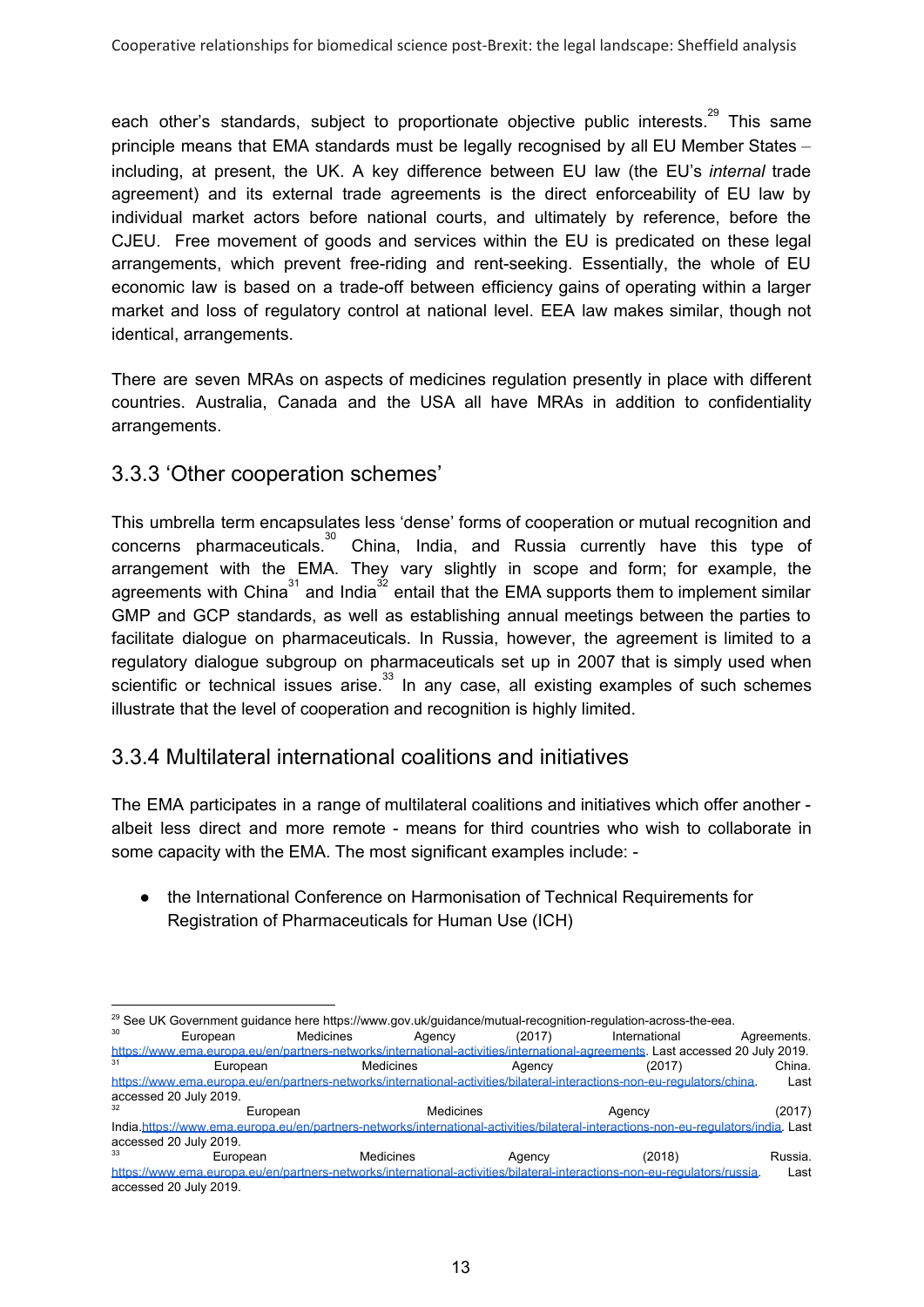The ICH brings regulatory authorities and the pharmaceutical industry together to determine how best to achieve their shared objective of greater global harmonisation of pharmaceuticals. Perhaps its most significant output is the ICH Guidelines. Certain provisions within these must be implemented in order for the respective country/region to become an ICH Regulatory Member. $34$  However, it is only an aim that all Guidelines are implemented by all Members - as opposed to mandatory, or in any way legally binding. Thus, while membership does allow some part in contributing to international harmonisation, it is necessarily limited in this respect. However, the ICH does note that membership helps to strengthen relations with other members and 'provides a strong common foundation to develop bilateral regulatory cooperation'.<sup>35</sup> This is evident in some of the EMA's confidentiality arrangements with third country agencies, which refer specifically to the latter's mutual membership in the ICH as reason for increasing their cooperation.

• the Council of Europe's European Directorate for the Quality of Medicines and Health Care (EDQM)

The EDQM's mission is similar to that of the ICH in that it seeks to develop and support the implementation of global quality standards for medicines. It covers areas including 'blood transfusion, organ cell and tissue transplantation and consumer health issues.<sup>36</sup> Membership gives access to the European Pharmacopoeia Commission sessions and a vote on technical matters.

● the International Pharmaceutical Regulators Programme (IPRP).

The IPRP provides a forum whereby pharmaceutical regulators can exchange information to address issues of mutual concern and advance regulatory cooperation. It includes a variety of working groups. The EMA is involved in eight of these.<sup>37</sup>

The EMA is a member of each of these initiatives (ICH, EDQM, IPRP) because they reflect its ethos and objectives to some extent.

However, it is crucial to emphasise that membership of any of these initiatives would not equate to having a relationship with the EMA that is equivalent to EU membership. While, as outlined above under the ICH, it can offer a gateway to building or sustaining a relationship with the EMA, and ultimately constitute a preliminary step towards a longer term goal of greater cooperation, it cannot promise much more than this.

Thus, while membership of these initiatives has its benefits, in terms of building a cooperative relationship with the EMA, they are quite limited in the context of post-Brexit UK,

<sup>&</sup>lt;sup>34</sup> The International Conference on Harmonisation of Technical Requirements for Registration of Pharmaceuticals for Human Use (2019) ICH Guidelines Implementation. <https://www.ich.org/products/ich-guidelines-implementation.html>. Last accessed 20 July 2019.

<sup>&</sup>lt;sup>35</sup> The International Conference on Harmonisation of Technical Requirements for Registration of Pharmaceuticals for Human Use (2017) Value of Membership. <https://www.ich.org/about/value-of-membership.html>. Last accessed 20 July 2019. European Directorate for the Quality of Medicines (2012) Vision, Mission and Values.

https://www.edam.eu/en/EDQM-mission-values-604.html. Last accessed 20 July 2019. <sup>37</sup> European Medicines Agency (2018) International Pharmaceutical Regulators Programme (IPRP). [https://www.ema.europa.eu/en/partners-networks/international-activities/multilateral-organisations-initiatives/international-pharm](https://www.ema.europa.eu/en/partners-networks/international-activities/multilateral-organisations-initiatives/international-pharmaceutical-regulators-programme-iprp)

[aceutical-regulators-programme-iprp](https://www.ema.europa.eu/en/partners-networks/international-activities/multilateral-organisations-initiatives/international-pharmaceutical-regulators-programme-iprp). Last accessed 20 July 2019.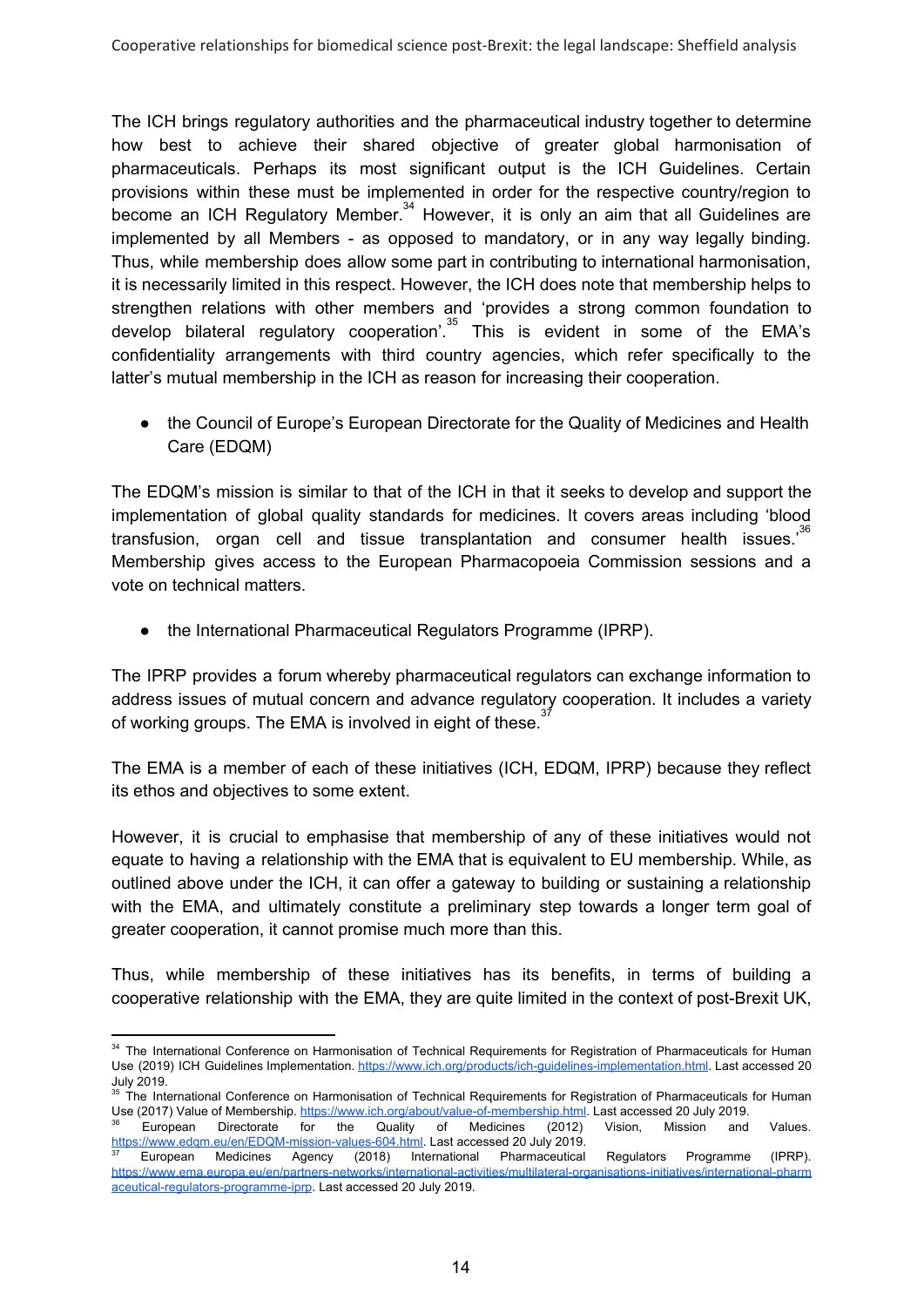because of its pre-June 2016 relationship with the EU, unless a significant rupture between the EU and the UK takes place, necessitating a longer term strategy of rebuilding a relationship. That might be the case in the event of a No Deal Brexit.

### 3.3.5 EMA-FDA relationship

The EMA-FDA relationship provides an important case study for two main reasons: -

- While the EU and the US have 'the largest bilateral trade and investment relationship and enjoy the most integrated economic relationship in the world' as well as agreements<sup>38</sup> and a forum<sup>39</sup> in place to facilitate this, they presently lack an overarching FTA. $40$  This will be the case between the EU and the UK in the event of a No Deal Brexit.
- In spite of this lack of overarching FTA, increasing integration has still been pursued between the EMA and FDA.

EMA-FDA cooperation comprises an amalgamation of different agreements, gradually introduced over time in a piecemeal fashion. This highlights a crucial element of this relationship: in the absence of shared standards guaranteed by EU membership, any cooperation is an ongoing trust-building exercise which fluctuates depending on factors including political ones. To allow for this, temporary agreements are not uncommon. Generally, this is how most EMA-FDA agreements begin, albeit with an arrangement implemented to ensure their regular review, renegotiation, and renewal where both parties are happy to continue the particular collaboration. The ongoing nature of this process inevitably entails significant time and resource, such as administration costs.

One such example is an MRA on GMP inspections which had a transition phase spanning November 2017 to July 2019. $41$  This included the exchange of information such as scientific advice, GMP and GCP inspection planning and reports, and marketing authorisation procedures. Similarly, the EMA-FDA 'quality by design' pilot scheme launched in March 2011 was agreed on the basis of an initial three year period. This was only extended again in April 2014 when the first phase had proved to be a success. Notably, the extension was only for two years. In contrast, the EMA-FDA confidentiality arrangement started under the monitor-and-review structure but, since being signed again in 2010, remains indefinitely effective with no need for renewal. $42$  This allows the two agencies to share information

<sup>38</sup> E.g. The Air Transport Agreement approved by Decision 2007/339/EC on the Air Transport Agreement between the EU and its Member States and the United States of America.

<sup>&</sup>lt;sup>39</sup> The Transatlantic Economic Council.

<sup>&</sup>lt;sup>40</sup> In April 2019, the European Commission issued a decision stating that the 'negotiating directives for the Transatlantic Trade and Investment Partnership must be considered obsolete' in light of the US's intention to withdraw from the Paris Agreement. It was thus concluded that 'a more limited agreement covering the elimination of tariffs on industrial products only' would be pursued instead. See [https://www.consilium.europa.eu/media/39180/st06052-en19.pdf.](https://www.consilium.europa.eu/media/39180/st06052-en19.pdf) Last accessed 20 July 2019.

<sup>&</sup>lt;sup>41</sup> European Medicines Agency (2015) United States. <https://www.ema.europa.eu/en/partners-networks/international-activities/bilateral-interactions-non-eu-regulators/united-states>. Last accessed 20 July 2019.  $\overline{42}$  See

[https://www.ema.europa.eu/en/documents/other/statement-authority-confidentiality-commitment-european-medicines-agency-n](https://www.ema.europa.eu/en/documents/other/statement-authority-confidentiality-commitment-european-medicines-agency-not-publicly-disclose-non_en.pdf) [ot-publicly-disclose-non\\_en.pdf](https://www.ema.europa.eu/en/documents/other/statement-authority-confidentiality-commitment-european-medicines-agency-not-publicly-disclose-non_en.pdf). Last accessed 20 July 2019.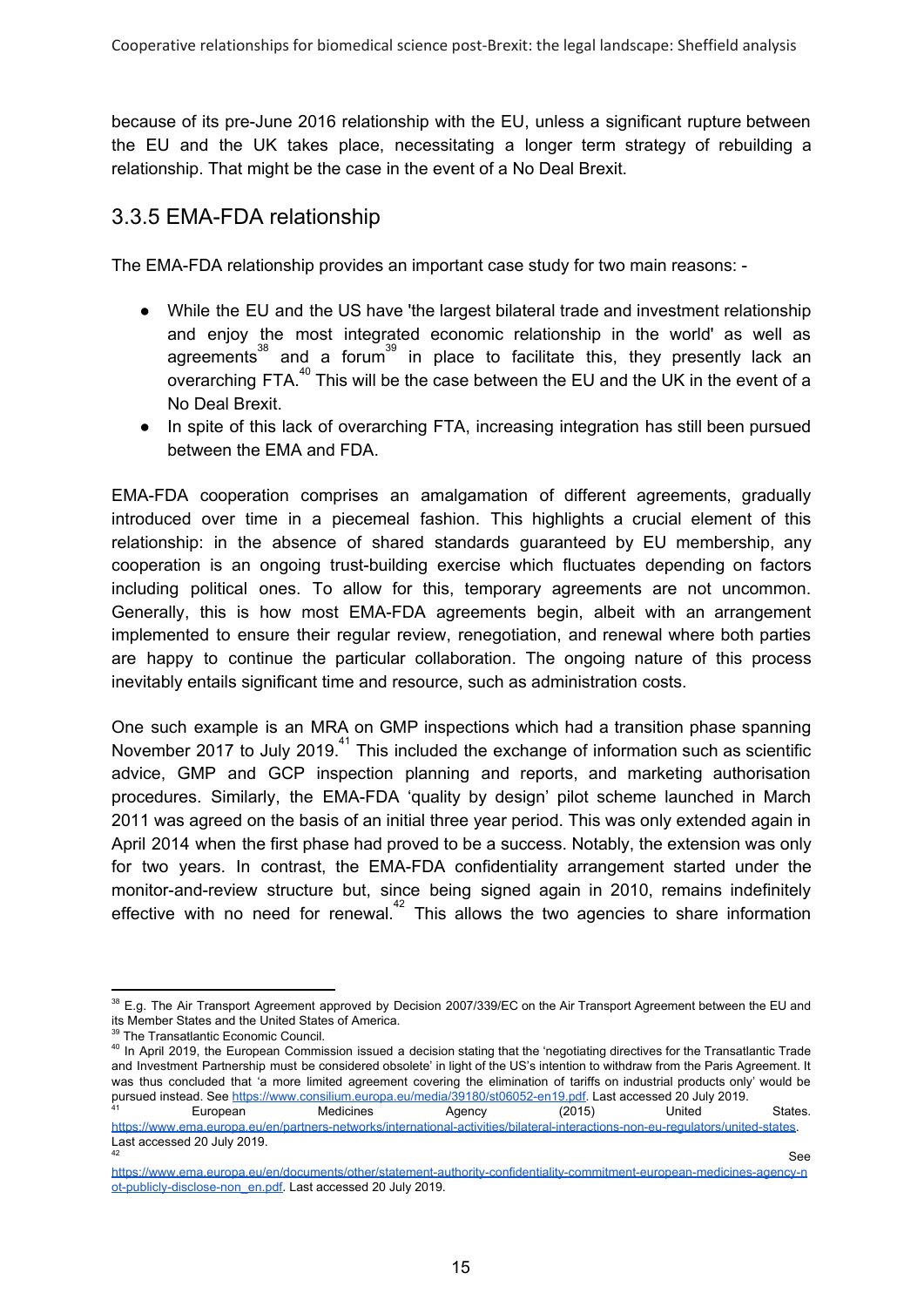including scientific advice, marketing authorisation procedures, and post-marketing surveillance.

Furthermore, the EMA and FDA have engaged in a range of collaborative activities in the areas of GMP and GCP inspections. These include regular teleconferences, regarding drug shortages due to GMP non-compliance, for example, and issues pertinent to the EMA/FDA GCP initiative. In addition to the substantive aims of these projects, such as reducing duplication of inspections, they also have a secondary purpose: to build understanding between the EMA and FDA. This facilitates their ever increasing cooperation - albeit within the parameters imposed by the broader US-EU relationship and agreements. For these purposes, the ultimately fruitless TTIP negotiations are illustrative. As is the EU's continued emphasis on their 'different regulatory systems, payment methods and market conditions' in the health sector. Nonetheless, the EU and the US have also jointly acknowledged their 'combined market for healthcare of more than 800 million people' and 'similar health problems, i.e. aging population and exploding public health care costs'.<sup>43</sup> This is within the context of Article 168 (3) TFEU which provides for cooperation between the EU and its Member States and third countries in the sphere of public health.<sup>44</sup> In simplified summary then: there is recognition that their overlapping goals and interests mean there is value in collaborative efforts via e.g. the Transatlantic Economic Council, but the failure to agree on key shared standards means that these cooperative efforts have to be restricted.

Logically, therefore it would seem that a combination of a cooperative council model and shared standards would be one possible future basis for securing some regulatory alignment between the EU and UK - without the UK accepting regulatory oversight from EU institutions or shared EU-UK institutions, as is the case in the EU-EEA context. One might argue that, because the two are currently fully aligned, this would be more straightforward than the EMA-FDA equivalent and thus require less time and resource to negotiate and maintain.

However, this does not account for the remaining issue of legal enforceability. It is the absence of CJEU jurisdiction that underpins the EU's safety mechanisms in such arrangements. Where the other party to the agreement is not bound by EU law and jurisprudence, the ability to monitor, review and, where necessary, terminate such arrangements provides a back-up. Thus, unless the UK was willing to abandon its red line on CJEU jurisdiction, submit to the oversight of the EU's legal system, and require its courts to recognise and enforce CJEU jurisprudence, these mechanisms would still be necessary and time and resource costly.

#### 3.3.6 EMA-EEA agencies

In contrast to the FDA, the equivalent agencies in the EEA countries<sup>45</sup> enjoy a much greater level of integration and cooperation with the EMA. Indeed, based on the Regulation creating

<sup>43</sup> Transatlantic Economic Council (29 November 2011) Annexes to the TEC Joint Statement, p. 13. [http://trade.ec.europa.eu/doclib/docs/2011/december/tradoc\\_148391.pdf](http://trade.ec.europa.eu/doclib/docs/2011/december/tradoc_148391.pdf). Last accessed 20 July 2019.

<sup>44</sup> European Union, *Consolidated version of the Treaty on the Functioning of the European Union*, 13 December 2007, 2008/C 115/01.

 $45$  For present purposes, this refers to EEA Member States that are not also in the EU.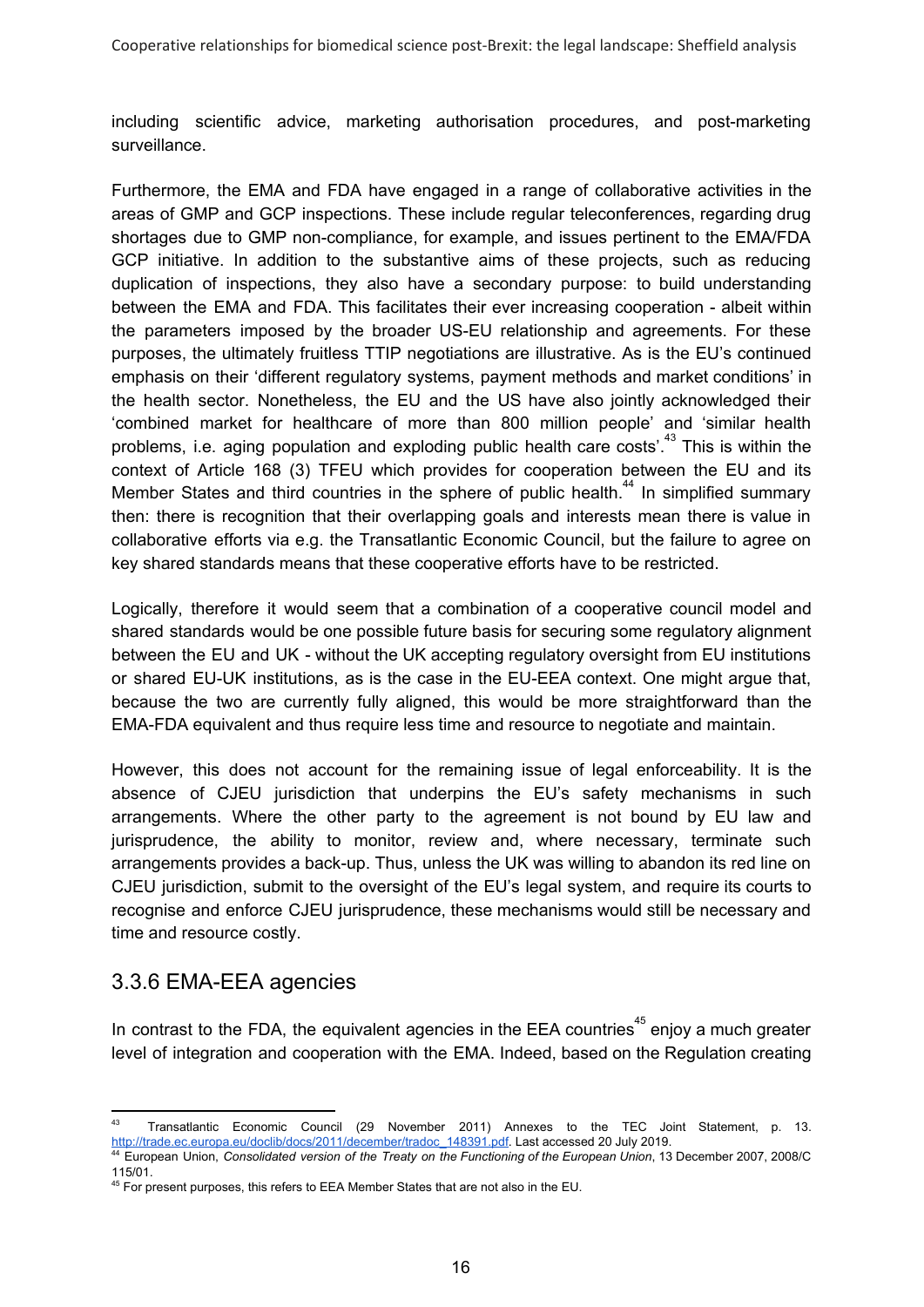the EMA<sup>46</sup> and the outlining of its collaborative activities,<sup>47</sup> the EU Member States and EEA Member States and their respective medicines regulatory authorities are legally and practically equal in terms of the activities related to medicines licensing of interest to CRUK.

Comprising the European medicines regulatory framework and known as the 'national competent authorities', Norway, Iceland and Liechtenstein all have such an agency performing this role - as do the present 28 EU Member States.<sup>48</sup> No non-EU/EEA third countries have agencies participating in this regulatory framework. The national competent authorities are responsible for authorising medicines, as well as providing members of the EMA's committees, working parties, and assessment teams in the form of European experts.

This integration is a product of the Agreement on the EEA that underpins the relationship between the EU and Norway, Iceland and Liechtenstein. The EMA would not have the competence to negotiate such a close relationship with a third country agency in the absence of this, or an equivalent, overarching agreement.

#### 3.3.7 Switzerland

To date, the EU-27 has been clear that a 'Switzerland-style' 'cherry picked' arrangement will not be available to the UK.<sup>49</sup> The politics of this are obvious: the UK is a significant market and geopolitical power, and while the EU may be able to tolerate a 'non-standard' relationship with Switzerland, this would be much more difficult to sustain with the UK.

In any event, the EMA/Swissmedic relationship does not provide an example of close integration. Swissmedic,  $50^\circ$  Switzerland's pharmaceuticals regulatory agency, has a mutual recognition agreement with the EU, $51$  and memorandums of understanding on information exchange with the  $EU^{52}$  and with several EU Member States.<sup>53</sup> These are significantly less dense cooperative arrangements than the EU has with the EEA states.

# 3.4 EMA-MHRA within the post-Brexit UK-EU relationship: summary

<sup>&</sup>lt;sup>46</sup> European Medicines Agency (20 ) National competent authorities (human). [https://www.ema.europa.eu/en/partners-networks/eu-partners/eu-member-states/national-competent-authorities-human.](https://www.ema.europa.eu/en/partners-networks/eu-partners/eu-member-states/national-competent-authorities-human) Last accessed 11 August 2019.

<sup>&</sup>lt;sup>47</sup> Regulation (EC) No 726/2004 of the European Parliament and of the Council.<br><sup>48</sup> European Madistrial Council. (2010)

<sup>&</sup>lt;sup>48</sup> European Medicines Agency (2016) European Medicines Regulatory Network. [https://www.ema.europa.eu/en/about-us/how-we-work/european-medicines-regulatory-network.](https://www.ema.europa.eu/en/about-us/how-we-work/european-medicines-regulatory-network) Last accessed 11 August 2019. <sup>49</sup> The Independent (2018) Brexit: Michel Barnier 'strongly opposes' May's Chequers proposals, warning offer would be end of EU.

[https://www.independent.co.uk/news/uk/politics/brexit-michel-barnier-theresa-may-chequers-proposal-no-deal-eu-a8519636.ht](https://www.independent.co.uk/news/uk/politics/brexit-michel-barnier-theresa-may-chequers-proposal-no-deal-eu-a8519636.html) [ml](https://www.independent.co.uk/news/uk/politics/brexit-michel-barnier-theresa-may-chequers-proposal-no-deal-eu-a8519636.html). Last accessed 2 August 2019.

<sup>50</sup> <https://www.swissmedic.ch/swissmedic/en/home.html>

<sup>&</sup>lt;sup>51</sup> Agreement between the Swiss Confederation and the European Union on the mutual recognition of conformity assessments [https://www.swissmedic.ch/swissmedic/en/home/about-us/collaboration/international-collaboration/bilateral-collaboration-with-p](https://www.swissmedic.ch/swissmedic/en/home/about-us/collaboration/international-collaboration/bilateral-collaboration-with-partner-authorities/mutual-recognition-agreements.html) [artner-authorities/mutual-recognition-agreements.html](https://www.swissmedic.ch/swissmedic/en/home/about-us/collaboration/international-collaboration/bilateral-collaboration-with-partner-authorities/mutual-recognition-agreements.html)

 $52$  By exchange of letters in 2015, for an initial period of 5 years, with tacit agreement for renewal for subsequent periods of five years.

[https://www.swissmedic.ch/swissmedic/en/home/about-us/collaboration/international-collaboration/bilateral-collaboration-with-p](https://www.swissmedic.ch/swissmedic/en/home/about-us/collaboration/international-collaboration/bilateral-collaboration-with-partner-authorities/agreements-on-information-exchange.html) [artner-authorities/agreements-on-information-exchange.html](https://www.swissmedic.ch/swissmedic/en/home/about-us/collaboration/international-collaboration/bilateral-collaboration-with-partner-authorities/agreements-on-information-exchange.html) 53

Ireland, Germany, UK, Austria, Netherlands [https://www.swissmedic.ch/swissmedic/en/home/about-us/collaboration/international-collaboration/bilateral-collaboration-with-p](https://www.swissmedic.ch/swissmedic/en/home/about-us/collaboration/international-collaboration/bilateral-collaboration-with-partner-authorities/agreements-on-information-exchange.html) [artner-authorities/agreements-on-information-exchange.html](https://www.swissmedic.ch/swissmedic/en/home/about-us/collaboration/international-collaboration/bilateral-collaboration-with-partner-authorities/agreements-on-information-exchange.html)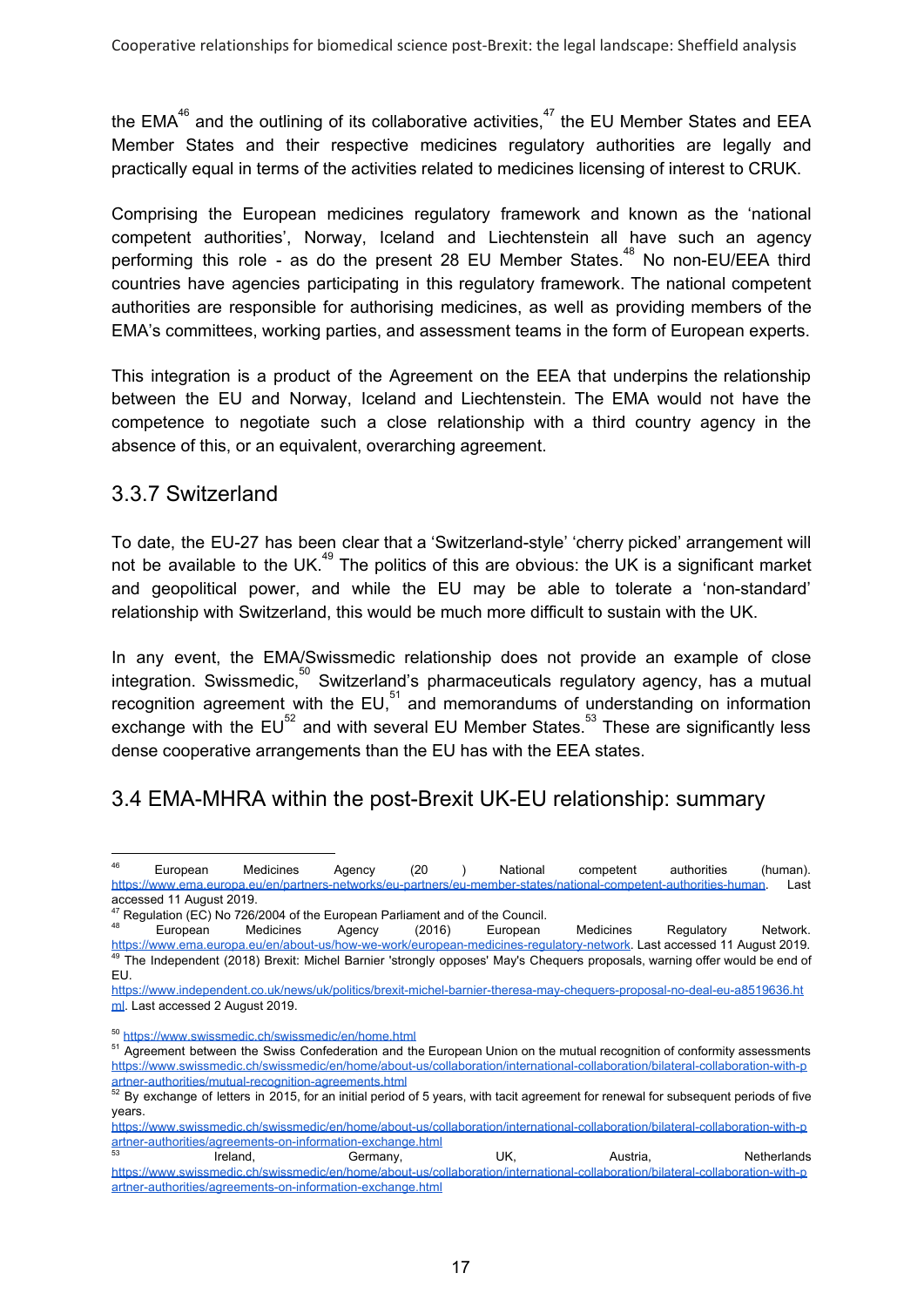The questions CRUK asked us sought an understanding of the extent of the *EMA's* competence to enter into agreements with equivalent agencies in third countries. Agreements on the inter-agency level are constrained by EU legal precedent, which dictates that the European Commission may lawfully only confer upon the EMA powers that the European Commission legally possesses. **The EMA-MHRA relationship will thus be** 54 **determined by the nature of the UK-EU relationship more generally**. This relationship will be embodied in a FTA.

The purpose of a FTA is not agency cooperation: a FTA seeks to promote free trade between the relevant countries/economic entities. Rather, arrangements for agency cooperation follow the entry into a FTA. This is because free trade can only be based on mutual trust in regulatory standards, which requires information sharing, agreed levels of risk/consumer protection and so on. The agency cooperation supports the underlying agreement to open each other's markets to traders in the other party to the FTA.

The EMA-FDA relationship shows what cooperation can be achieved with a third country in the absence of an extensive trade agreement or broader integration, such as in the form of the EEA.

The main advantage of a less integrated relationship is regulatory control for each party to the arrangements for bio-medical research and pharmaceuticals regulation.

The disadvantages are as follows:

- First, the development of the EMA-FDA relationship indicates that one agreement is rarely sufficient to ensure deep integration and, thus, anything remotely close to the level of cooperation the UK currently enjoys as a Member State.
- Second, agreements are piecemeal and can comprise some arrangements that are only temporary.
- Third, and partly because of this, agreements lack the clarity, consistency, and certainty that regulatory entities operating in EU/EEA Member States enjoy. In short, there is no such guarantee of on-going extensive cooperation.

The EMA-FDA agreements are products of long processes that ensure there is sufficient trust and understanding between both participants. In this regard, they are only a near-analogy with the EMA-MHRA relationship. Before June 2016, that mutual trust between the EU-27 and the UK was already in place. Depending on the nature of the Brexit negotiations and the broader post-Brexit EU-UK relationship as it unfolds, that mutual trust can be part of the environment in which EMA-MHRA relations are built.

To summarise: the key point is that the third country agreements the EMA undertakes are reflective of the broader relationship between the EU and the respective third country. As the EEA countries demonstrate - particularly in contrast to, e.g., the US's FDA - **there really needs to be a broader overarching FTA with the particular third country to base any relationship that goes "beyond (ordinary) third country" integration with the EMA. The**

<sup>54</sup> Case C 9/56 *Meroni* ECLI:EU:C:1958:7, para 150 subpara 1 – 151 subpara 2.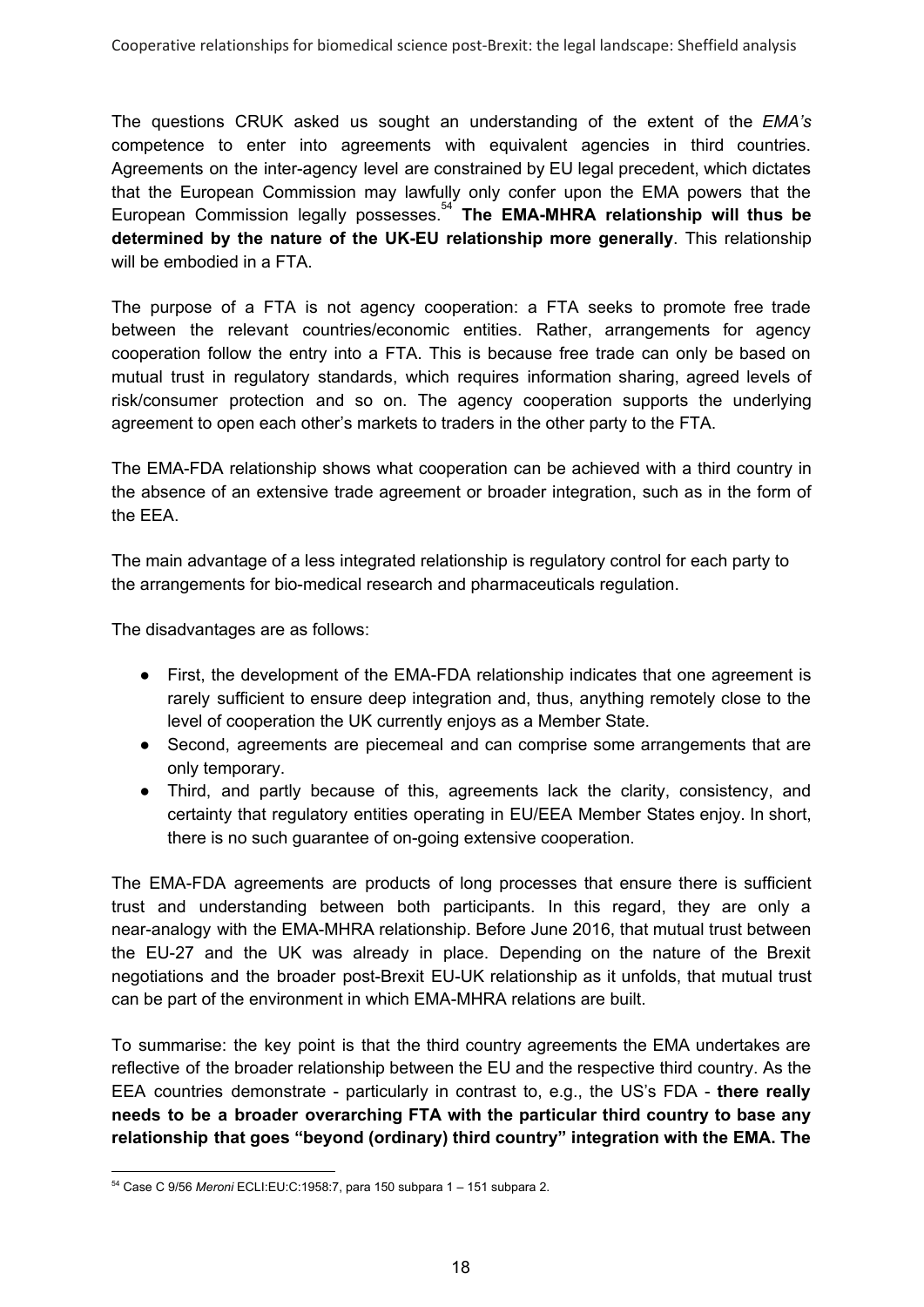**EMA does not possess sufficient competence to negotiate bilateral agreements to ensure the level of cooperation that CRUK is seeking in the absence of such an underpinning trade agreement.** Of course, this presents difficulties in the sense that this will necessitate an agreement that concerns a much wider breadth of areas than those concerning the health and biomedicine sector; while there are strong arguments for integration in this particular field, there is likely to be some political resistance regarding other areas.

Thus, as things stand at present, **the choice for the UK is between the depth of integration (and corresponding loss of regulatory control) implied by a model similar to EEA membership, or the regaining of regulatory control accompanied by a loss of access to the EU market implicit in less dense arrangements**. The current position of the EMA vis a vis regulatory agencies in the EEA states, is reflected in EU-EEA relationship as opposed to a product of EMA negotiations. Indeed, with regard to EMA activities specifically, it is rather a direct product of the establishing Regulation which outlines that it is 'of EEA relevance'.<sup>55</sup> As such, meaningful consideration of this option necessitates looking at options for the EMA-MHRA relationship via a EU-UK free trade agreement.

A final alternative might be for the UK to instead look to broader global opportunities and seek involvement in multilateral international coalitions and initiatives.<sup>56</sup> A resulting effect may be that, if the MHRA could gain a substantial platform within these forums already occupied by the EMA, it might facilitate a closer cooperation between the two in the future. It must be acknowledged, however, that this would be no easy feat.<sup>57</sup> Indeed, like the option above, it would demand significant time and resource.

<sup>&</sup>lt;sup>55</sup> Regulation (EC) No 726/2004 of the European Parliament and of the Council.

<sup>&</sup>lt;sup>56</sup> Ref section above.1

<sup>&</sup>lt;sup>57</sup> M Flear, Charting a roadmap towards membership and formal voice in global bioethics standard-setting: Health research and the case of the International Council on Harmonisation (2018) 18(2-3) 157-178 <https://doi.org/10.1177/0968533218804598>. Last accessed 2 August 2019.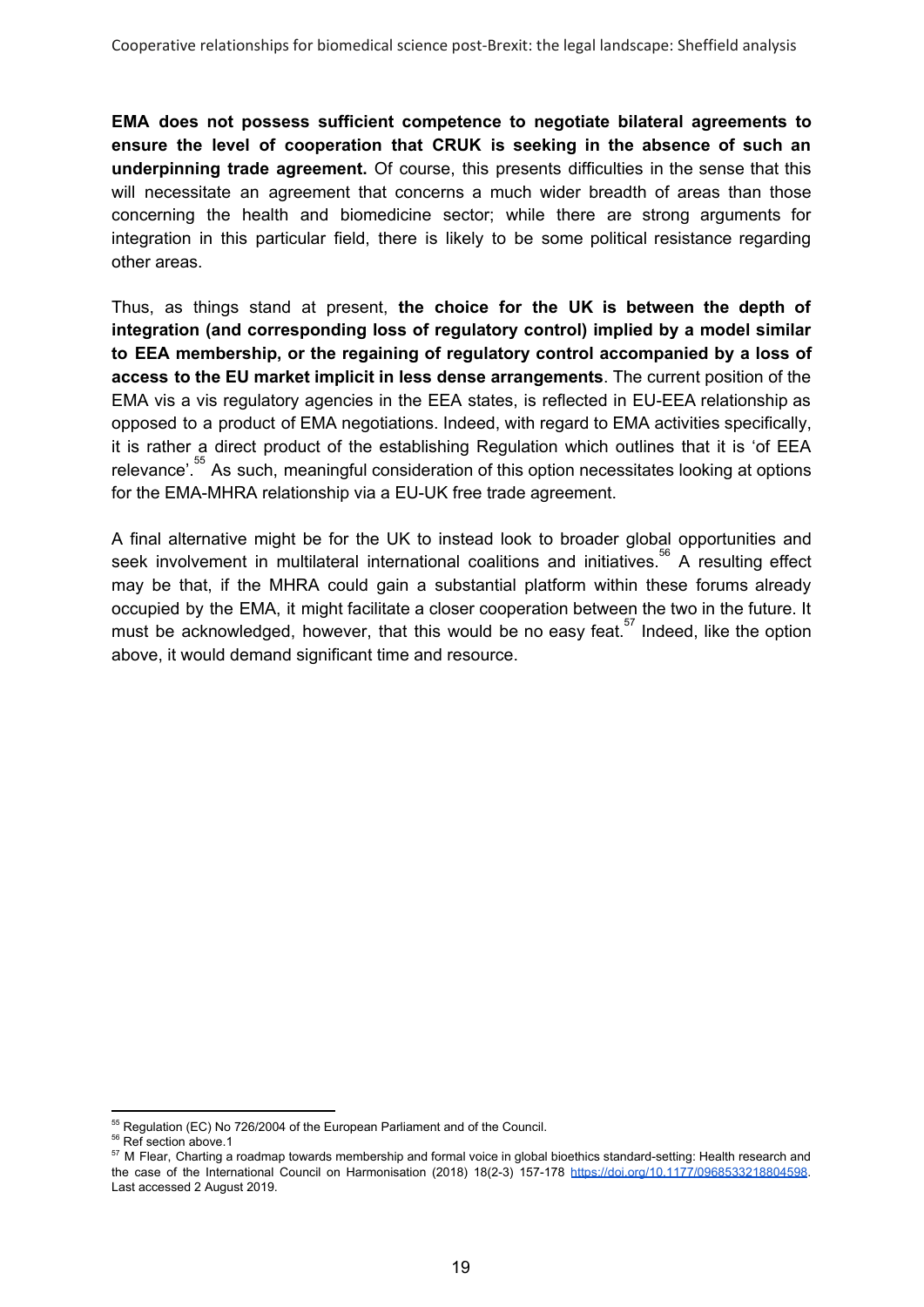# **4. One overarching agreement with the EMA**

This section will address the following questions from the CRUK:

#### *Given the practical barriers in terms of time/resource needed to set up and maintain a number of agreements between the EMA and the respective third country agency, would it be preferable to have one overarching agreement with the EMA?*

For the most part, a single (preferably ongoing) agreement to create and refer to is significantly simpler and more accessible in the long term. This would also ensure greater certainty and consistency. However, the reason for the piecemeal approach of the agreements between the EMA and equivalent third country agencies such as the FDA is because there is no overarching agreement between the EU and the respective third country that provides adequate security and consistency of shared standards. As such, by implementing several agreements and placing time limits on them, modification, non-renewal and termination are usually options. These provide alternative safeguards. Further, this approach is a trust-building exercise in the absence of this certainty.

Thus, while there are significant practical barriers in maintaining a number of agreements, there are also practical and, indeed, legal barriers to having one overarching agreement with the EMA. The crucial point is competence. While the EU has the competence to negotiate extensive FTAs in a large number of areas, the EMA is restricted to the powers it has been endowed with and can only operate within the agreements the EU has negotiated with the respective third countries. This explains the disparity between the EMA's relationship with the FDA and its relationship with EEA member state agencies. The relationship with the latter is built upon the Agreement on the  $EEA^{58}$  and this underpinning agreement to share certain standards and regulations manages the risk of a cooperative relationship within the health sector.

As such, **whether one overarching agreement is feasible from a legal and regulatory perspective will hinge on the broader relationship between the EU and the UK post transition**.

<sup>&</sup>lt;sup>58</sup> The European Free Trade Association, based on the Agreement on the European Economic Area OJ No L 1, 3.1.1994, p. 3.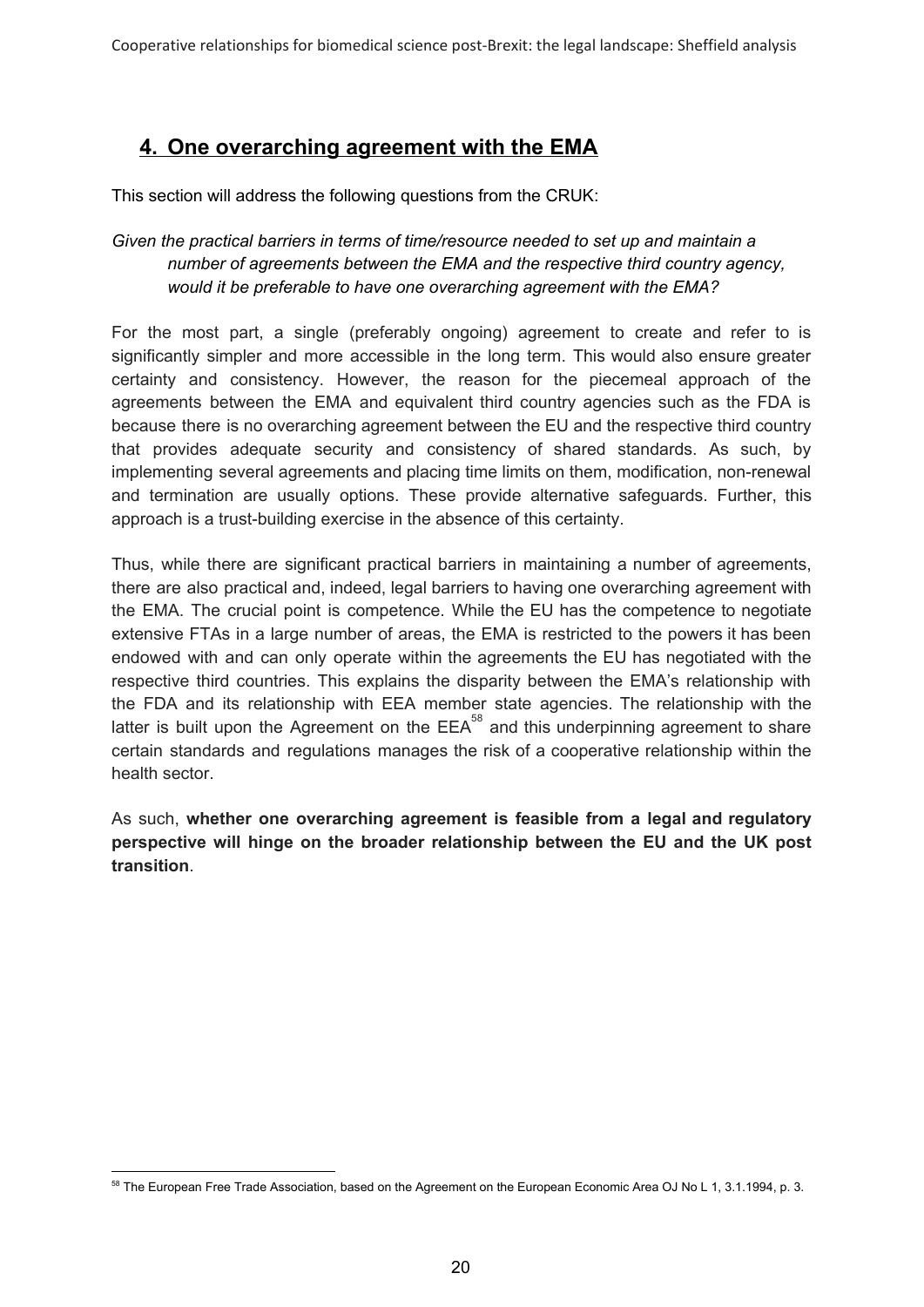# **5. Specific Post-Transition EMA Functions and Activities in the UK**

Having set out the options for what the broader EMA-MHRA/UK-EU relationship might look like, this final part of the report addresses CRUK's questions regarding the future of two specific aspects of the EMA in the post-Brexit UK: namely, centralised marketing authorisations and access to the Clinical Trials Database. Crucial to and underpinning future collaboration between the MHRA and the EMA, the last section considers the future of UK-to-EU and EU-to-UK data sharing post-transition.

### 5.1 Access to Clinical Trials Regulation database

This section will address the following questions from the CRUK:

*Are there existing EU agency databases which third countries have full/partial access to and what is the legal basis for this access?*

# 5.1.1 The Clinical Trials Information System

A new database called the Clinical Trials Information System (CTIS) was set up under the Clinical Trial Regulation EU No. 536/2014.<sup>59</sup> Its predecessor, the EU clinical trial portal and database, was created under Directive 2001/20/EC. It is understood that the latter system is the one presently in use by CRUK in light of ongoing EU-wide issues with the implementation of the CTIS. Thus, two developments are concurrently occurring: the phasing in of the new system and the process of negotiating the UK's exit from the EU. As such, analysing how CRUK's *present* situation will change after December 2020 is of limited value. The forthcoming CTIS and the question of third country access is instead considered.

As confirmed by the EMA's website, the overarching purpose of the CTIS is to provide for '[i]mproved collaboration, information-sharing and decision-making *between and within Member States*' (emphasis added).<sup>60</sup> Thus, access to the secure part of the database is predicated on EU membership.

However, it is acknowledged that, due to third countries' involvement in some clinical trials, it is necessary for them to have some access to this database and the information contained within it. This is known as a sponsor workspace which allows the clinical trial sponsor (that is, the company or organisation which conducts a clinical trial) limited access to enable them to submit data to the system for Member States' assessment. The sponsor workspace allows

*Would ECJ jurisdiction be required to access the portal and database associated with the CTR?*

<sup>&</sup>lt;sup>59</sup> Council Regulation (EU) No 536/2014 on Clinical trials on medicinal products for human use, and repealing Directive 2001/20/EC of 16 April 2014 OJ 2014 L 158/1.

<sup>&</sup>lt;sup>60</sup> European Medicines Agency (Last updated 2019) Clinical Trial Regulation. [https://www.ema.europa.eu/en/human-regulatory/research-development/clinical-trials/clinical-trial-regulation.](https://www.ema.europa.eu/en/human-regulatory/research-development/clinical-trials/clinical-trial-regulation) Last accessed 20 July 2019.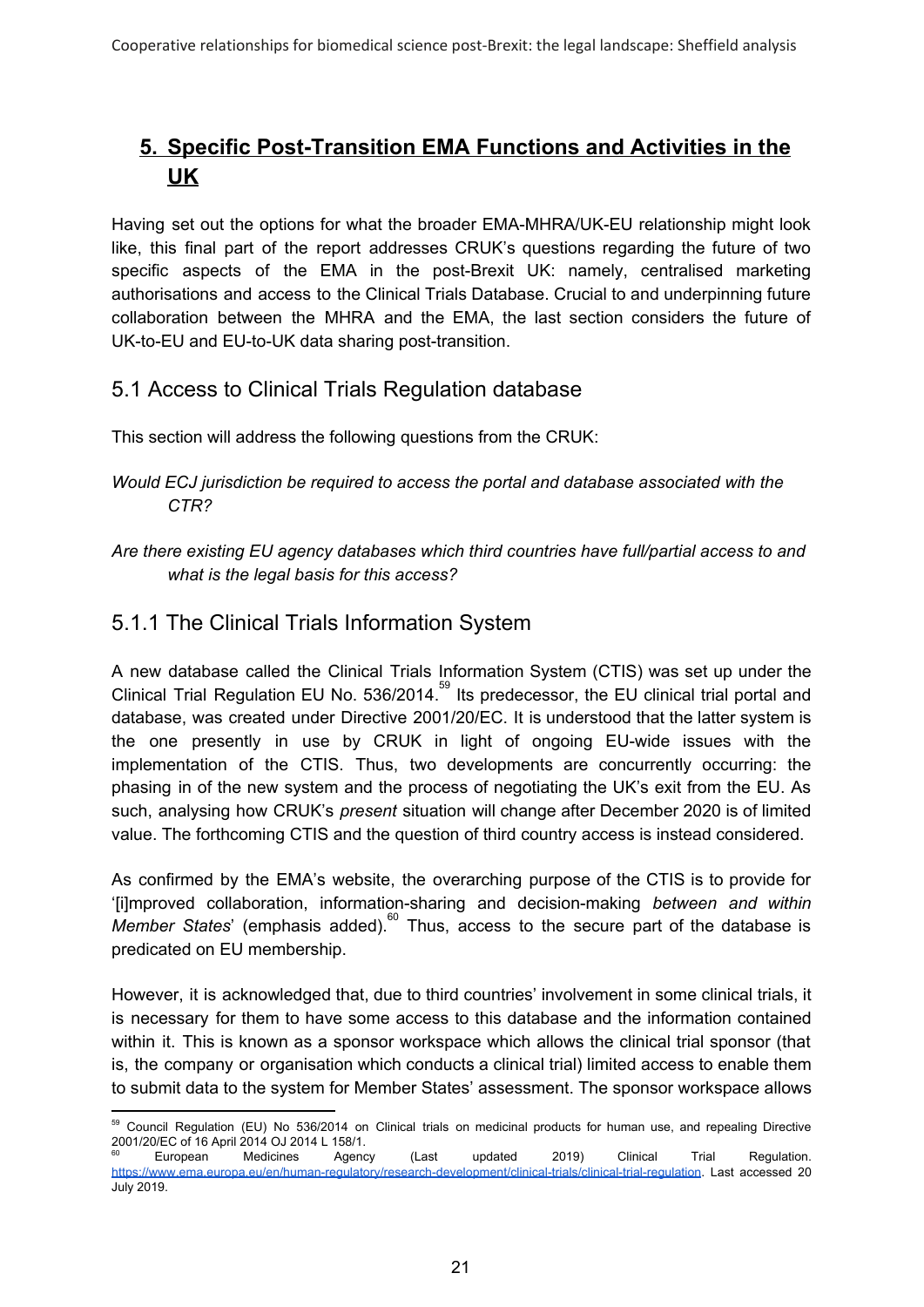sponsors to, inter alia, 'search and access clinical trials', 'supervise their own clinical trials and check progress', and 'respond to requests for information and view deadlines'.

Moreover, the Regulation outlines the process in cases where clinical trials are carried out between one or more EU Member States and third countries. In these multi-state clinical trials involving the EU, sponsors in third countries must have a legal representative established in the EU somewhere, who is responsible for compliance.<sup>61</sup> That legal representative would have full access to the database so as to comply with EU law obligations. They would be liable for compliance breaches, and subject to EU law and CJEU jurisdiction as established in an EU Member State.

Where a clinical trial is to be conducted solely on one Member State's territory, or on theirs and a third country's, a legal representative as per above is not necessary 'provided that they ensure that the [trial] sponsor establishes at least a contact person on their territory'.<sup>62</sup>

Finally, there is a website that is publicly accessible which includes, for example, an overview of clinical trial statistics, data and reports, and an advanced search.<sup>63</sup> This is a last resort option for UK researchers post-transition assuming no unique access is negotiated, and in the event that the individual is not a sponsor.

#### 5.1.2 Other EU agency databases and access conditions

Looking at other EU agency databases, there is no perfectly analogous case study to determine whether it is possible for third countries to ever have equal access to data available to Member States.

There are many examples whereby the agency's database is publicly available - e.g. the EU-OSHA's dangerous substance database,  $64$  or the EMCDDA's best practice portal and evidence database.<sup>65</sup> The European Institute of Innovation and Technology (EIT) offers one example whereby, although documents are available to all members of the public - within and outside the EU - there is an application process that one must complete before being able to access the respective document(s).<sup>66</sup> In contrast, the European Fisheries Control Agency (EFCA) has a collaboration tool and database called Fishnet in which 'different context areas' can be configured so as to limit access to only certain Member States.<sup>67</sup>

<sup>&</sup>lt;sup>61</sup> Clinical Trial Regulation EU No. 536/2014, Article 74 (1).

 $^{62}$  Clinical Trial Regulation EU No. 536/2014, Article 74 (2).

<sup>&</sup>lt;sup>63</sup> European Medicines Agency (Last updated 2019) Clinical Trial Regulation. [https://www.ema.europa.eu/en/human-regulatory/research-development/clinical-trials/clinical-trial-regulation.](https://www.ema.europa.eu/en/human-regulatory/research-development/clinical-trials/clinical-trial-regulation) Last accessed 20 July 2019.

<sup>64</sup> European Agency for Safety and Health at Work (2018) Practical tools and guidance on dangerous substances. [https://osha.europa.eu/en/themes/dangerous-substances/practical-tools-dangerous-substances.](https://osha.europa.eu/en/themes/dangerous-substances/practical-tools-dangerous-substances) Last accessed 20 July 2019. <sup>65</sup> European Monitoring Centre for Drugs and Drug Addiction (2010) Best practice portal. [http://www.emcdda.europa.eu/best-practice\\_en](http://www.emcdda.europa.eu/best-practice_en). Last accessed 20 July 2019.

<sup>&</sup>lt;sup>66</sup> Regulation (EC) No 1049/2001, Article 2(2). See <https://eit.europa.eu/public-access-documents>. Last accessed 20 July 2019. <sup>67</sup> European Fisheries Control Agency (2015) EFCA Fisheries Information System. [https://www.efca.europa.eu/en/content/efca-fisheries-information-system.](https://www.efca.europa.eu/en/content/efca-fisheries-information-system) Last accessed 20 July 2019,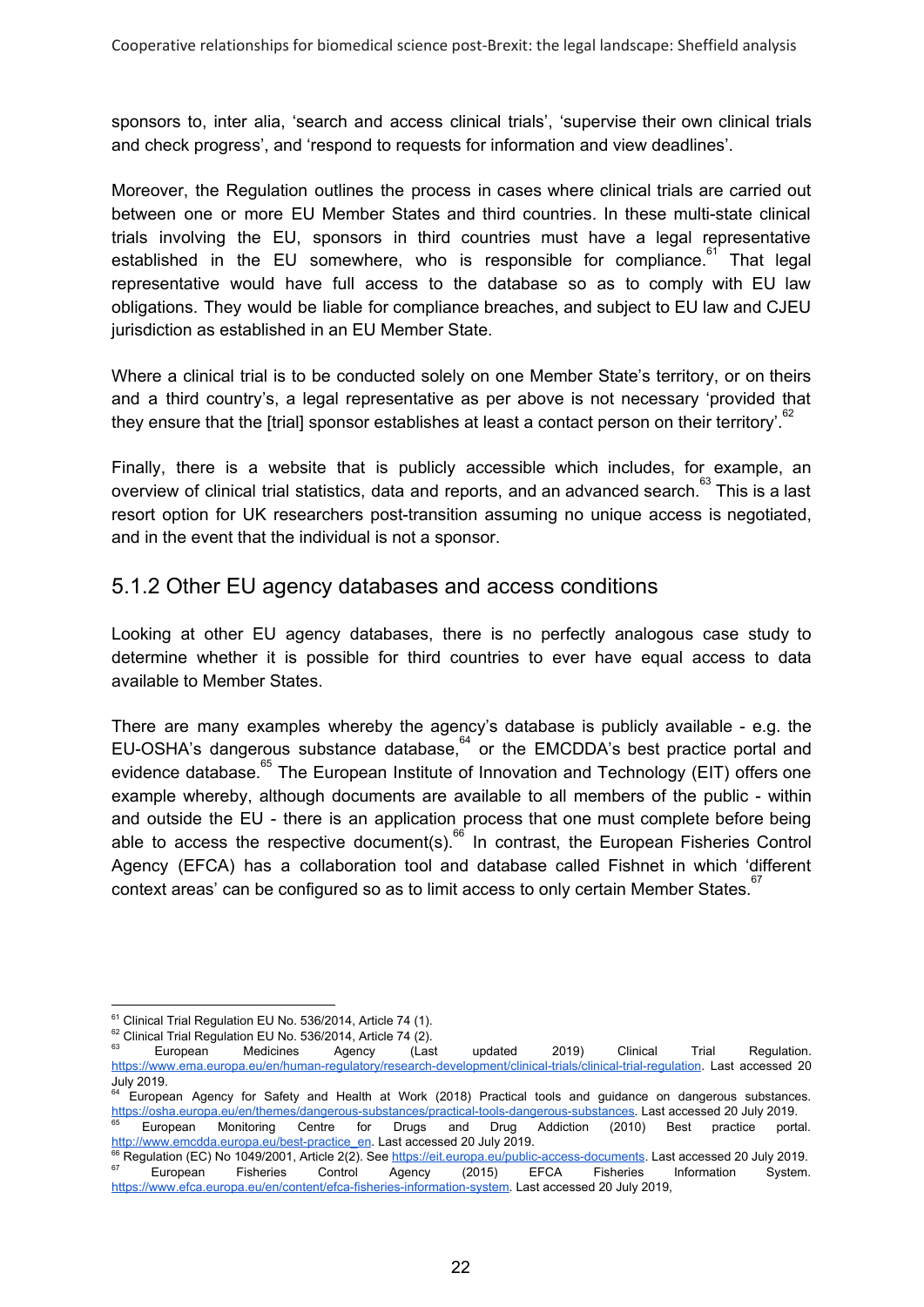# 5.1.3 Access to CTIS for Post-Transition UK

Open access is a last resort option for UK researchers post-transition assuming no unique access is negotiated, and in the event that the individual is not a sponsor.

Could the EU and UK agree a UK-EU/EMA-MHRA agreement whereby full access to the CTIS is provided to the UK as an non-EEA third country? There is no existing precedent for this. That applies to both the CTIS and other EU agencies. No other EU agency database provides an analogous example. In most cases, because of the competencies and responsibilities of the agency, they start from the point of full public access (either with or without an application process). By contrast, the competencies of the EU in medicines regulation are understood to include a requirement to honour industry secrecy in terms of clinical trial data.<sup>68</sup> This is controversial among some, such as patient groups, but the law has evolved to reflect practices in the pharmaceutical industry, and, it is argued, to support the EU's common research area by allowing the inventors of technological developments to recoup their investments through exclusive IP rights, as well as retaining control over the data they create, for instance through clinical trials. The EFCA's Fishnet offers one precedent whereby varied access is implemented. Its collaborative areas are available to those involved in the particular project. However, only Member States are included within this, so it does not provide an analogy for third countries.

In reality, the varying levels of access available for the CTIS offers the best model to answer this question. Full access is only available to Member States - regardless of their involvement in clinical trials. In contrast, sponsors in third countries only have access to a separate 'sponsor workspace'. Their level of access is restricted and predicated on which clinical trials they sponsor. **There is no present option in EU law to grant full or partial access to the database for a whole third country outside the EEA; it is instead on a sort of case-by-case (trial-by-trial) basis.** Even then, this is just to a specified 'sponsor workspace', implying that this is a designated area for such third countries as opposed to access to part of the primary database. This is partly due to the limited competence of the EMA, as well as the EU itself. But it is also important to note that, due to the pharmaceutical industry's consistent opposition, persuading the EU/EMA to make clinical trials data open is likely to prove politically impossible. Thus, the "next best" option to full access is the hypothetical scenario whereby a third country sponsor was involved in enough (and sufficiently varying) clinical trials to cumulatively access the entire 'sponsor workspace'. Again, however, the delays in introducing the new system means that we cannot know precisely what amount of information and functions (e.g. in terms of information-sharing) this would entail access to.

Failing that, the last resort option for UK researchers post-transition - assuming no unique access is negotiated, and in the event that the individual is not a sponsor - is simply

<sup>&</sup>lt;sup>68</sup> It is untested as to whether this is legally mandated (for instance, in order to protect the 'European Research Area', or whether it is simply a matter of political practice.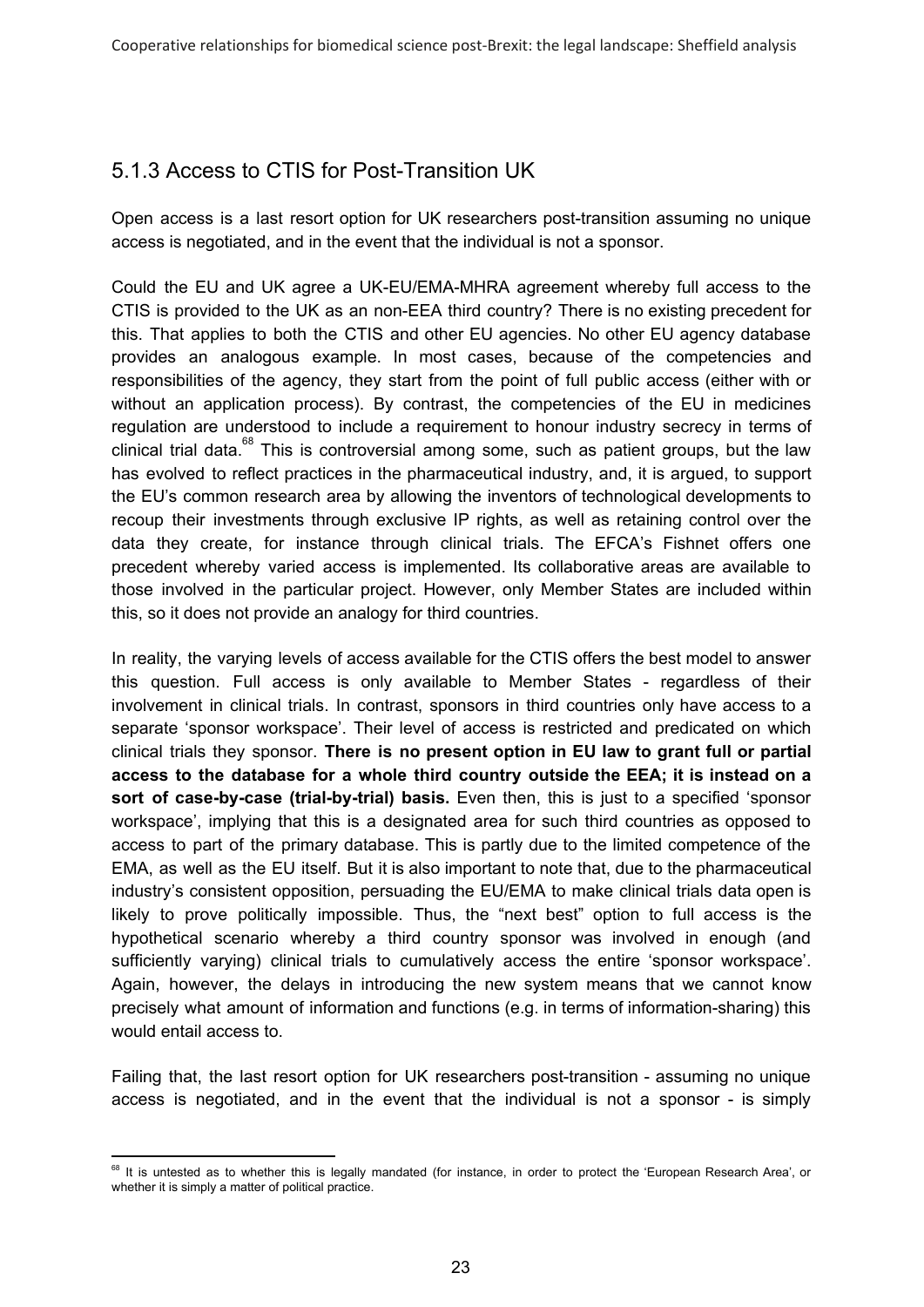accessing the very limited public website. In any event, any data sharing would have to comply with the EU's GDPR.<sup>69</sup>

#### 5.2 Data sharing and the GDPR

This section will address the following questions from the CRUK:

- *What measures would be needed for data-sharing between the EMA and MHRA//EU and UK agencies?*
- *What measures would be needed for data-sharing between the MHRA and EU national competent authorities?*
- *What legal underpinnings would need to be in place to allow data sharing on issues like PCV, GMP, and GCP?*

The Withdrawal Agreement secures legal continuity for data sharing until the end of transition (currently 31 December 2020).<sup>70</sup> Under the Withdrawal Agreement, the EU is obliged to continue to treat data obtained from the UK before the end of transition the same as data obtained from an EU Member State, or rather, not to treat it differently 'on the sole ground of the UK having withdrawn from the Union'.<sup>71</sup>

After that date, if any data is to flow from the EU to the UK, the EU will have to recognise the UK's regulatory environment as 'adequate', and vice versa. Data sharing without such an adequacy decision, or alternative basis for information flow (see further below), would breach the GDPR, as a provision of EU law (applicable in the EU-27) and 'retained EU law' (applicable in the UK).

In terms of data flow *from* the UK to the EU, as 'retained EU law', the GDPR will in principle be part of UK law in January 2021, under the terms of the EU (Withdrawal) Act 2018. However, the GDPR will be subject to amendments adopted on the basis of powers in the EU (Withdrawal) Act 2018, as well as the Data Protection Act 2018 and the European Communities Act 1972. These amendments will take effect through secondary legislation: the Data Protection, Privacy and Electronic Communications (Amendments etc) (EU Exit) Regulations 2019, $72$  and any subsequent secondary legislation. The majority of the changes to the existing law involve removing references to EU institutions and procedures that will not be directly relevant when the UK is outside the EU. But the Regulations do make some changes to the legal position beyond removing references to the EU and its institutions and procedures.

<sup>&</sup>lt;sup>69</sup> Requlation (EU) 2016/679 of the European [Parliament](https://eur-lex.europa.eu/legal-content/AUTO/?uri=CELEX:32016R0679&qid=1561220451668&rid=2) and of the Council of 27 April 2016 on the protection of natural persons with regard to the [processing](https://eur-lex.europa.eu/legal-content/AUTO/?uri=CELEX:32016R0679&qid=1561220451668&rid=2) of personal data and on the free [movement](https://eur-lex.europa.eu/legal-content/AUTO/?uri=CELEX:32016R0679&qid=1561220451668&rid=2) of such data, and repealing Directive 95/46/EC (General Data Protection [Regulation\)](https://eur-lex.europa.eu/legal-content/AUTO/?uri=CELEX:32016R0679&qid=1561220451668&rid=2) OJ 2016 L 119/1.

 $70$  WA, Article 126. <sup>71</sup> WA, Article 73.

<sup>72</sup> SI No 419 28 February 2019.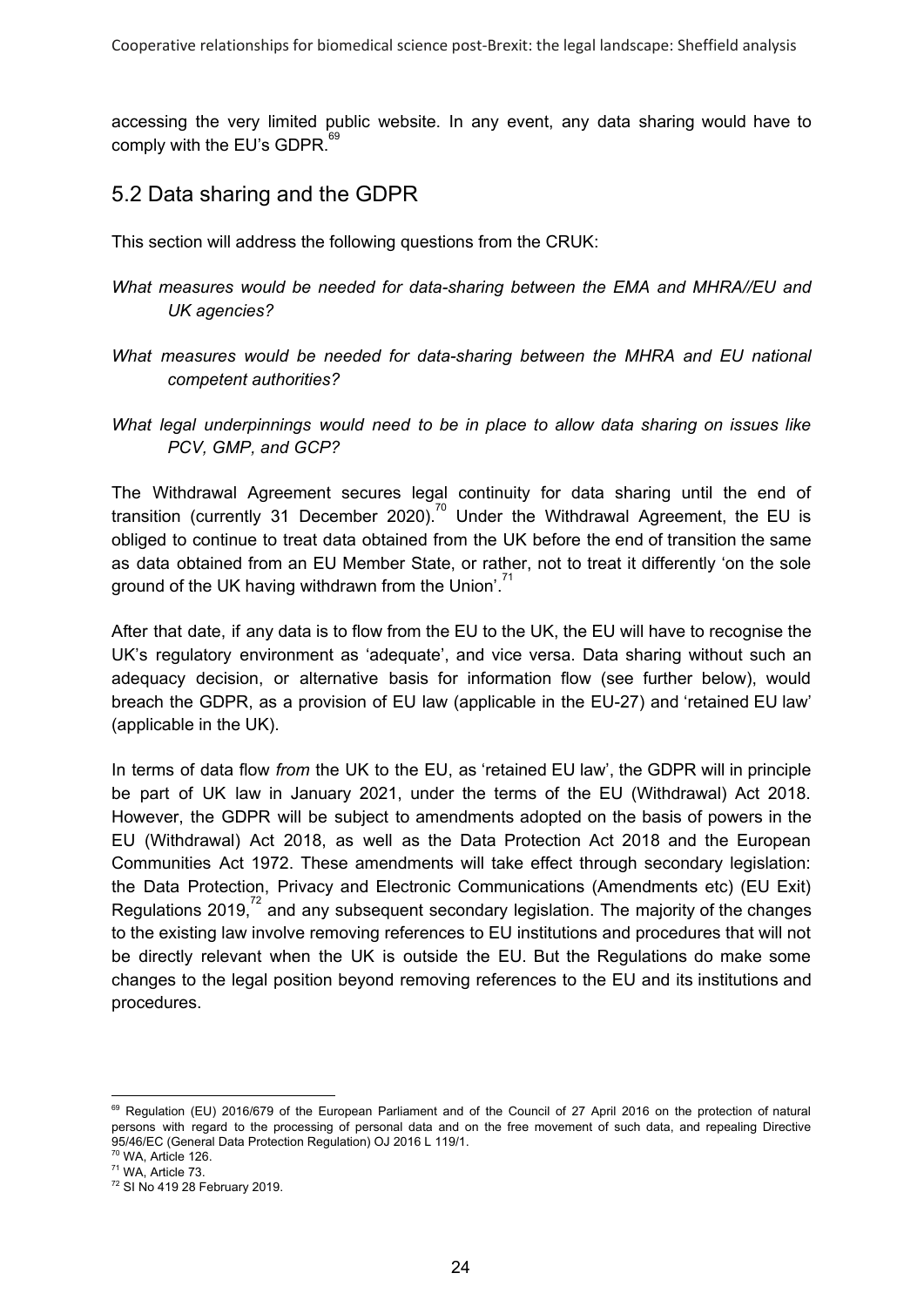The key issue of relevance to CRUK, however, is the different bases for information flow to and from third countries set out in Articles 45 through 49 of the GDPR and Sections 18 and 74 through 76 of the DPA 2018. These are outlined below.

- Adequacy decisions
- Appropriate safeguards, including standard data protection contractual clauses
- Special circumstances/derogations

#### **a) Adequacy decisions**

**Data flow from the UK to the EU.** The EU Exit Regulations add new sections 17A and 17B, and 74A to the Data Protection Act 2018. These give the Secretary of State power to adopt adequacy decisions by regulations, and oblige the Secretary of State to keep such decisions under periodic review. An adequacy decision may be taken in respect of a third country (which in this context, contrary to its meaning in EU and international law, means a country outside of the UK<sup>73</sup>); a territory or one or more sectors within a third country; an international organisation (such as the EU); or a description of such a country, territory, sector or organisation. Transfer of personal data from the UK to such a country, territory, sector or organisation would not be lawful in the absence of an adequacy decision, or other basis for lawful transfer, such as 'standard data protection clauses', or 'special circumstances' (see below).

When assessing the adequacy of protection in a third state or international organisation, the Secretary of State must take into account a list of factors outlined in new section 74A of the Data Protection Act. These are for things like whether the state or entity (the EU in this case) receiving data from the UK respects human rights, has a robust data protection environment, and adequate dispute-resolution mechanisms in the event of a breach. The Secretary of State must monitor developments in such third countries, sectors etc, and amend or revoke adequacy decisions accordingly, having given the country etc the opportunity to remedy any lack of protection. In addition, each adequacy decision must be reviewed at least once every 4 years.<sup>74</sup>

The UK government's guidance explains that the UK 'will transitionally recognise all EEA countries (including EU Member States) and Gibraltar as "adequate" to allow data flows from the UK to Europe to continue,' and 'preserve the effect of existing EU adequacy decisions', including the EU-US Privacy Shield, on a transitional basis.<sup>75</sup> The Data Protection, Privacy and Electronic Communications (Amendments etc) (EU Exit) (No. 2), Regulations 2019, schedule 2, article 102, inserting a new Schedule 21 into the UK GDPR provides that all EEA states (which of course include all EU27 Member States), Gibraltar, EU and EEA institutions, and all the third countries, territories, sectors or international organisations which

<sup>&</sup>lt;sup>73</sup> New provision in Article 4 GDPR, after para 26.

<sup>74</sup> Data Protection Act 2018, new Sections 17B and 74B.

<sup>&</sup>lt;sup>75</sup> Department for Digital, Culture, Media & Sport (updated 11 April 2019) Amendments to UK data protection law in the event the UK leaves the EU without a deal. (UK Government, Guidance Note[\)](https://www.gov.uk/government/publications/data-protection-law-eu-exit/amendments-to-uk-data-protection-law-in-the-event-the-uk-leaves-the-eu-without-a-deal-on-29-march-2019) [https://www.gov.uk/government/publications/data-protection-law-eu-exit/amendments-to-uk-data-protection-law-in-the-event-the](https://www.gov.uk/government/publications/data-protection-law-eu-exit/amendments-to-uk-data-protection-law-in-the-event-the-uk-leaves-the-eu-without-a-deal-on-29-march-2019) [-uk-leaves-the-eu-without-a-deal-on-29-march-2019](https://www.gov.uk/government/publications/data-protection-law-eu-exit/amendments-to-uk-data-protection-law-in-the-event-the-uk-leaves-the-eu-without-a-deal-on-29-march-2019) Last accessed 18 June 2019.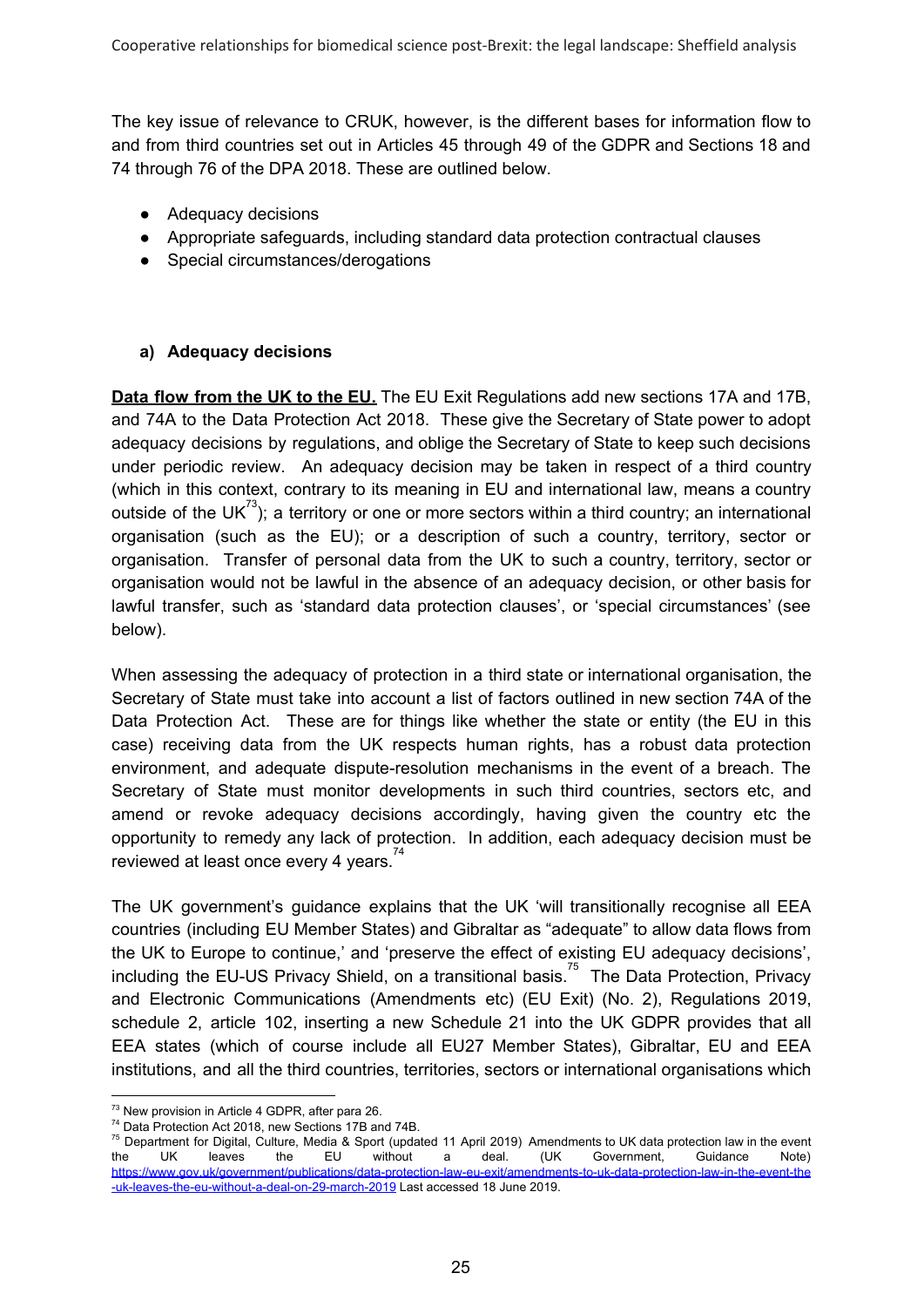the EU recognises with adequacy clauses (Switzerland, Canada, Argentina, Guernsey, Isle of Man, Jersey, Faroe Isles, Andorra, Israel, Uruguay, New Zealand, and the USA) are regarded as countries etc which the UK recognises as having an adequate level of protection for personal data transferred from the UK into that country.

**Data flow from the EU to the UK.** Obviously the UK's EU Exit Regulations can make no provision for the transfer of personal data into the UK from another country. Non-EU countries will each need to decide how to treat the UK as a non-EU Member State, when, up to Exit Day, they have been recognising the UK's treatment of personal data as adequate because the UK is an EU Member State. It was reported in April 2019 that some countries have indicated that they will continue to allow free data flow into the UK, even in the event of a No Deal Brexit.<sup>76</sup> These include Switzerland, Israel, and the USA. The legal source of these permissions is domestic law within each third country.

Transfer of personal data from EU Member States into the UK post-transition remains subject to EU law; the UK's unilateral adequacy decision is irrelevant to data flowing from the EU to the UK. In the absence of any other provision being in place (but see further below in terms of other bases for lawful data sharing), for data being shared from the EU to the UK, the UK will be treated as a 'third country' in the terms of the GDPR. This will mean that transfer of data to the UK will in principle be unlawful, unless there is a lawful basis for that transfer as provided for under the GDPR.

The GDPR provides that the Commission may decide that a third country, or one or more specified sectors in that third country, ensures an adequate level of protection of personal data. Transfer of personal data from the EU to a country or sector within a country that is subject to such an adequacy decision is lawful under the GDPR without any further specific The UK is a 'third country', but its law, up until the end of transition, will authorisation." have been (at least presumptively) compliant with EU data protection law. Indeed, under the EU (Withdrawal) Act 2018, the GDPR will become 'retained EU law', a part of the law of the UK. An adequacy decision seems the logical and practical approach.

The EU has signalled that it would like to take an adequacy decision for the UK during transition, so long as to do so will be to fully respect the EU's data protection law.<sup>78</sup> Adequacy decisions are formal acts, taken by the Commission, assisted by a committee and according to a specified procedure,<sup>79</sup> lasting for a period of up to 4 years, at which point they are reviewed.<sup>80</sup> The GDPR sets the procedures through which adequacy decisions must be

<sup>&</sup>lt;sup>76</sup> Linkomies L (April 2019) UK Secures post-Brexit data flow deals with nine countries. Privacy Laws & Business International Report 8-9.

 $77$  GDPR, Article 45 (1).

 $78$  For example, see European Commission's Recommendation for a Council Decision authorising the opening of negotiations for a new partnership with the United Kingdom of Great Britain and Northern Ireland COM(2020) 35 final, 3 February 2020, para 12.

<sup>79</sup> GDPR, Article 93 (2), Regulation (EU) No 182/2011, Article 5.

<sup>80</sup> GDPR, Article 45 (3).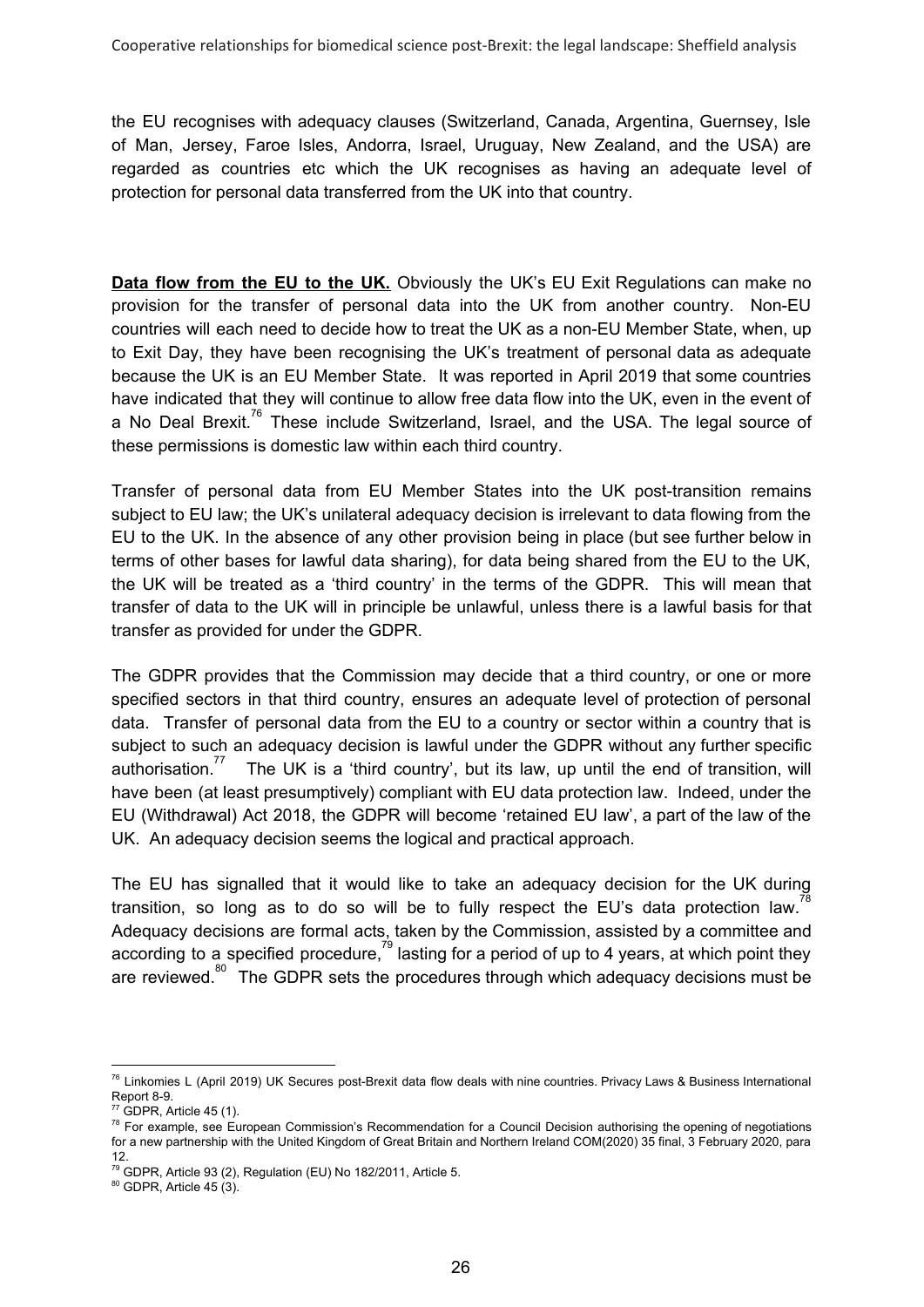taken, and the EU institutions are not competent to depart from those procedures. To do so would be *ultra vires*.

It is not yet clear what the EU's position will be on data transfer into the UK from the EU in the event that no EU-UK agreement that respects EU data protection law has been reached. On duly justified imperative grounds of urgency, there is a power to adopt immediately applicable implementing acts *revoking or withdrawing* adequacy decisions.<sup>81</sup> Failure to reach an EU-UK agreement might constitute such a ground of urgency, if the UK's regulatory arrangements post-transition involved significant regulatory drift from EU data protection law.

To our knowledge, there is no formal statement from the EU on its likely position on data adequacy in the event of no EU-UK agreement at the end of transition. However, we might extrapolate from the European Data Protection Board's February 2019 note regarding Brexit without a Withdrawal Agreement. That statement outlines that the UK will be treated as a third country and 'the transfer of personal data to the UK has to be based on one of the following instruments' at the point of exit:

- Standard or ad hoc Data Protection Clauses
- Binding Corporate Rules
- Codes of Conduct and Certification Mechanisms
- $\bullet$  Derogations'.<sup>82</sup>

An adequacy decision is not presented as an option under the listed bases of lawful transfer of personal data to the UK in the event of Brexit without a Withdrawal Agreement. This might also be the case in the event of No Deal at the end of transition. In short, adequacy decisions are not suitable for the immediate legal ruptures implied by No Deal Brexit: to adopt an adequacy decision would be, in effect, to create a (partial) 'Deal', and would thus undermine the EU's negotiating position.

#### **b) 'Appropriate safeguards': Standard data protection contractual clauses**

In the absence of an adequacy decision, transfer may take place where 'appropriate safeguards' are provided. One such appropriate safeguard is the use of standard contractual clauses. Article 57 of the GDPR provides for each supervisory authority to create standard contractual clauses, which businesses can use in their agreements for data processing and transfer.

**Data flow from the UK to the EU.** The EU Exit Regulations 2019 purport to offer some level of legal continuity, as they amend the Data Protection Act to provide that standard contractual clauses that are authorised before Exit Day will remain valid.<sup>83</sup> It will therefore be

<sup>81</sup> GDPR, Article 45 (5); Article 93(3).

<sup>82</sup> European Data Protection Board, Information note on data transfers under the GDPR in the event of a No Deal Brexit, 12 February 2019[,](https://edpb.europa.eu/sites/edpb/files/files/file1/edpb-2019-02-12-infonote-nodeal-brexit_en.pdf) [https://edpb.europa.eu/sites/edpb/files/files/file1/edpb-2019-02-12-infonote-nodeal-brexit\\_en.pdf](https://edpb.europa.eu/sites/edpb/files/files/file1/edpb-2019-02-12-infonote-nodeal-brexit_en.pdf), accessed 19 June 2019.

<sup>&</sup>lt;sup>83</sup> Data Protection Act 2018, new Schedule 21, sections 7, 8 and 9, added by Data Protection, Privacy and Electronic Communications (Amendments etc) (EU Exit) Regulations 2019 [http://www.legislation.gov.uk/uksi/2019/419/pdfs/uksi\\_20190419\\_en.pdf.](http://www.legislation.gov.uk/uksi/2019/419/pdfs/uksi_20190419_en.pdf) Last accessed 19 June 2019. Presumably this will eventually be amended so that it applies to standard contractual clauses authorised before the end of transition.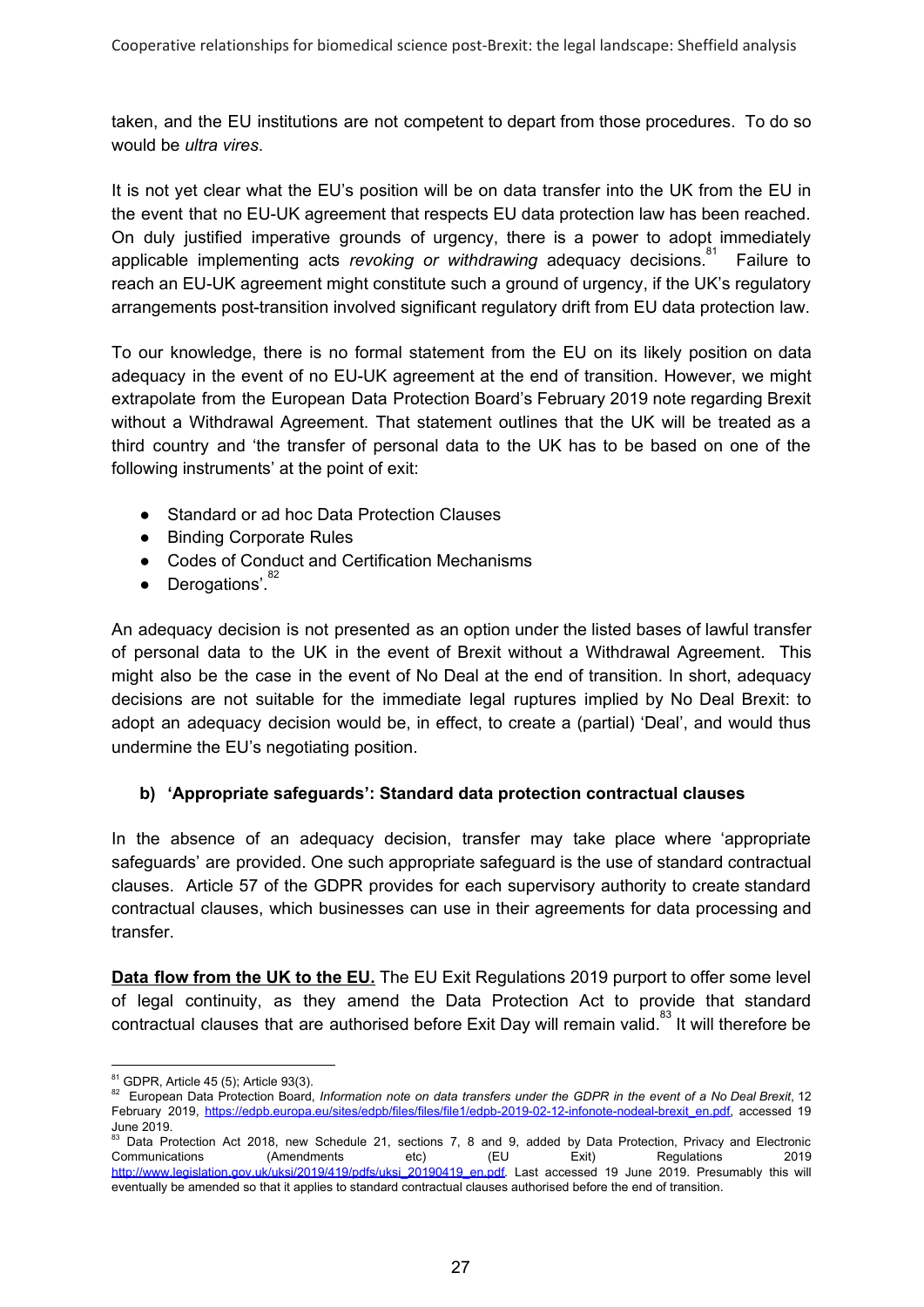possible for UK-based organisations, like CRUK, that currently transfer data to other organisations based in other countries, on the basis of standard data protection contractual clauses to continue to do so. Post-Brexit, standard contractual clauses become known as 'standard data protection clauses' in UK law.<sup>84</sup>

Schedule 2 of the EU Exit Regulations adds new sections 17C and 119A to the Data Protection Act. These provisions address standard data protection clauses. Such clauses are those which the Secretary of State considers provide appropriate safeguards for transfers of data to a third country or international organisation, in accordance with new sections 17A and 17B. Schedule 3 of the Regulations revokes existing EU law (that otherwise would become retained EU law) which provides for standard contractual clauses.<sup>85</sup> To replace this, the Information Commissioner is empowered, in consultation with the Secretary of State, and any other stakeholders the Commissioner considers appropriate, $^{86}$  to specify 'standard data protection clauses' which are sufficient to provide adequate safeguards for the purposes of transfer of data to a third country or international organisation, $^{87}$  and also to amend or withdraw such standard clauses. $^{88}$  Documents issued by the Commissioner specifying standard data protection clauses are subject to a negative Parliamentary assent procedure.<sup>89</sup> For UK-based organisations, like CRUK, wishing to continue to conduct data transfers of UK citizens' data and other data they hold, to organisations based in other countries, standard data protection contractual clauses are a potential basis for lawful transfer of data post-Brexit.

**Data flow from the EU to the UK.** Again, as with adequacy decisions, the UK's EU Exit Regulations can make no provision for the post-Brexit transfer of data *from* EU-based entities, or those based in other countries, *to* UK-based organisations like CRUK. There is (as yet) no agreement on coordination or mutual recognition of such clauses between the UK and the EU, and in any event the nature of these clauses is currently the subject of litigation before the CJEU. Case C-311/18 *Schrems II* was referred to the CJEU for a preliminary ruling by the Irish High Court, $^{\text{90}}$  and the Irish Supreme Court has upheld that

Data Protection, Privacy and Electronic Communications (Amendments etc) (EU Exit) Regulations 2019 [http://www.legislation.gov.uk/uksi/2019/419/pdfs/uksi\\_20190419\\_en.pdf.](http://www.legislation.gov.uk/uksi/2019/419/pdfs/uksi_20190419_en.pdf) Last accessed 19 June 2019, Schedule 1 of Regulation 3, section 39.

<sup>&</sup>lt;sup>85</sup> Commission Decision 2001/497/EC of 15th June 2001 on standard contractual clauses for the transfer of personal data to third countries, under Directive 95/46/EC OJ 2001 L 181/19;… (g) Commission Decision 2004/915/EC of 27th December 2004 amending Decision 2001/497/EC as regards the introduction of an alternative set of standard contractual clauses for the transfer of personal data to third countries OJ 2004 L 385/74; (i) Commission Decision 2010/87/EU of 5th February 2010 on standard contractual clauses for the transfer of personal data to processors established in third countries under Directive 95/46/EC of the European Parliament and of the Council OJ 2016 L 344/100;… and (q) Commission Implementing Decision (EU) 2016/2297 of 16th December 2016 amending Decisions 2001/497/EC and 2010/87/EU on standard contractual clauses for the transfer of personal data to third countries and to processors established in such countries, under Directive 95/46/EC of the European Parliament and of the Council OJ 2016 L 344/100.

<sup>&</sup>lt;sup>86</sup> Data Protection Act 2018, new section 119A (4).

<sup>87</sup> Data Protection Act 2018, new section 119A (1).

<sup>88</sup> Data Protection Act 2018, new section 119A (2).

<sup>89</sup> Data Protection Act 2018, new section 119A (6). Under the negative Parliamentary assent procedure, a statutory instrument laid before Parliament becomes law on the day the Minister signs it, and automatically remains law unless a motion to reject it is agreed by either the House of Commons or the House of Lords within 40 sitting days. Se[e](https://www.parliament.uk/site-information/glossary/negative-procedure/) [https://www.parliament.uk/site-information/glossary/negative-procedure/,](https://www.parliament.uk/site-information/glossary/negative-procedure/) Last accessed 20 June 2019. <sup>90</sup> [2017] IEHC 545.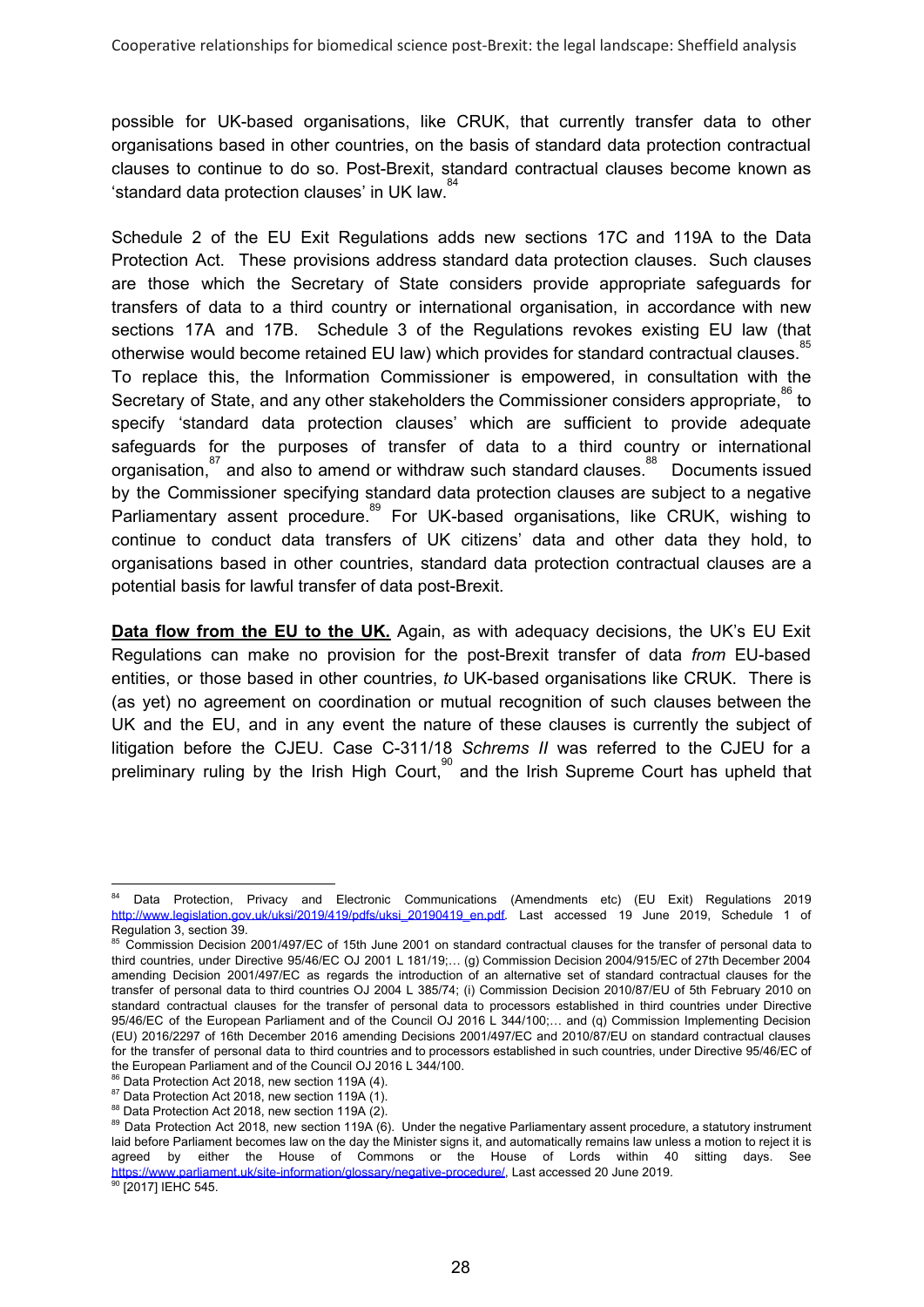decision.<sup>91</sup> The hearing began on 9 July 2019 and the AG's (advisory) Opinion was delivered on 19 December 2019. $^{92}$  The judgment is not due until Spring 2020.

One of the key questions of contention is the consistency of standard contractual clauses with the requirements under EU law for data subjects to access effective remedies for violations of their rights. An important element of standard contractual clauses as a basis for lawful data transfer under the GDPR is that the contract gives data subjects specific rights, even though the data subject is not a party to the contract. These questions engage application of both the GDPR's requirements and those of the EU Charter of Fundamental Rights, Articles 7 (privacy); 8 (data protection) and 47 (right to an effective judicial remedy).

Here the UK's amendments to the GDPR, as 'retained EU law', through the relevant EU Exit Regulations are important. Will the UK arrangements for remedies and enforcement suffice to secure adequate protection from the point of view of the EU? Bear in mind, first, that the EU Exit Regulations remove all obligations on the UK, or entities within the UK, to cooperate within the structures of the EU, or to exchange information with the European Commission, including in matters of enforcement. Further, and this would have been more serious in the event of a No Withdrawal Agreement Brexit, the EU Exit Regulations,  $\overline{S}$  the amended Data Protection Act,  $94$  and the European Union (Withdrawal) Act,  $95$  all seek to prevent future developments of EU law that arise through interpretations of the CJEU becoming applicable in the UK. *Schrems II* will be decided after Exit Day, but is likely to be decided during transition. Under the Withdrawal Agreement, any principles of EU law deriving from that decision will thus be applied in the UK, and data subjects in the UK will be able to rely on those principles in seeking to remedy any breaches of their data protection rights. If the CJEU upholds its Advocate General, standard contractual clauses will continue to be recognised as a lawful mechanism for transfer of personal data from the EU to a 'third country', although the Opinion can be read as imposing an obligation on users of standard contractual clauses to check the consistency of the regulatory environment in the third country to which data is to be sent. It is not clear whether the CJEU will follow its Advocate General (although it usually does, it is not a foregone conclusion).

In view of those concerns, it may be preferable for the health research sector to move expeditiously to adopt a sector-specific code of conduct, and have this code approved under Article 40 of the GDPR. Such a code of conduct would provide a lawful basis for transfer of data to relevant UK-based organisations from the EU in a No Deal Brexit scenario. Another possibility is that EU-based bio-medical research organisations transfer data to UK-based bio-medical research organisations on the basis of 'special circumstances'. This is explored below.

In any case, the ICO has, despite the question marks surrounding *Schrems II*, produced an interactive tool for organisations to deal with standard contractual clauses if the UK does

<sup>&</sup>lt;sup>91</sup> [2019] IESC 46.

<sup>92</sup> ECLI:EU:C:2019:1145.

 $93$  Regulation 5 (3).

<sup>&</sup>lt;sup>94</sup> DPA, section 205.

<sup>95</sup> EU (Withdrawal) Act 2018, section 4.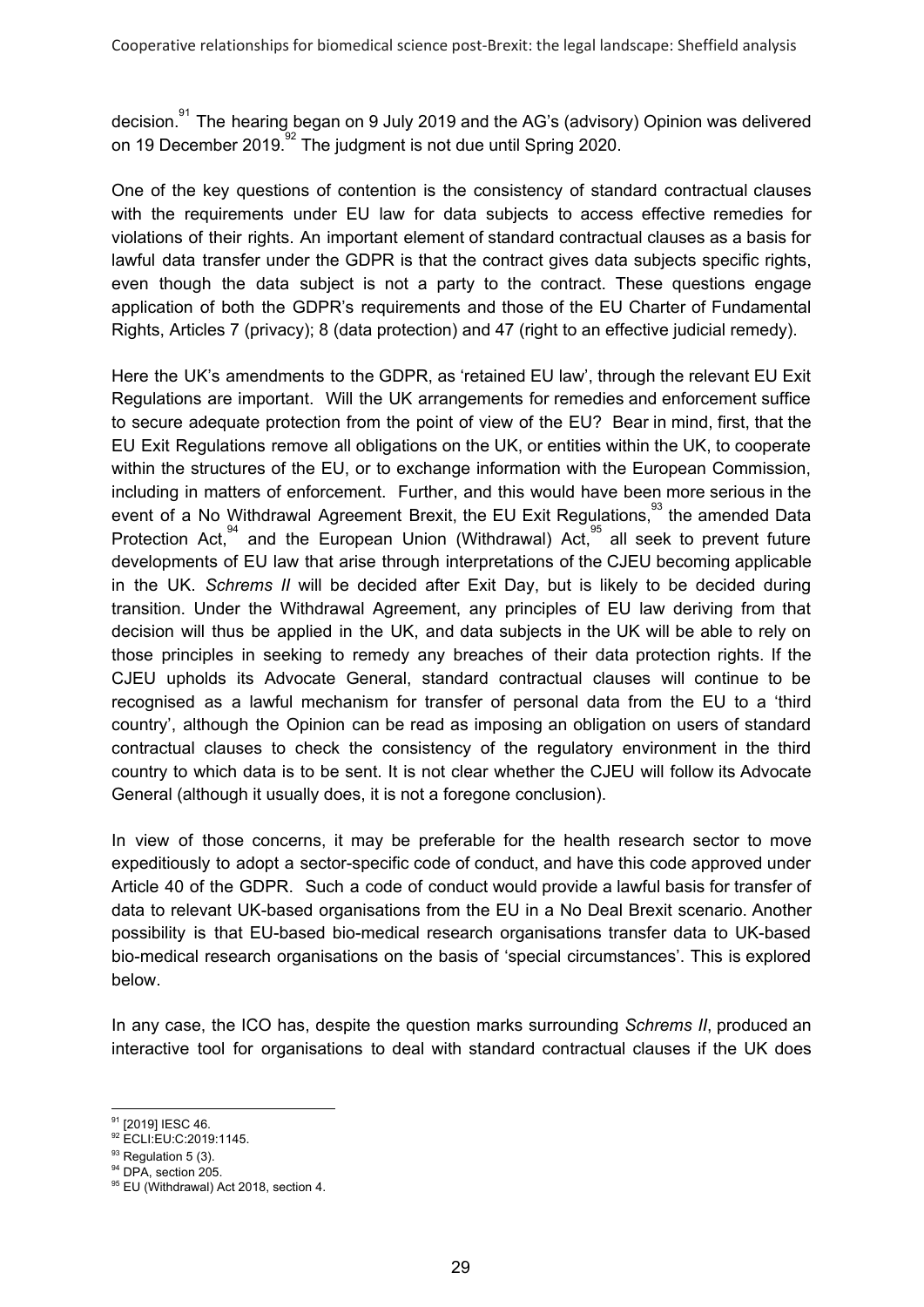The ICO recommends that organisations that need 'to leave the EU without a deal.<sup>90</sup> maintain the free flow of personal data into the UK from Europe, in the event the UK exits the EU without a deal... should consider using standard contract clauses'.<sup>97</sup> But the ICO can only account for movement of data *out* of the UK, not *into* the UK. To write of 'free flow' of data, as the ICO's recommendations do, is to misrepresent the formal legal position.

#### **c) Special circumstances/derogations**

**Data flow from the UK to the EU.** Alternatively, it is permissible for a UK-based organisation to transfer data to a third country on the basis of special circumstances. $^{\text{98}}$  The most relevant circumstances that could be relied upon in the context of on-going clinical trials are those set out in DPA, section 76(1) (a) and (b), which allow for transfer in order to 'protect the vital interests of the data subject or another person' or 'to safeguard the legitimate interests of the data subject'.

Corresponding to Article 49(1)(d) of the GDPR, section 18(1) of the DPA 2018 provides that the Secretary of State is empowered to specify 'circumstances in which a transfer of personal data to a third country' is 'necessary for important reasons of public interest'.

**Data flow from the EU to the UK.** The GDPR permits derogations from the requirement for an adequacy decision or appropriate safeguards.  $\frac{99}{10}$  These may offer the most appropriate basis for lawful transfer of data from the EU to the UK following No Deal Brexit where data is being shared in the context of an on-going clinical trial.

If the patient (data subject) gives explicit consent for transfer of their personal data to the UK, transfer is lawful under Article 49 (1) (a) GDPR. Of course, such explicit consent may not be feasible in the context of CTs, and involves additional administrative and bureaucratic burdens.

Even if consent cannot be secured, it could be argued that a patient (data subject) already enrolled in that trial, and who perhaps cannot access any other licensed treatment for their condition, would need to secure continued data transfer 'for important reasons of public interest'.<sup>100</sup> The GDPR outlines that 'scientific research purposes' include 'studies conducted in the public interest in the area of public health'.<sup>101</sup> Thus, organisations seeking to transfer data relevant to this context could potentially rely on the derogation found in Article 49(1)(d) of the GDPR: where 'the transfer is necessary for important reasons of public interest'.

 $^{96}$  ICO (2019) Do I need to use standard contractual clauses (SCCs) for transfers from the EEA to the UK (if we leave the EU *with no deal)[?](https://ico.org.uk/for-organisations/data-protection-and-brexit/standard-contractual-clauses-for-transfers-from-the-eea-to-the-uk-interactive-tool/)*

[https://ico.org.uk/for-organisations/data-protection-and-brexit/standard-contractual-clauses-for-transfers-from-the-eea-to-the-uk](https://ico.org.uk/for-organisations/data-protection-and-brexit/standard-contractual-clauses-for-transfers-from-the-eea-to-the-uk-interactive-tool/)[interactive-tool/](https://ico.org.uk/for-organisations/data-protection-and-brexit/standard-contractual-clauses-for-transfers-from-the-eea-to-the-uk-interactive-tool/), Last accessed 18 June 2019.<br><sup>97</sup> ICO (2019[\)](https://ico.org.uk/for-organisations/data-protection-and-brexit/how-to-transfer-data-from-europe-from-the-eea-to-the-uk-using-standard-contractual-clauses-sccs/) How to transfer data from Europe (from the EEA) to the UK using standard contractual clauses (SCCs)

[https://ico.org.uk/for-organisations/data-protection-and-brexit/how-to-transfer-data-from-europe-from-the-eea-to-the-uk-using-st](https://ico.org.uk/for-organisations/data-protection-and-brexit/how-to-transfer-data-from-europe-from-the-eea-to-the-uk-using-standard-contractual-clauses-sccs/) [andard-contractual-clauses-sccs/](https://ico.org.uk/for-organisations/data-protection-and-brexit/how-to-transfer-data-from-europe-from-the-eea-to-the-uk-using-standard-contractual-clauses-sccs/). Last accessed 18 June 2019.

<sup>&</sup>lt;sup>98</sup> GDPR, Article 49; DPA, section 75.

<sup>99</sup> GDPR, Article 49. <sup>100</sup> GDPR, Article 49 (1) (d).

<sup>101</sup> Para. 159 of GDPR preamble.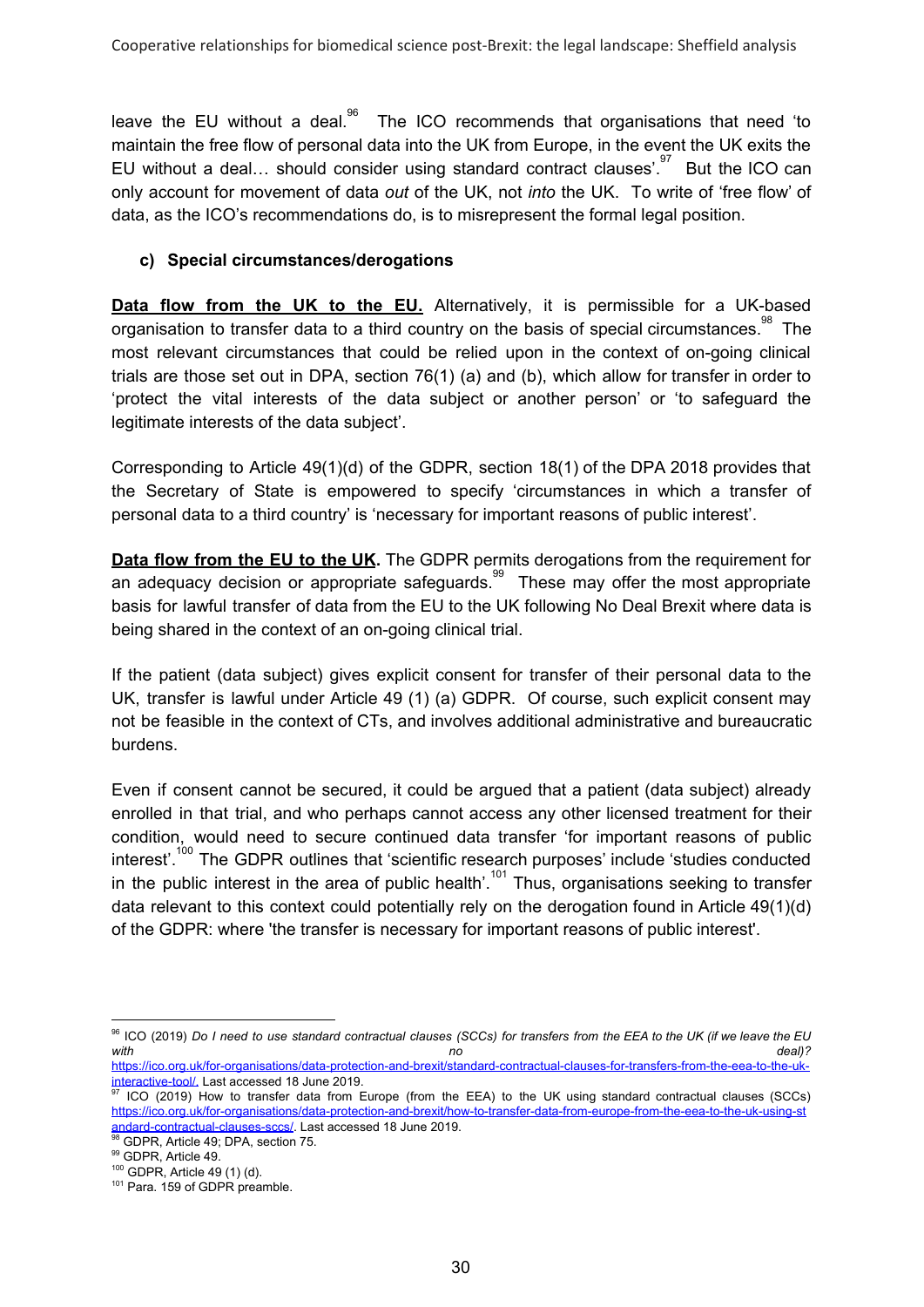## 5.3 MHRA as reporting MS for CT applications and lead assessor for MAs

This section will address the following questions from the CRUK:

- *What would be legally required to allow the MHRA to act as a reporting member state in clinical trials applications?*
- *What would be required legally to allow the MHRA to act as Lead Assessor in applications for market authorisations submitted under the EMA's centralised procedure after Brexit?*

As per Article 128 (6) of the Withdrawal Agreement,<sup>102</sup> the UK is explicitly excluded from acting as lead authority in 'risk assessments, examinations, approvals or authorisations' from Exit Day. Logically, because they fall within the scope of 'risk assessments, examinations, approvals or authorisations, this includes CT applications and marketing authorisations for pharmaceuticals.

Article 5 of the Clinical Trial Regulation EU No. 536/2014 refers specifically to the 'reporting Member State' and sets out the process whereby this Member State is selected including, under Article 5 (1), where 'there is no Member State concerned willing to be the reporting Member State'. Thus, the Regulation indicates that there is no legal basis - as well as no precedent - for this 'reporting Member State' to be a non-Member State. (To be clear, 'Member State' here includes non-EU EEA Member States as the Regulation is 'with EEA relevance'.) Of course, the EU could change this Regulation but the ordinary revision procedure would be necessary to any amendment. Given that this requires both the European Council and European Parliament's agreement - and both may amend any proposals, with an opportunity for second amendments if an agreement cannot be reached this can be a lengthy process.

Furthermore, as part of its efforts to prepare for Brexit, the EMA redistributed any products originally placed with marketing authorisation holders in the UK to the EU-27, Iceland, and Norway.<sup>103</sup> Cut-off dates for UK (co)-rapporteurships were also published in April 2018.<sup>104</sup> In addition to the lacking precedent of a third country undertaking such a role in marketing authorisations, these steps indicate that **a non-Member State/EEA State cannot be the lead assessor for marketing authorisations purposes and that the EU intends to treat the UK as a non-Member State/EEA for these purposes**. Of course, if the UK were to agree a FTA modelled on the EEA with the EU, the UK could potentially be treated as equivalent to an EEA State for these purposes, under the terms of that FTA.

[entrally-authorised\\_en-0.pdf.](https://www.ema.europa.eu/en/documents/other/cut-dates-uk-rapporteurship-appointments-pre-post-authorisation-procedures-centrally-authorised_en-0.pdf) Last accessed 21 July 2019.

<sup>&</sup>lt;sup>102</sup> Agreement on the withdrawal of the United Kingdom of Great Britain and Northern Ireland from the European Union and the European Atomic Energy Community, OJ 2019 C 66 I/01.

<sup>&</sup>lt;sup>103</sup> European Medicines Agency (2019) United Kingdom's withdrawal from the European Union ('Brexit')'. <https://www.ema.europa.eu/en/about-us/united-kingdoms-withdrawal-european-union-brexit>. Last accessed 20 July 2019. <sup>104</sup> European Medicines Agency (2018) Cut-off dates for UK Rapporteurship appointments for pre and post authorisation procedures example for the centrally contrally authorised products. [https://www.ema.europa.eu/en/documents/other/cut-dates-uk-rapporteurship-appointments-pre-post-authorisation-procedures-c](https://www.ema.europa.eu/en/documents/other/cut-dates-uk-rapporteurship-appointments-pre-post-authorisation-procedures-centrally-authorised_en-0.pdf)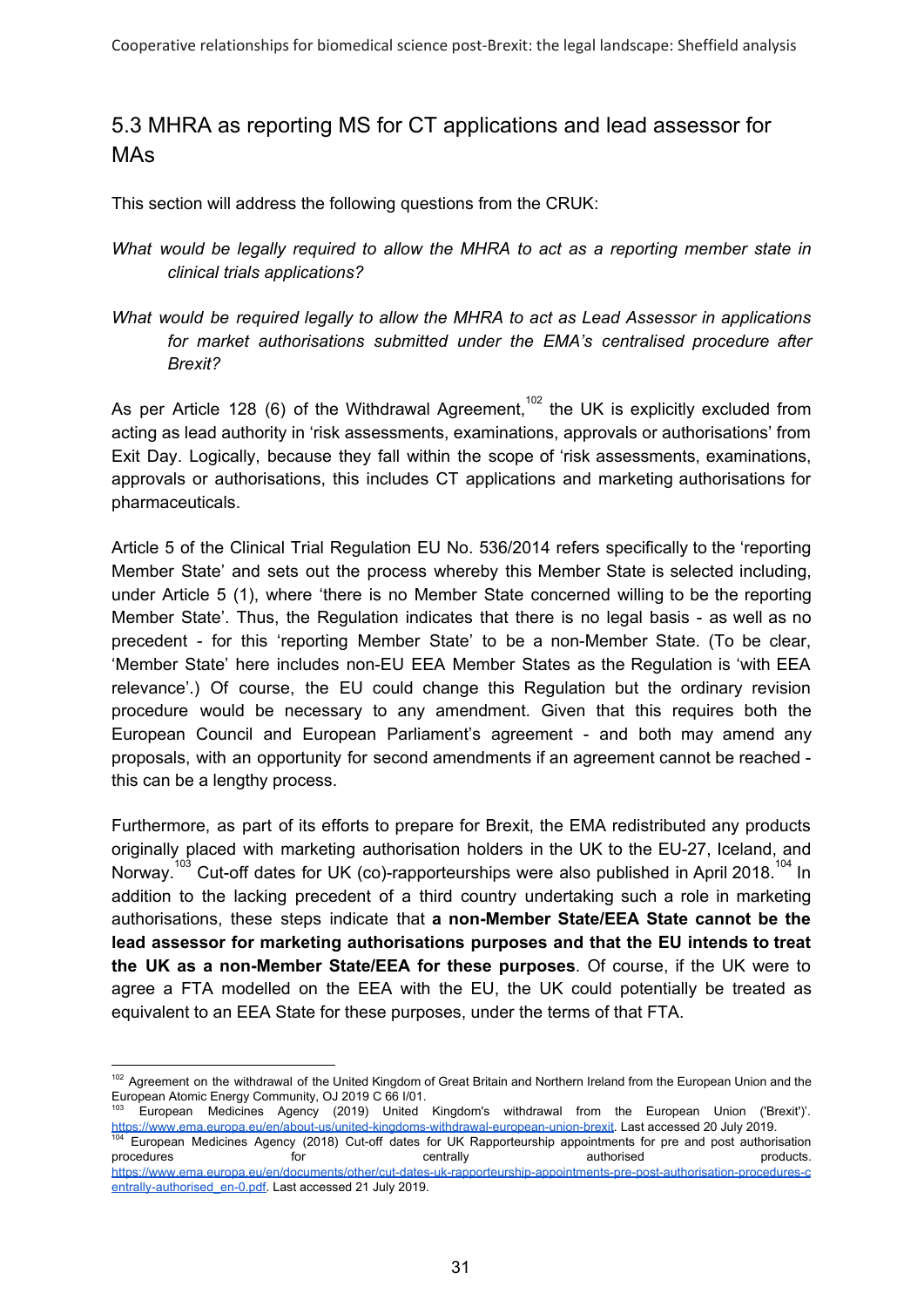# 5.4 Application of EMA MAs in UK

This section will address the following questions from the CRUK:

*What legal actions could the UK take to ensure EMA centralised marketing authorisations automatically apply in the UK? Could this be done unilaterally?*

Where a centralised marketing authorisation is granted by the European Commission, it is valid in all EU and EEA Member States. Liechtenstein initially seems a possible analogous case, as it has a law that ensures automatic application of all EMA decisions.<sup>105</sup> However, it is important to note that EEA countries must transpose legally binding acts from the EU. As such, this was simply the means of legal transposition that Liechtenstein opted for and seems to essentially improve the speed and efficiency of an inevitable outcome by nature of their EEA membership. This context differs significantly from the UK.

**There is no legal barrier to the UK unilaterally recognising EMA MAs**. Potentially, it could even do so under the empowering provisions of the EU (Withdrawal) Act 2018, but that could be subject to legal challenge. $^{106}$  However, as already established, the UK will no longer be able to engage as (co)-rapporteur for new MA applications via the centralised procedure. Questions therefore arise as to how politically viable this legal route is.

<sup>105</sup> **Possibly Results** Possibly **implicit** and the contract of the contract of the contract of the contract of the contract of the contract of the contract of the contract of the contract of the contract of the contract of [https://www.ema.europa.eu/en/documents/regulatory-procedural-guideline/european-medicines-agency-pre-authorisation-proce](https://www.ema.europa.eu/en/documents/regulatory-procedural-guideline/european-medicines-agency-pre-authorisation-procedural-advice-users-centralised-procedure_en-0.pdf%20p%2013-14) [dural-advice-users-centralised-procedure\\_en-0.pdf](https://www.ema.europa.eu/en/documents/regulatory-procedural-guideline/european-medicines-agency-pre-authorisation-procedural-advice-users-centralised-procedure_en-0.pdf%20p%2013-14) p 13-14 which sets out the procedures for Norway and Iceland but is silent on Liechtenstein, merely noting that EMA CMAs apply.

<sup>106</sup> The EU (Withdrawal) Act 2018 permits changes to 'retained EU law' so as to deal with 'deficiencies' in UK law. Given that the MHRA can make marketing authorisation decisions, it is not clear that automatic recognition of EMA marketing authorisations would constitute an enactment remedying a 'deficiency'.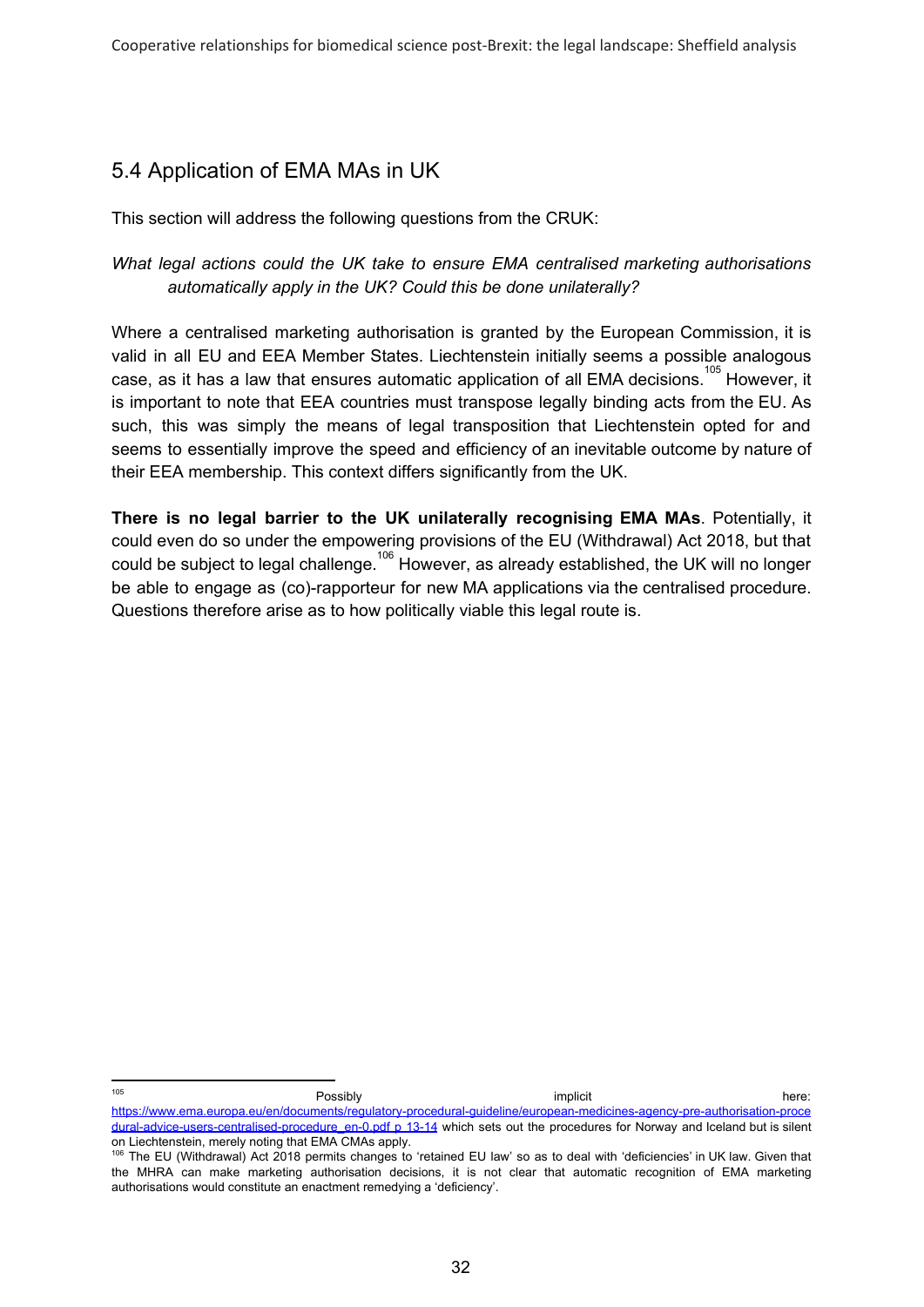# **6. Conclusion**

The future of the EMA-MHRA relationship post-transition will largely hinge on the broader relationship between the EU and the UK. Cooperation between agencies such as EMA and MHRA follows agreements between countries/entities to open their markets to each other, because free trade is based on mutual trust in regulatory standards, and agency cooperation builds and sustains such mutual trust. The level of cooperation and integration of regulatory standards at this level determines the parameters in which the EMA can negotiate agreements with the MHRA. It will not be lawfully feasible for bespoke piecemeal agreements to replicate the UK's position as an EU Member State: not in this policy area any more than in any other.

The EU has been clear in its negotiating principles for the EU-UK Withdrawal Agreement<sup>107</sup> that:

"Preserving the integrity of the Single Market excludes participation based on a sector-by sector approach. A non-member of the Union, that does not live up to the same obligations as a member, cannot have the same rights and enjoy the same benefits as a member. In this context, the European Council welcomes the recognition by the British Government that the four freedoms of the Single Market are indivisible and that there can be no 'cherry picking'."

Some of these principles will apply to the future EU-UK (free trade) relationship(s). For instance, as a non-EU Member State, the UK will not be able to have the same rights or enjoy the same benefits as a Member State. The European Commission's proposed negotiating directives $^{108}$  state that:

"The envisaged partnership between the Union and the United Kingdom should be based on and refer, *inter alia*, to the following underlying principles and key objectives … reflect the United Kingdom's status as a non-Schengen third country, and that a non-member of the Union, that is not subject to the same obligations as a member, cannot have the same rights and enjoy the same benefits as a member."

To agree otherwise would be to undermine the very fabric of the EU's legal order, and the autonomy of EU law, and is therefore not within the EU's legal competence.

But there are at present no *legal* barriers to future EU-UK relationship(s) that divide the internal market by sector: indeed many of the EU's trade relationships in the past covered, for instance, trade in goods but not services or capital, and many still differentiate between mutual access to markets depending on the specific economic sector concerned. Of course, the trade-off is the complexity of the EU-UK FTA(s), with corresponding time it/they take(s) to negotiate, and partiality of market access.

<sup>107</sup> <https://www.consilium.europa.eu/media/21763/29-euco-art50-guidelinesen.pdf> accessed 24 September 2019.

<sup>&</sup>lt;sup>108</sup> European Commission's Recommendation for a Council Decision authorising the opening of negotiations for a new partnership with the United Kingdom of Great Britain and Northern Ireland COM(2020) 35 final, 3 February 2020, para 10.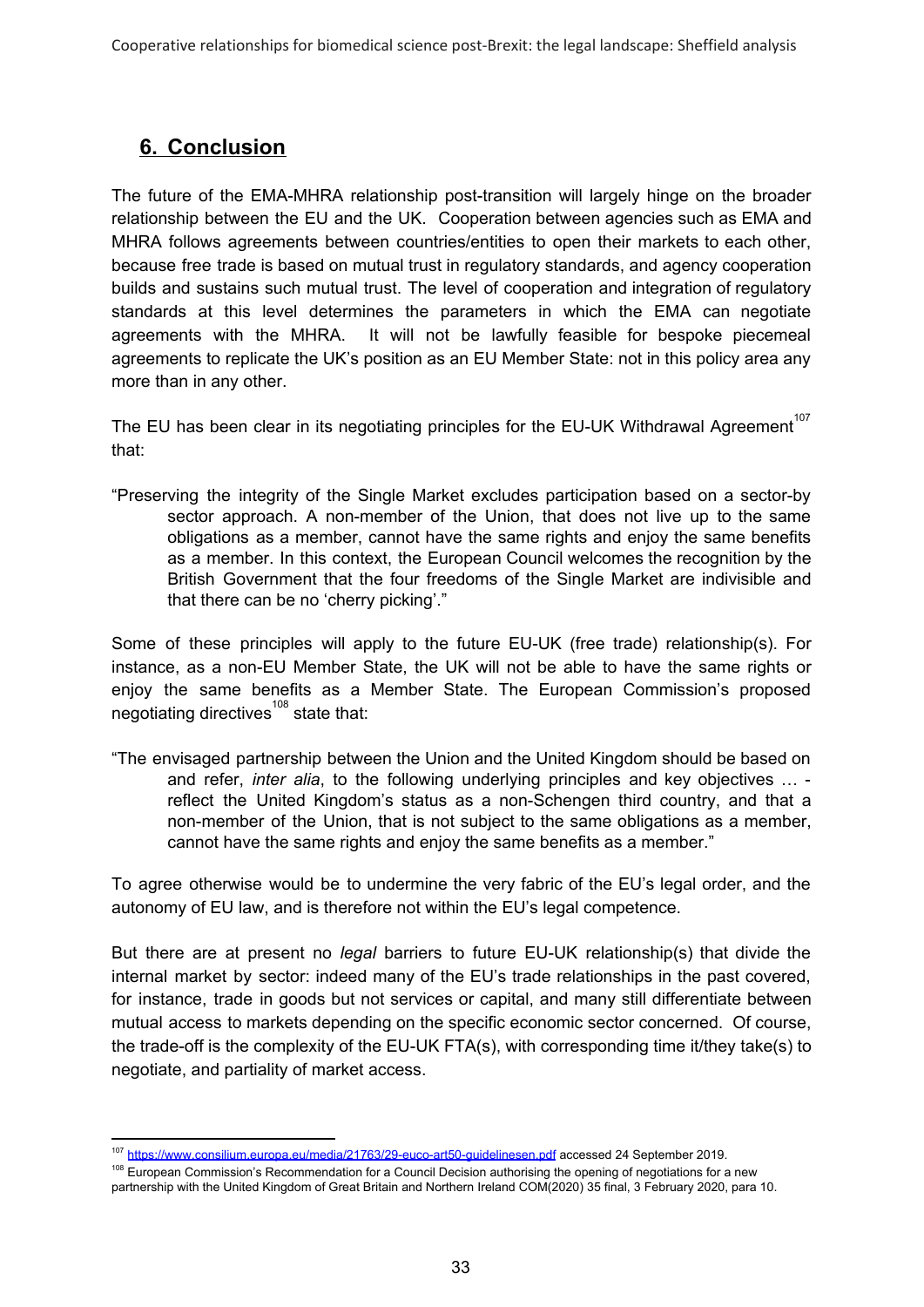Options for cooperation between the EMA and third country agencies exist in the absence of extensive trade agreements. But these will not offer the same level of cooperative relationship as those enjoyed within the context of deeper FTAs. The UK is a 'third country', with all that entails, across all the options for the post-Brexit UK and its agencies and institutions including the MHRA. There is always a trade-off between sacrificing closer cooperation for regulatory control, or sacrificing regulatory control for closer cooperation. If shared standards and deep collaboration is the preferred outcome, the UK must look to models such as the EEA Agreement for inspiration.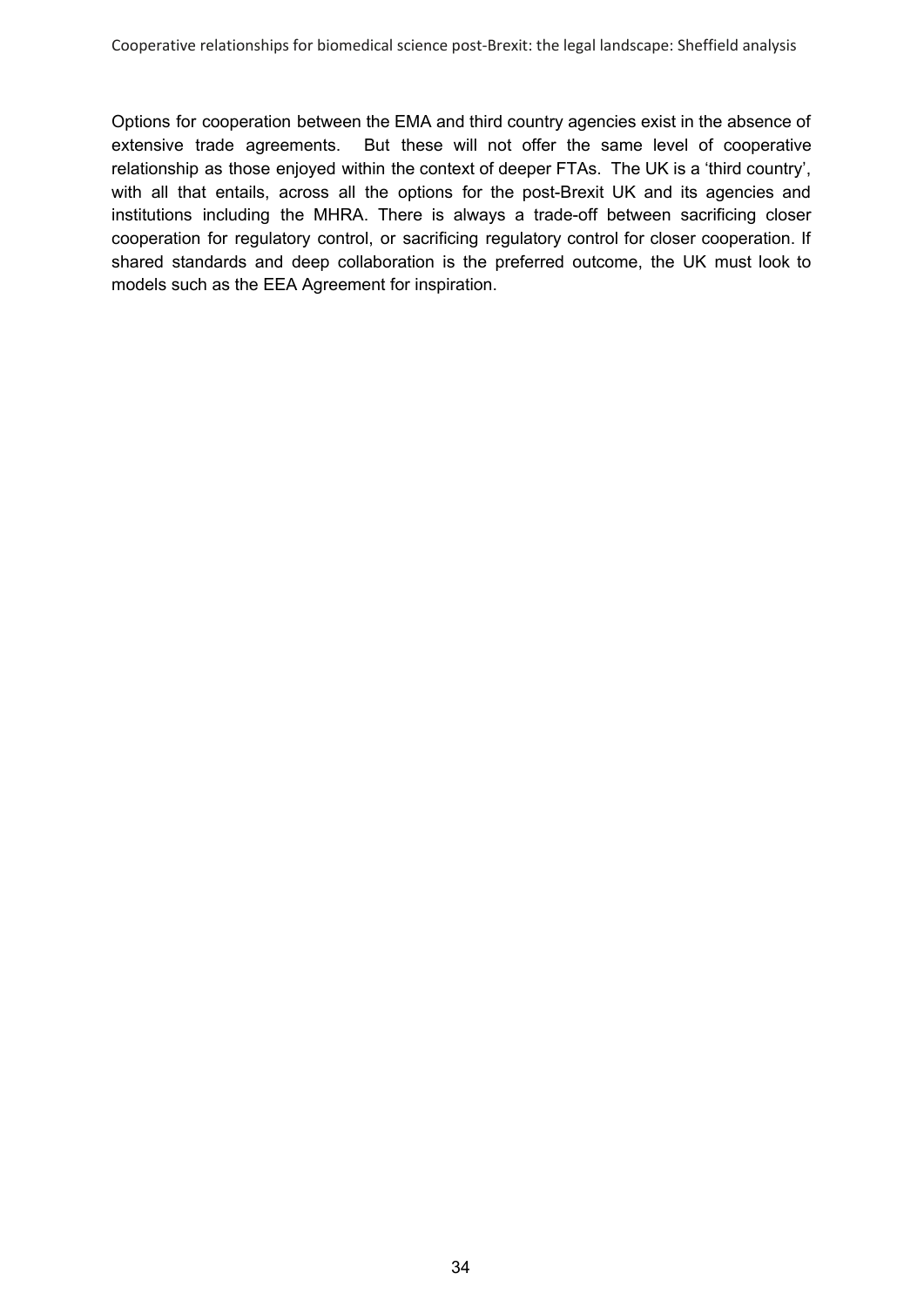# Annex

# Possible confidentiality arrangement between the European Commission and the EEA, and the UK's MHRA

(Most of the letters begin with a preceding 'cover letter' that also follow a very similar format in each case, but the letter re the Confidentiality Arrangement is referred to as an appendix. This is what is covered below.)

*The MHRA on the one side the European Commission's Directorate General Enterprise and Industry and the European Medicines Agency (EMA) on the other side (collectively "the Participants") have identified a need to increase their technical and scientific cooperation as means to better protect health and facilitate the access to safe and high quality health products.*

*It is also our view that there is already considerable experience in the field of regulatory and administrative cooperation between the Participants in the pharmaceutical sector due to the UK's former membership of the EU and the cooperative relationship between the MHRA and EMA established therein.*

*The success of existing regulatory cooperative measures concerning the harmonisation of certain technical requirements has led to the desire from both sides to increase the range of information that can be shared in the interest of enhanced regulatory cooperation.*

*In this context, the Participants see value in establishing an arrangement to enhance the exchange of regulatory information, including draft regulatory guidance as well as information related to the authorisation and supervision of medicinal products for human and animal use. Because this type of information may include information of a non-public nature, both sides agree, to the extent permitted by their respective laws, to keep the information exchanged confidential.*

*The potential benefits of this exercise are expected to include e.g. improved performance and safety as a result of the involvement of the best regulatory expertise from both sides and resource savings due to reduced duplication of assessment. This cooperation shall not compromise each Participant's ability to carry out its responsibilities and shall not create any kind of legal obligation on the part of the Participants.*

*Therefore the European Commission and the EMA are pleased to cooperate with the MHRA to facilitate the sharing of documents and/or information related to ensuring the safety, quality, and efficacy of medicinal products for human and veterinary use, authorised or under review both in the UK and in the European Union (EU).*

*This arrangement covers medicinal products (as defined under Article 1 of Directive 2001/83/EC) for either human or animal use regulated by the Participants. In the context of this arrangement, the term 'medicinal product authorised in the European Union' refers to products subject to evaluation or authorised under the centralised procedure as well as*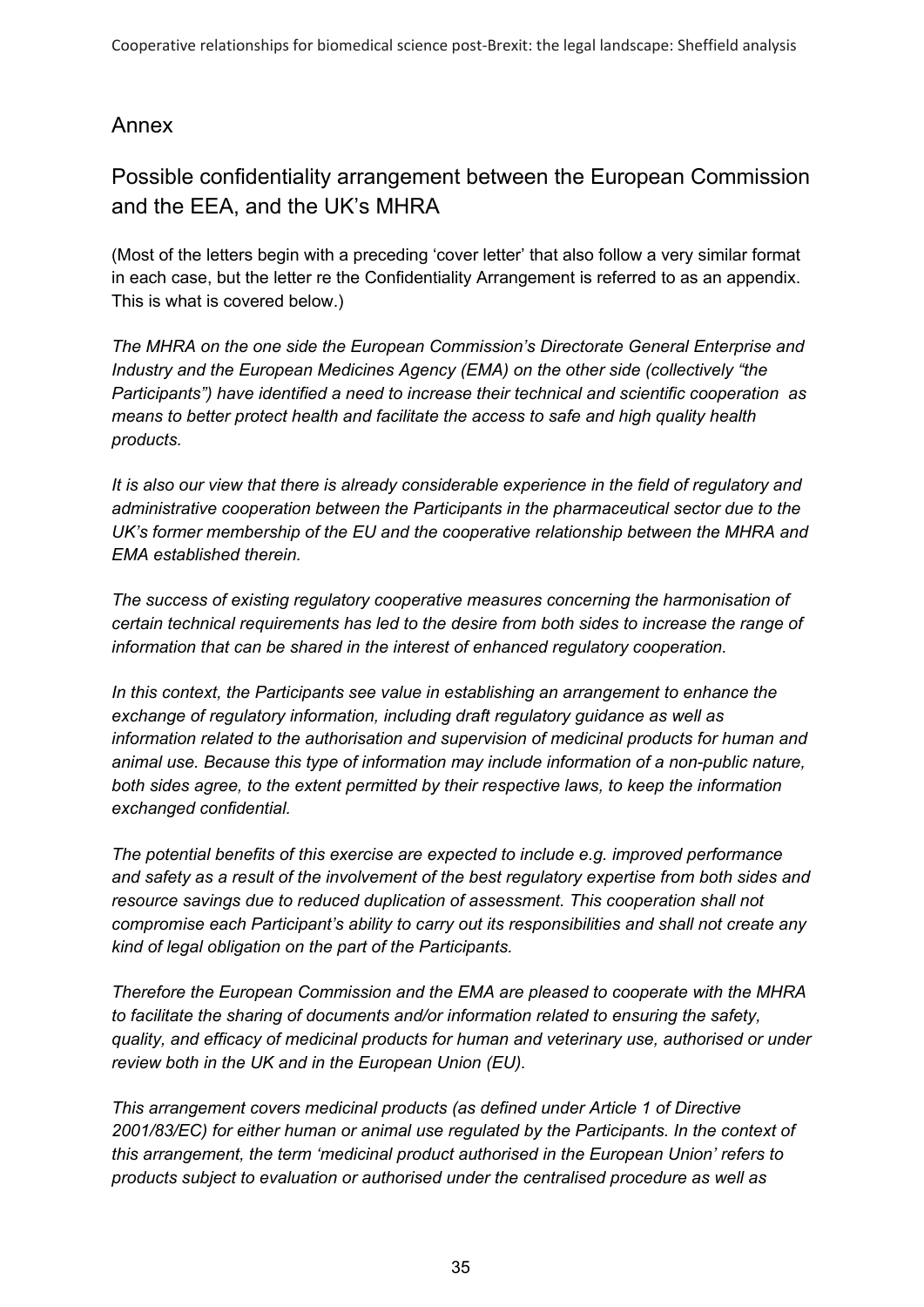*medicinal products authorised at national level by the EU Member States that are subject to official European Community arbitration and referrals.*

*This cooperation activity will strengthen communication between public authorities involved in these activities and reinforce public health protection.*

*The type of information that may be shared includes, but is not limited to :*

*All legislation and guidance documents available under the rules and regulations governing medicinal products in the EU*

*([http://ec.europa.eu/enterprise/pharmaceuticals/eudralex/index.htm\)](http://ec.europa.eu/enterprise/pharmaceuticals/eudralex/index.htm). This also includes all position papers, notes for guidance and any other guidance documents either in draft, finalised or released for consultation.*

- *Post-authorisation pharmacovigilance data, particularly those of an urgent nature related to EU or non-EU originating adverse drug reactions as well as safety concerns arising from periodic safety update reports and post-authorisation obligations and commitments.*
- *Information contained in applications for scientific advice, orphan medicine designation, marketing authorisation or post-authorisation activities of significant public health interest, and applications for agreement of paediatric investigation plans.*
- *Good Clinical Practices (GCP) inspections for specific products and GCP Inspection reports available to the EMEA or the European Commission.*

*Information Technology systems supporting regulatory processes.* 109

*At the EMEA, the information may be shared with national experts on secondment from the EU Member States, EEA countries, or EU candidate countries. These individuals will be required to sign a confidentiality undertaking with the EMEA.*

*The Participants reserve the right to limit the scope of the above information should its dissemination or exchange undermine specific interests, including commercial, industrial or professional secrecy, the protection of the individual and of privacy, the public interests of the EU or the protection of the European Commission or the EMEA's interests in the confidentiality of its proceedings. In some cases, exchange of information under this arrangement may be subject to prior authorisation from the companies concerned.*

*Participants note that it is an essential element of this international arrangement on regulatory cooperation that confidential information emanating from the other Participant will be treated as such.*

<sup>109</sup> European Medicines Agency (2019) Information Management. <https://www.ema.europa.eu/en/about-us/how-we-work/information-management>. Last accessed 11 August 2019. As this page outlines, there are many information technology systems that fall within this. The position on the CTIS and the third countries still stands. This is confirmed on the web page cited, which outlines that the CTIS is 'to support the implementation of the Clinical Trial Regulation'.